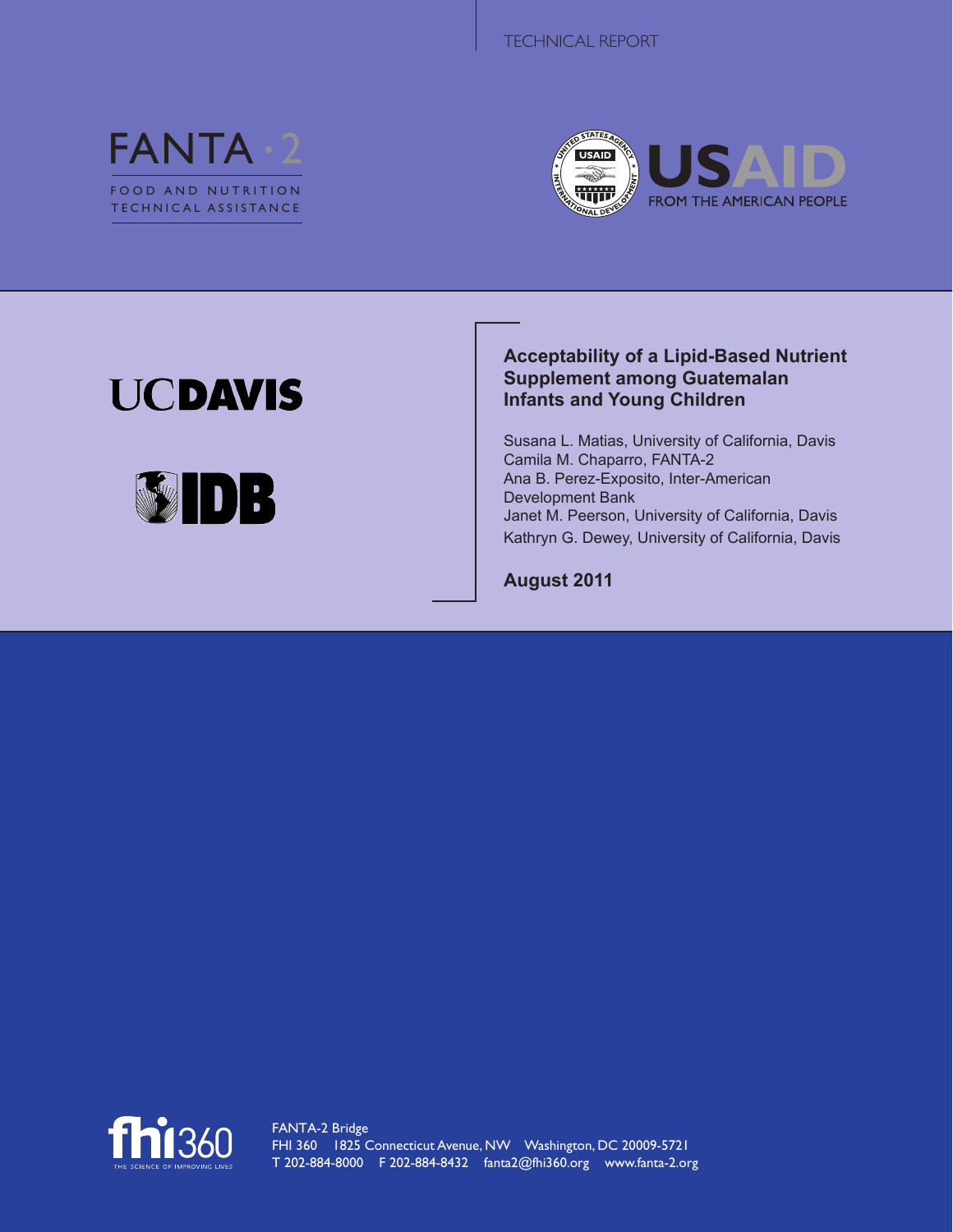



# **UCDAVIS**



### **Acceptability of a Lipid-Based Nutrient Supplement among Guatemalan Infants and Young Children**

Susana L. Matias, University of California, Davis Camila M. Chaparro, FANTA-2 Ana B. Perez-Exposito, Inter-American Development Bank Janet M. Peerson, University of California, Davis Kathryn G. Dewey, University of California, Davis

August 2011

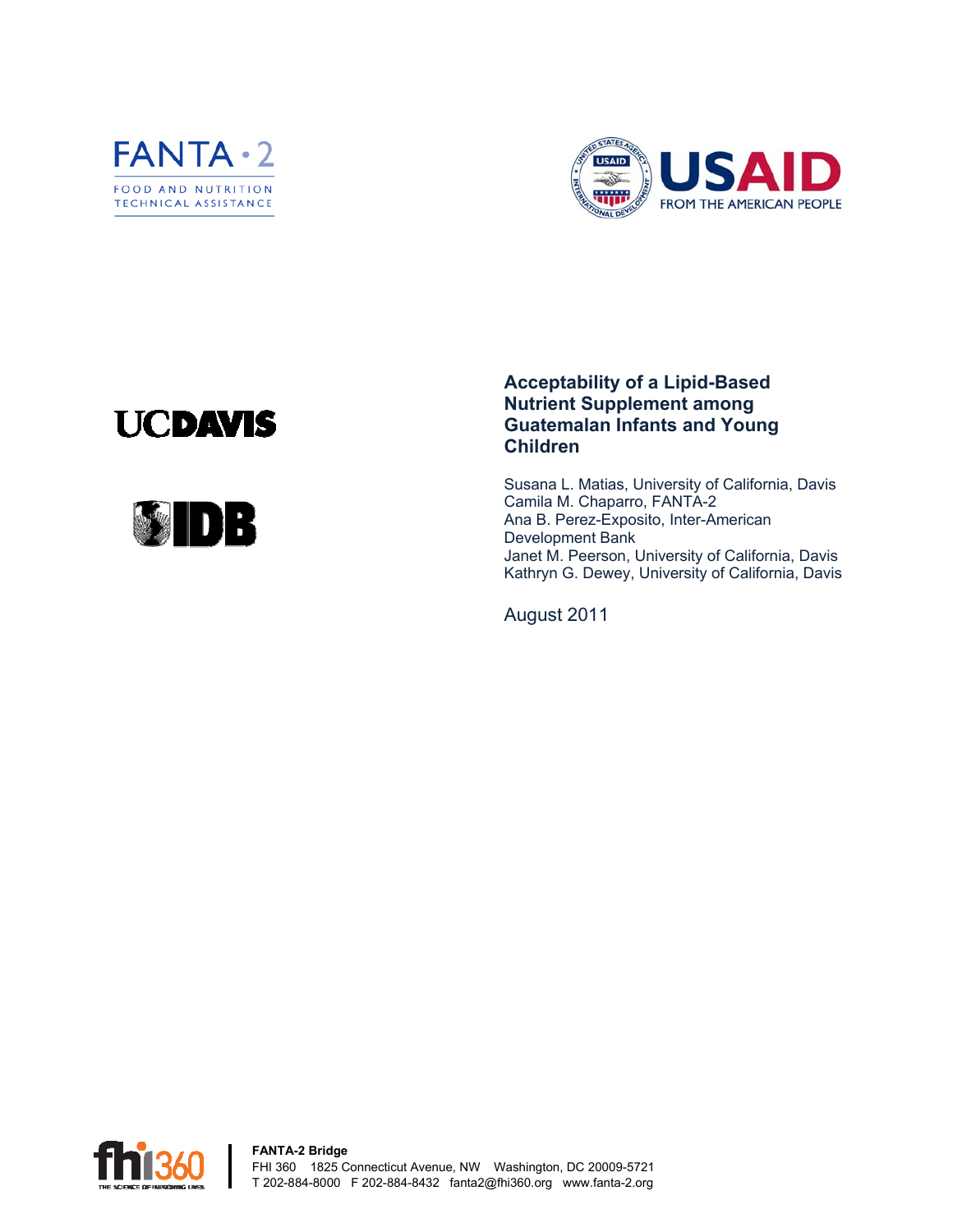This report was made possible by the generous support of the American people through the support of the Office of Health, Infectious Diseases, and Nutrition, Bureau for Global Health, United States Agency for International Development (USAID), under terms of Cooperative Agreement No. AID-OAA-A-11-00014, through the FANTA-2 Bridge, managed by FHI 360.

The contents are the responsibility of FHI 360 and do not necessarily reflect the views of USAID or the United States Government.

Published August 2011

#### **Recommended Citation**

Matias, Susana L.; Chaparro, Camila M.; Perez-Exposito, Ana B.; Peerson, Janet M.; Dewey, Kathryn G. 2011. *Acceptability of a Lipid-Based Nutrient Supplement among Guatemalan Infants and Young Children.* Washington, D.C.: FHI 360/ FANTA-2 Bridge.

#### **Contact Information**

FANTA-2 Bridge FHI 360 1825 Connecticut Avenue, NW Washington, DC 20009-5721 **T** 202-884-8000 **F** 202-884-8432 fantamail@fhi360.org www.fantaproject.org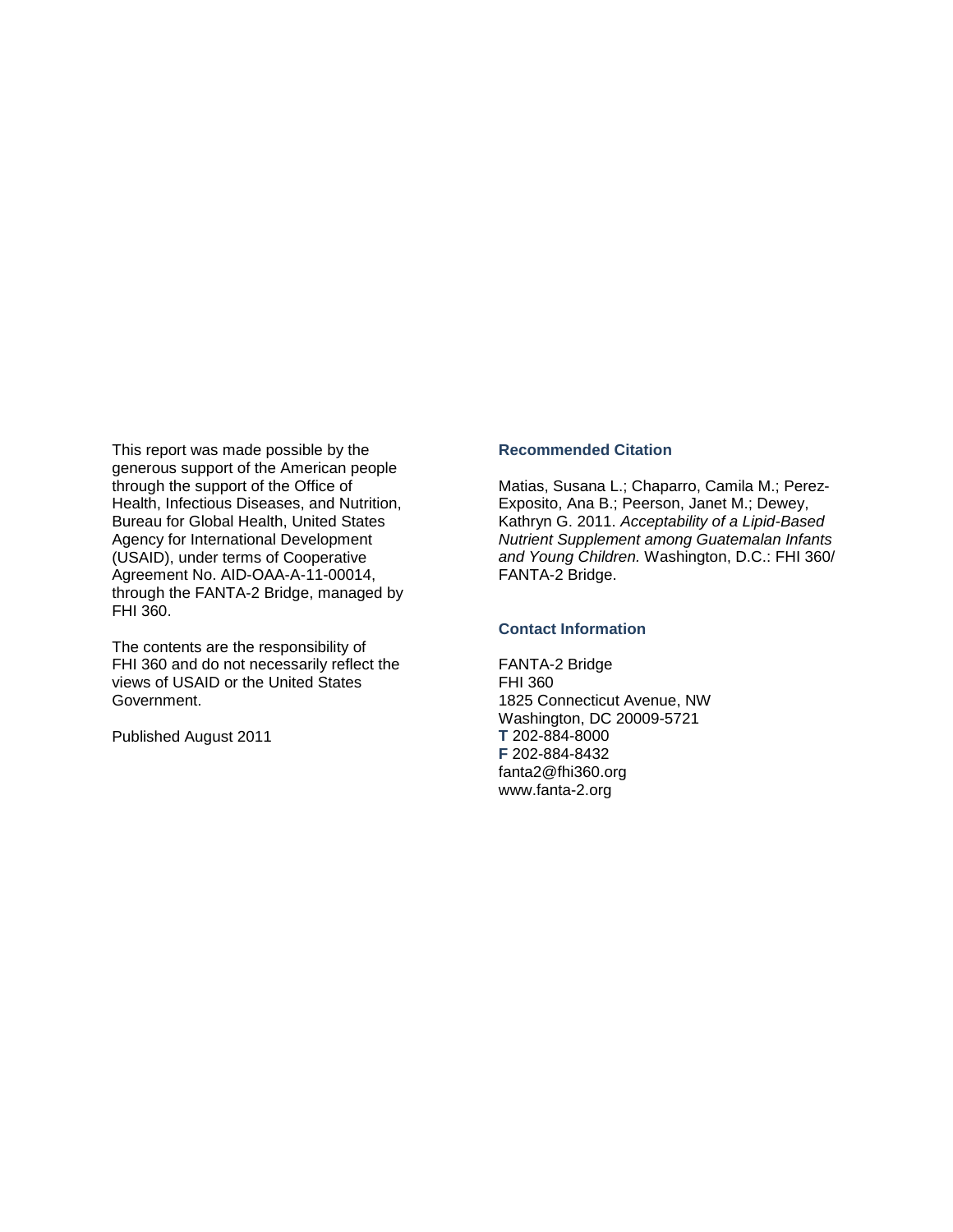## **Table of Contents**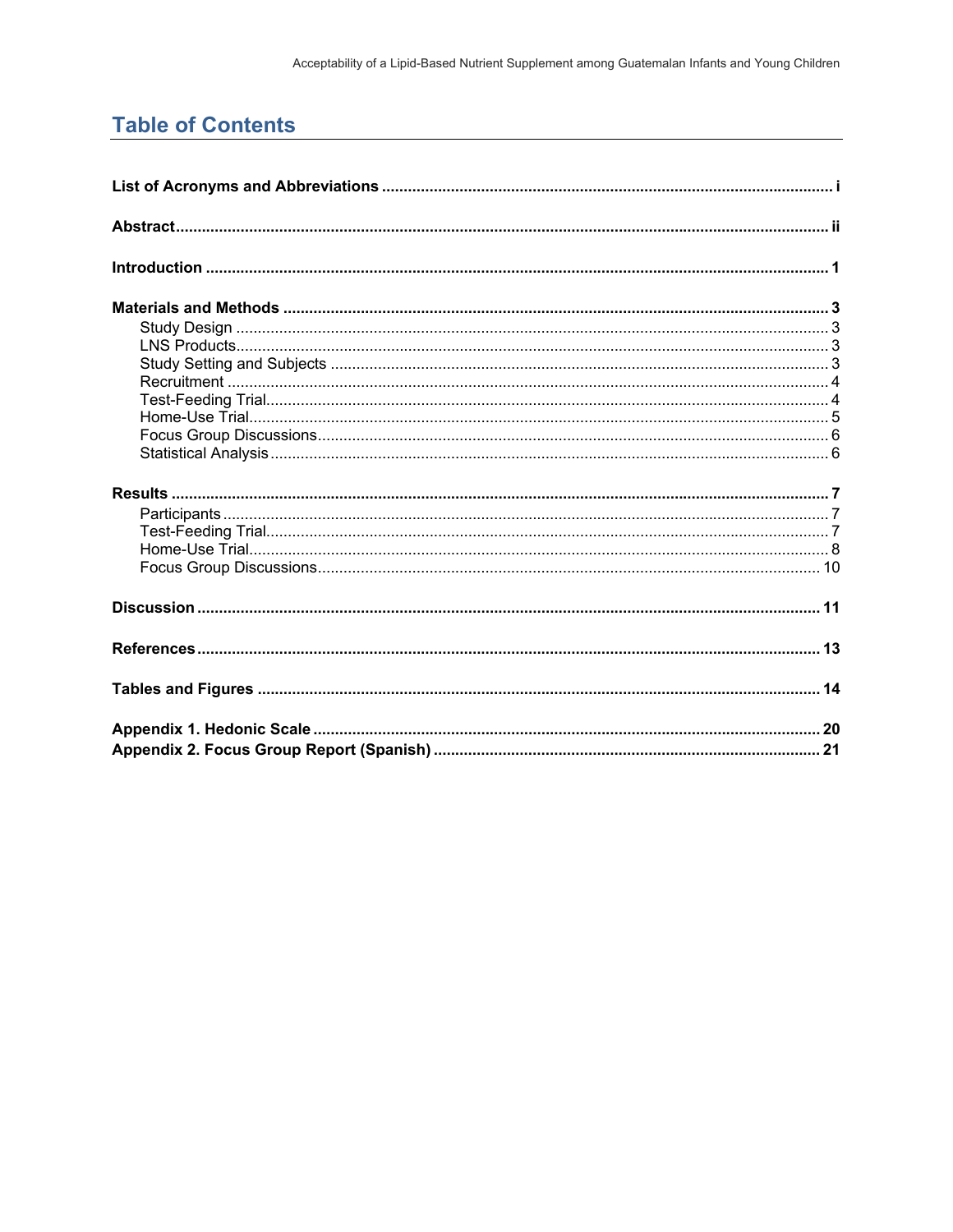# **List of Acronyms and Abbreviations**

| СI           | confidence interval                                  |
|--------------|------------------------------------------------------|
| <b>DHA</b>   | docosahexaenoic acid                                 |
| <b>EPA</b>   | eicosapentaenoic acid                                |
| FA.          | fatty $acid(s)$                                      |
| FANTA-2      | Food and Nutrition Technical Assistance II Project   |
| <b>FGD</b>   | focus group discussion                               |
| Funcafé      | Fundación de la Caficultura para el Desarrollo Rural |
| g            | gram(s)                                              |
| g/d          | gram(s) per day                                      |
| <b>iLiNS</b> | International Lipid-based Nutrient Supplements       |
| <b>IRB</b>   | <b>Institutional Review Board</b>                    |
| kcal         | kilocalorie(s)                                       |
| <b>LNS</b>   | lipid-based nutrient supplement(s)                   |
| mg           | milligram(s)                                         |
| <b>MOH</b>   | Ministry of Health                                   |
| <b>MSPAS</b> | Ministerio de Salud Pública y Asistencia Social      |
| <b>MUAC</b>  | mid-upper arm circumference                          |
| μg           | microgram(s)                                         |
| <b>NGO</b>   | nongovernmental organization                         |
| <b>PEC</b>   | Programa de Extensión de Cobertura                   |
| SD           | standard deviation                                   |
| <b>USAID</b> | United States Agency for International Development   |
| <b>WFP</b>   | World Food Programme                                 |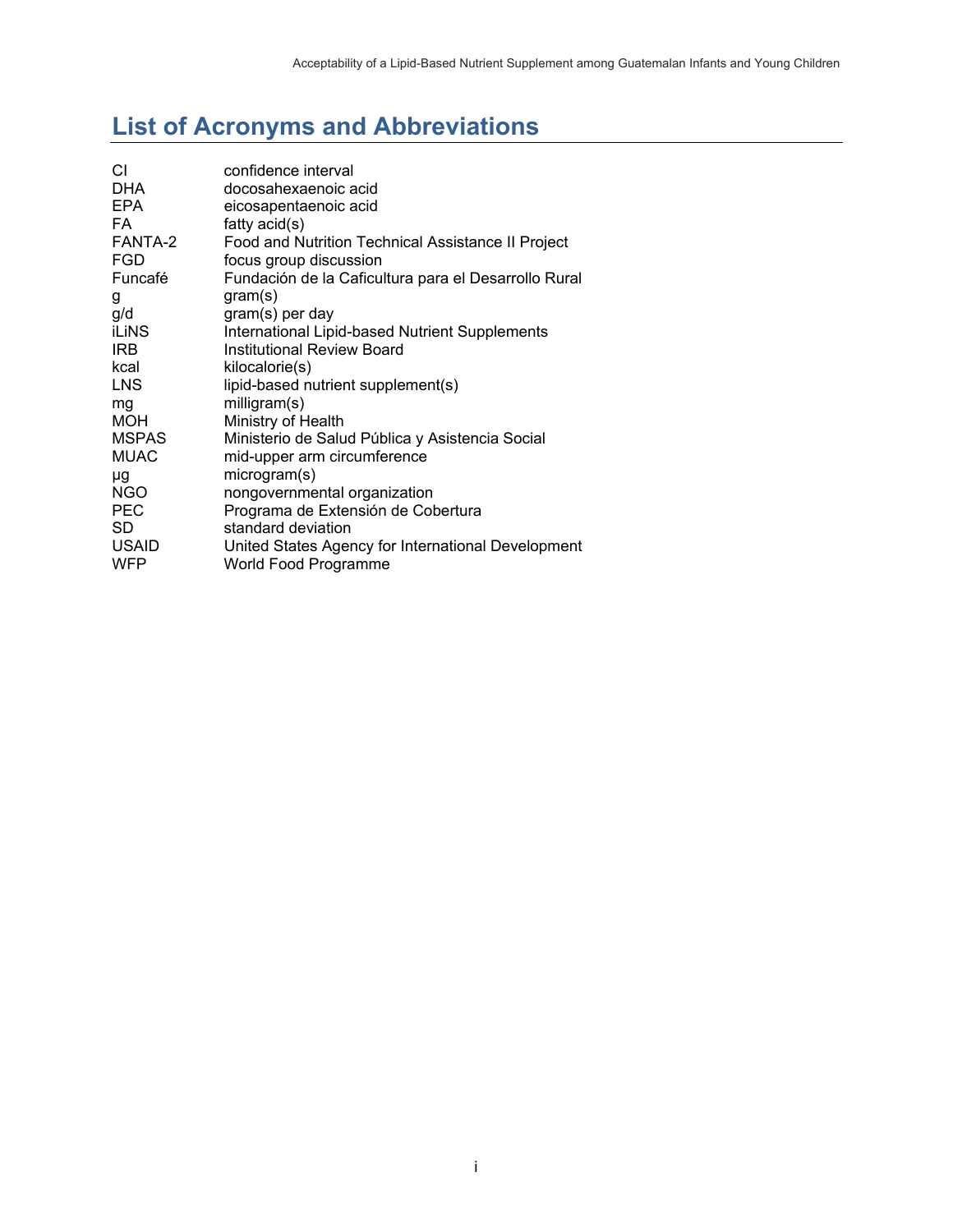# **Abstract**

This study assessed the acceptability of lipid-based nutrient supplements (LNS) among children 6–18 months of age in Suchitepéquez, Guatemala. A new flavor (cinnamon) was developed and tested alongside the "regular" peanut LNS flavor. A 2-day test-feeding trial using a cross-over design was carried out to test both LNS flavors, followed by a 2-week home-use trial. LNS (20 g/d), provided in two 10 g sachets, was mixed with a small quantity of home-prepared complementary food. We measured the proportion of LNS consumed by the children and the caregivers' organoleptic preferences and perceptions of product use. At the exit interview, caregivers' perceptions about malnutrition and nutrition supplements were explored.

Forty-two children and their caregivers completed both trials. On Test Day 1, children consumed 71.8%  $\pm$ 25.5% of the LNS-regular + food mixture and 73.6% ± 21.1 percent of the LNS-cinnamon + food mixture. On Test Day 2, they consumed 79.9%  $\pm$  18.8% of the LNS-regular + food mixture and 77.0%  $\pm$  21.4% of the LNS-cinnamon + food mixture. Consumption did not differ by LNS flavor (p = 0.35), but it did by day (p = 0.002). Most caregivers liked the LNS (79% LNS-regular, 74% LNS-cinnamon); perceived that the child liked it (96% LNS-regular, 90% LNS-cinnamon); and liked its taste (92% LNS-regular, 84% LNScinnamon), texture (87% LNS-regular, 95% LNS-cinnamon), smell (92% LNS-regular, 83% LNScinnamon), and color (100% LNS-regular, 79% LNS-cinnamon,  $p = 0.007$ ).

The average percentage of sachets consumed during the 2-week home-use trial was 74.6% ± 20.0% in the LNS-regular group and  $67.6\% \pm 29.2\%$  in the LNS-cinnamon group ( $p = 0.64$ ). The study was conducted during a season of high morbidity (children were ill an average of 25% of the days during the home-use trial), and mothers tended not to feed the LNS when children were ill, which may explain the somewhat lower adherence in this acceptability trial than in previous trials conducted elsewhere. Most caregivers (93%) gave the LNS mixed with food, 90% gave it twice a day as instructed, 98% considered it beneficial for the child, and all caregivers were willing to continue feeding LNS to the child if they were asked to do so.

We conclude that these LNS products were acceptable in this population, with a tendency towards a higher acceptability for the peanut flavor. Our findings suggest that evaluation of the impact of LNS will not be impeded by poor acceptance of these supplements.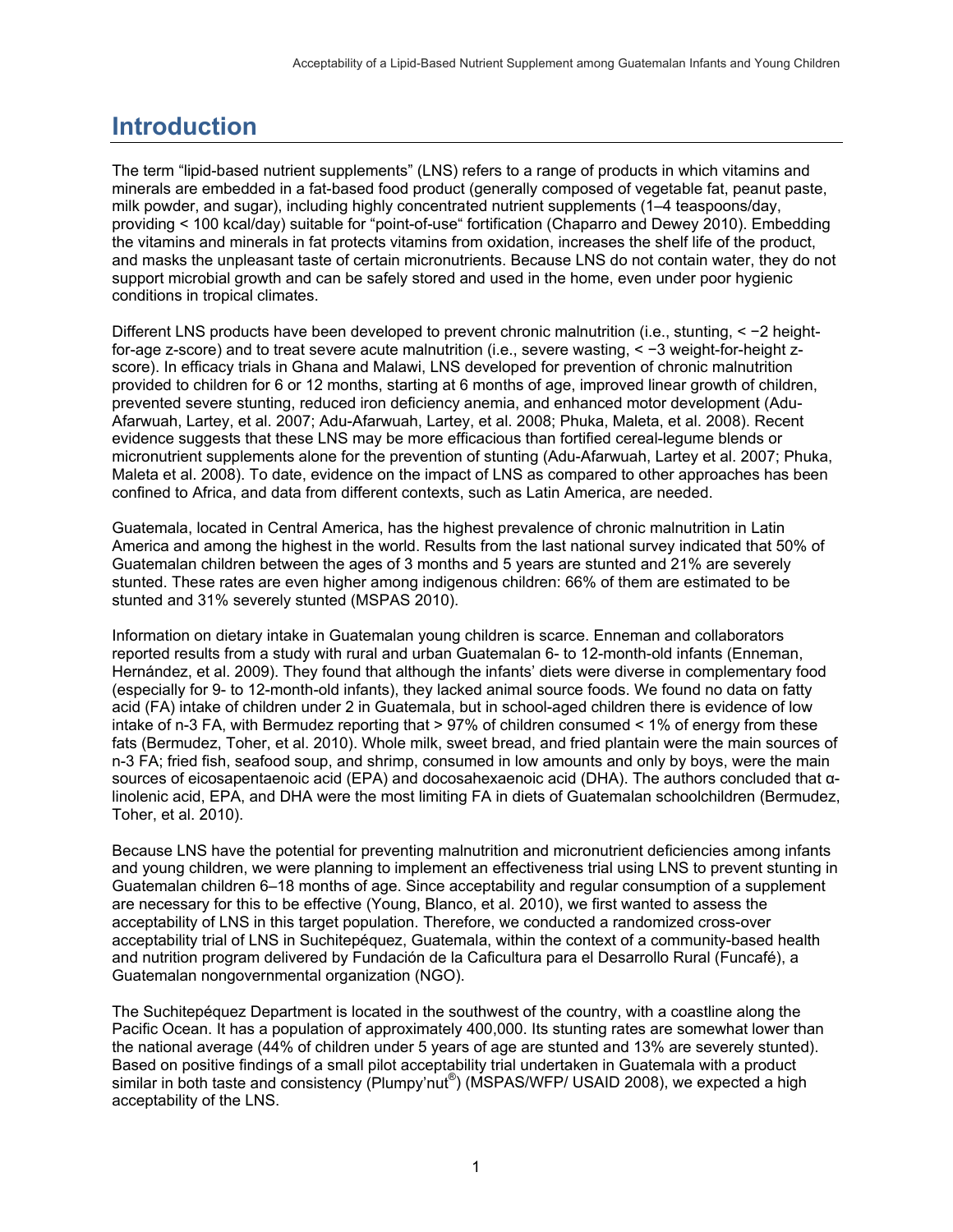Another objective of this work was to explore other aspects of programmatic implementation of an LNS intervention, which has not previously been done in many settings, including Guatemala. Via focus groups and interviews with caregivers, we aimed to identify ways to minimize intra-household sharing of LNS (special package labeling or naming) and strategies for "positioning" the product. We also wanted to explore concepts related to malnutrition in the study communities to develop simple, key messages on appropriate use of LNS for young children that could be feasibly integrated into the Funcafé program delivery mechanism, which included home visits provided by health volunteers and monthly medical team visits at community health centers called *centros de convergencia* (convergence centers). This report describes the findings from the LNS acceptability trial and focus group discussions (FGDs).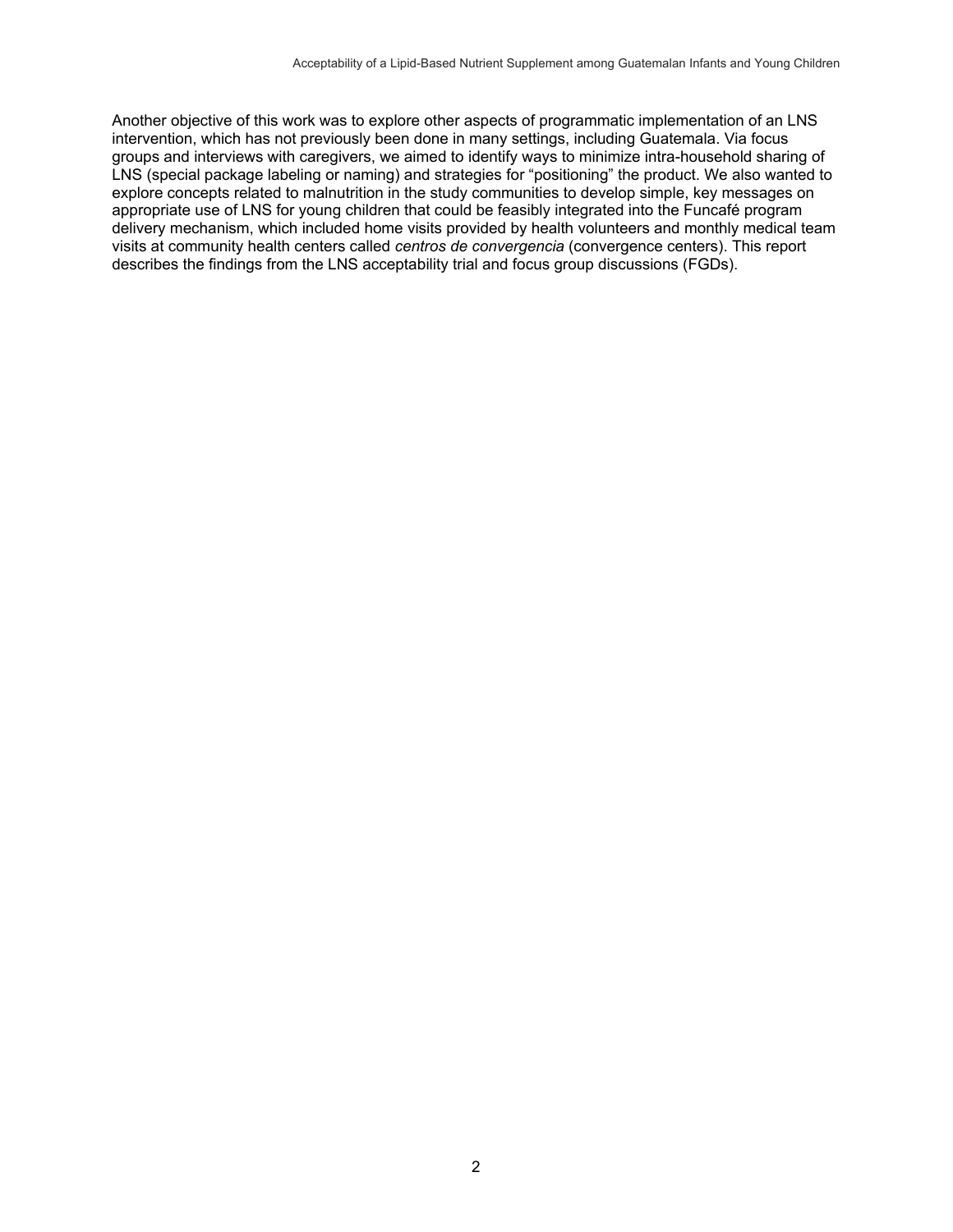## **Materials and Methods**

## **Study Design**

The study was conducted in three phases:

- A 3-day test-feeding trial with children and their primary caregivers in which the organoleptic characteristics of the product were evaluated by the caregiver and the proportion of LNS consumed by the child from a test dose was recorded. For this phase, a randomized cross-over design was used because two different flavors of LNS were tested.
- A 2-week home-use trial to conduct qualitative assessments of product use (asking caregivers) and a quantitative assessment of the amount of product consumed by the child. For this phase, each participant received only one randomly determined flavor of LNS.
- FGDs with primary caregivers of children who participated in the previous phases and with program staff.

## **LNS Products**

The LNS formulation used in this study was developed by Nutriset (Malaunay, France), originally for use in several efficacy trials conducted concurrently to this study by the International Lipid-Based Nutrient Supplements (iLiNS) Project (iLiNS). The iLiNS Project is a consortium of academic and research institutions committed to accelerating progress in preventing malnutrition. The LNS formulation is similar in ingredients and micronutrient profile to the commercially available Nutributter®, with a few changes in raw ingredients and vitamin/mineral content. A modification to the LNS formulation used in this study (but not in the iLiNS Project trials) was to increase the levels of the B vitamins (folate, niacin, riboflavin, thiamine, pantothenic acid, B6, and B12) to meet the levels provided in the standard micronutrient powder formulations.<sup>1</sup>

The standard ingredients of the LNS products are vegetable oil (including soybean oil to maximize the content of both alpha linolenic acid and linoleic acid per daily dose), dried skim milk powder, peanut paste, sugar, maltodextrin (starch), and vitamin and mineral premix.

To date most of the LNS products have had a peanut flavor (since a main ingredient is usually peanut paste). For the context of Guatemala, where peanut may not be as common a flavor as in African countries where LNS have been predominantly tested, we tested the acceptability of a cinnamon flavor in addition to the regular peanut flavor. Both LNS flavors had the same macro- and micro-nutrient content (Table 1, page 18). The LNS-cinnamon replaced some peanut content with soy to reduce the peanut flavor and was flavored with cinnamon. The cinnamon flavor was selected because it was thought to be more familiar than the peanut flavor to the Guatemalan population. The LNS, packed in 10 g sachets, was formulated, developed, and manufactured by Nutriset, and delivered in coded packages labeled specifically for this study (code E for LNS-regular and code P for LNS-cinnamon) with no other descriptive markings to keep data collectors and participants blind to the flavor tested.

## **Study Setting and Subjects**

1

The study was carried out in two communities in the Suchitepéquez Department. The first two phases (test-feeding trial and home-use trial) were conducted in the households of the study participants, and the third phase (FGDs) was conducted either at the *centro de convergencia* (FGDs with caregivers) or at the Funcafé office in Mazatenango (FGDs with program staff). Funcafé was contracted by the Ministry of Health (MOH) to implement the Programa de Extensión de Cobertura (PEC) in Suchitepéquez. PEC provides basic medical care in remote communities that have limited access to the MOH's health centers. This acceptability study was conducted in communities where PEC was implemented by Funcafé.

 $1$  The work that was to be performed in Guatemala was in parallel to other effectiveness studies in which a comparison to micronutrient powders would be made; thus, we increased the levels of certain nutrients in the LNS that were already higher in the standard micronutrient powder formulations to make these comparisons as similar as possible and to ensure a standard formulation across the effectiveness studies.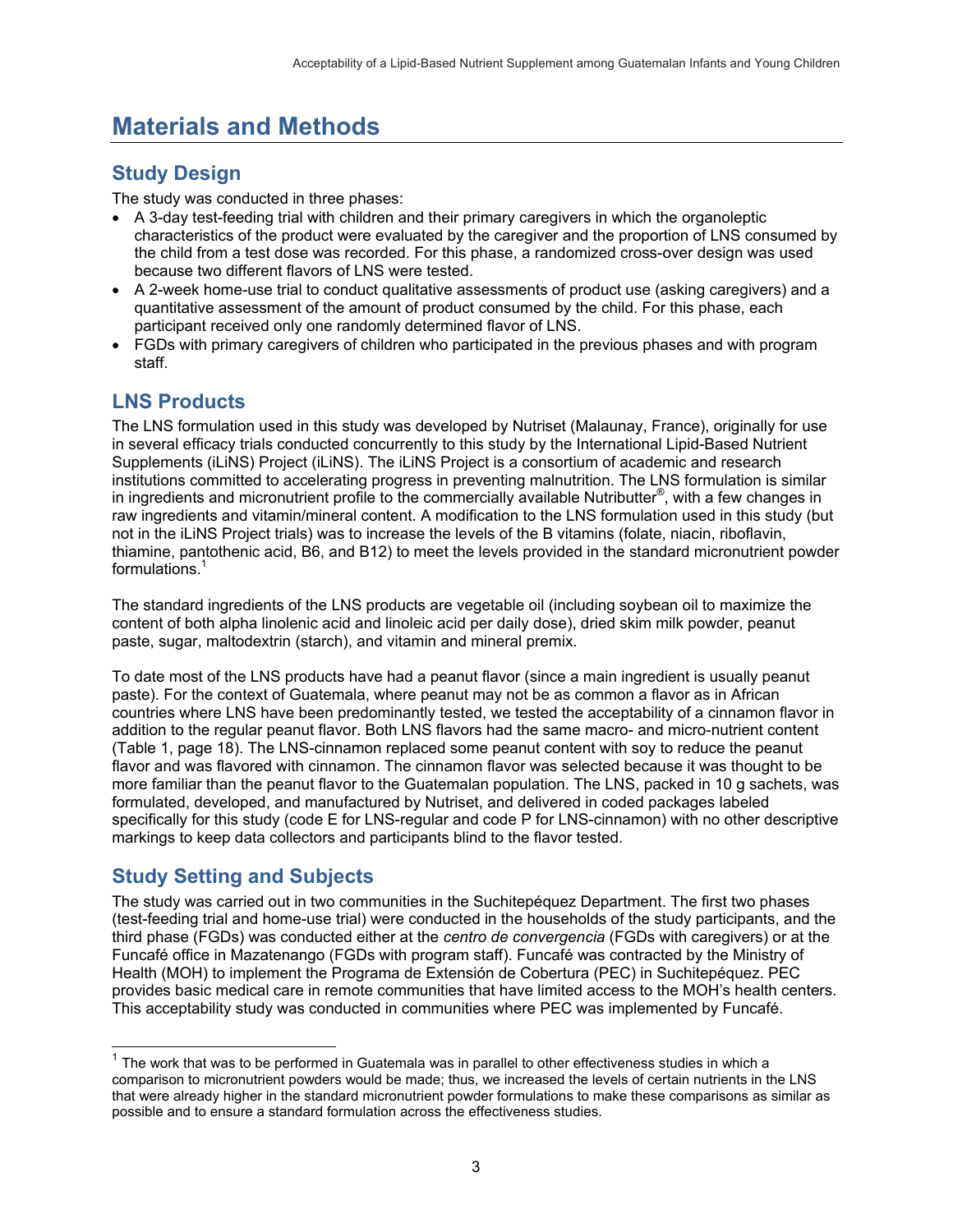We calculated the sample size needed to determine acceptability based on the proportion of the test dose consumed. The following assumptions were used: The mean intake of the offered dose of LNS would be ≥ 75% with a standard deviation (SD) of ≤ 30%, and the lower bound of the 95% confidence interval (CI) would be ≥ 50% of the offered dose. Thus, for the product to be considered "acceptable," the lower end of the 95% CI of the proportion of the test dose consumed had to be at least 50%. With a power level of 80% and estimating that attrition would not exceed 10%, we estimated that a sample size of 18 per group (LNS flavor) was required; we rounded up to 20 per group (LNS flavor). The same sample size was used for the 2-week home-use trial.

The children were randomly selected from a list of beneficiaries of PEC served by Funcafé and invited to participate. Eligibility for participation in the study was determined at the time of recruitment in the homes of potential participants using a screening questionnaire that was administered by study staff. Eligibility criteria for children included: a) 6–18 months of age; b) consumed solid or semi-solid foods for at least the past 30 days; c) apparently healthy and not suffering from an acute illness (e.g., fever, diarrhea, acute respiratory tract infection); d) no known allergy to peanuts or other food products (by maternal/caregiver report during screening); e) not severely malnourished (mid-upper arm circumference [MUAC] ≥ 115 mm); f) caregiver willing to feed the infant with LNS over a maximum of 3 test days and over the 2-week homeuse period, to report on his/her consumption and reactions and practices for daily use, and to participate in discussion groups; and g) planned to remain in study area for at least the following 3 weeks.

All caregivers who completed the home-use trial were invited to participate in the FGD. Funcafé staff members (i.e., institutional facilitators, community facilitators, and community monitors) were randomly selected from the employee roster, and potential participants were invited to participate in FGDs using a standard recruitment script.

## **Recruitment**

Potential participants were contacted by study staff either at their homes or at community centers and were invited to participate in the study using a standard recruitment script in which they consented to undergo screening procedures. The procedures, risks, and benefits were explained to the primary caregiver of eligible children who provided written informed consent to participate in the study. The study was approved by the Institutional Review Board (IRB) of the University of California at Davis.

To confirm that a child was healthy, his/her oral temperature was measured using an electronic thermometer. MUAC was measured using an arm tape following standard procedures (de Onis, Onyango, et al. 2004). The only child with fever was referred for appropriate care at the community health center. No child was classified as severely malnourished. Lack of awareness of whether a child was intolerant of peanut or milk products did not prevent his/her participation, but the child was initially provided with a small dose of LNS (~5 g) and asked to remain under observation by study staff for at least 1 hour. After this test, caregivers were also given the project's mobile phone number to call in case there were any symptoms during the next few hours. No allergic reactions or other adverse effects were observed or reported in any subject.

Recruitment took place during May and June 2010. Once enrolled, caregivers were informed of the day and time of the subsequent home visits by study staff.

## **Test-Feeding Trial**

The order of the versions of LNS tested was randomly determined for each subject. Briefly, there were four events (Orientation Day 0, Test Day 1, Test Day 2, and home-use trial) for which an LNS flavor needed to be randomly selected; since the flavors in Test Days 1 and 2 had to be different (for the infant to try both flavors), six different sequences of LNS flavors (i.e., EEPE, EPEE, EPEP, PPEP, PEPP, PEPE) were randomized. A list of random numbers was generated using Excel, and ID numbers were also listed. The random numbers were ordered from lowest to highest and then divided into six groups (one group for each flavor sequence).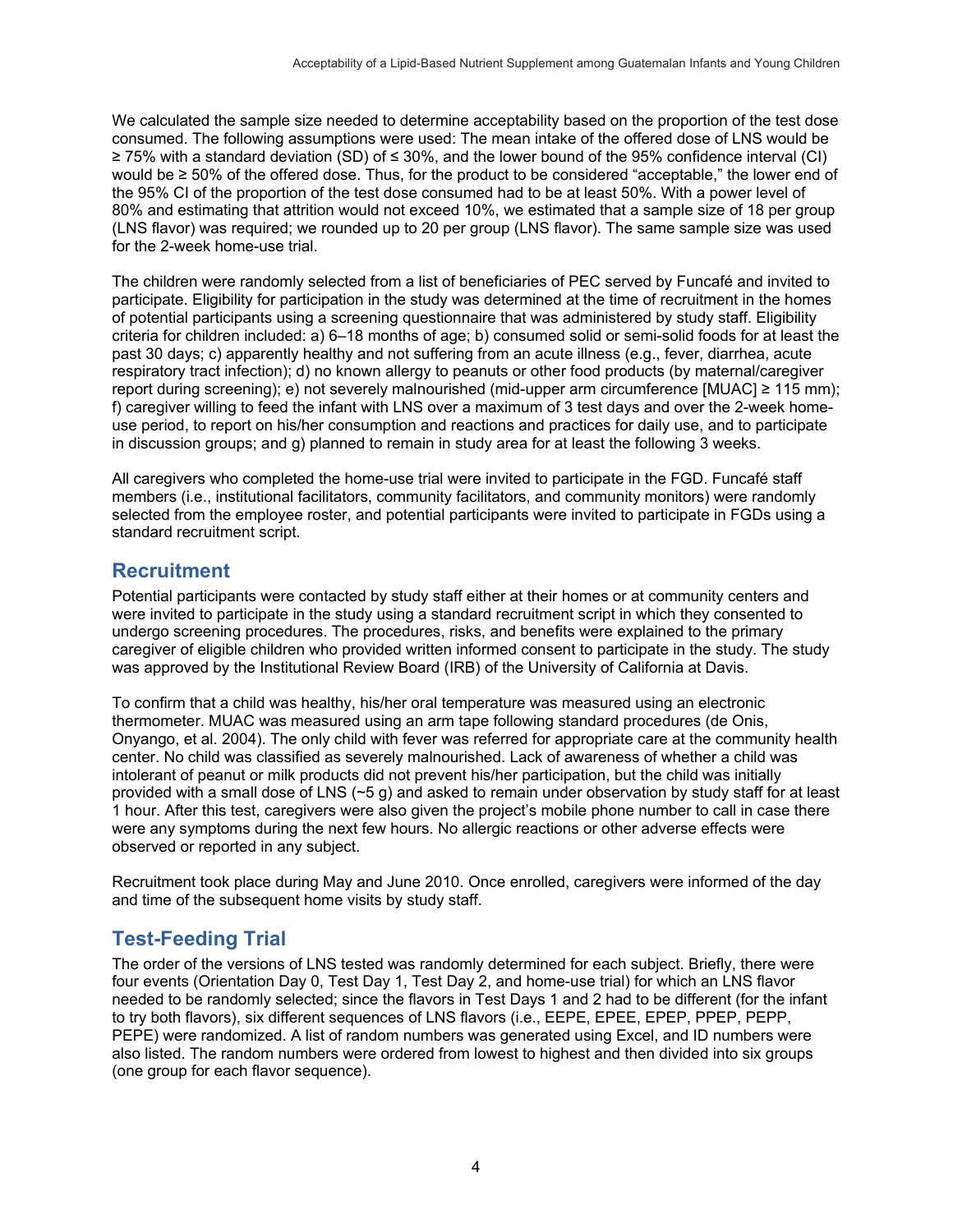At the first home visit after recruitment (Day 0), the children's primary caregivers were given an orientation about LNS. During the orientation, background data (e.g., socioeconomic and demographic information) were collected using a structured questionnaire and the experimental procedures were practiced, including initial tasting of the LNS mixed with food and completion of the tasting questionnaire, but no data on amount consumed or organoleptic preferences were recorded.

The second home visit was Test Day 1, during which the tasting data were recorded. All children were apparently healthy and had not eaten any food (including breast milk) during the previous hour, but during that time water was allowed. Caregivers were asked to provide 40 g  $\sim$  3 tablespoons) of the complementary food they usually give to their children that was available at home, into which 10 g  $\sim$  2 teaspoons) of LNS were mixed. The mother/caregiver of the child was asked to consume 1 teaspoon of the LNS + food mixture ( $\sim$ 5 g), and then to feed the rest ( $\sim$ 45 g) to the child after the mixture was reweighed. During this time, the child had to be awake and alert, and either calm or fussy but not drowsy or crying. The actual time taken to feed the child the remaining portion, or until the child refused further food, was recorded. The mother or caretaker rated the mixture's color, aroma, flavor, and consistency based on her own opinion and her perception of the infant's degree of liking using a 5-point pictorial hedonic scale (i.e., dislike it a lot, dislike it a little, neither like nor dislike, like it a little, like it a lot; see Appendix 1). Caregivers were asked to report to study staff if the child vomited within the next hour or developed any new symptoms, such as rash or wheezing.

To test the different flavored LNS, a third home visit was conducted (Test Day 2). The same procedures described above for Test Day 1 were followed on Test Day 2, but each child tasted the other LNS flavor. No overall or organoleptic (i.e., color, odor, taste, and consistency) preferences were assessed on Test Day 2. Thus, total participation in this phase lasted 3 days, including the initial Orientation Day.

At each test-feeding day, we collected data on infant's health (i.e., nasal discharge, cough, difficulty breathing, fever, diarrhea, vomit/nausea, ear infection, and any other symptom) and any possible reaction to the test meal.

## **Home-Use Trial**

Primary caregivers of children who participated in the test-feeding trial received a 2-week supply of LNS, which they were asked to add to their infants' prepared food each day. The daily ration of LNS was 20 g/day, provided in two 10 g sachets. To avoid bias, the LNS flavor to be distributed during the home-use trial was randomly assigned without taking into account the child's preference (if any) as explained above. To ensure that subjects consumed the entire daily ration, caregivers were instructed, as was done previously in a study conducted in Ghana (Adu-Afarwuah, Lartey, et al. 2007), to mix each sachet with 2– 3 tablespoons of the home-prepared food, to be fed to the child before the rest of the food was offered.

Dosage and directions for use were as follows: The two sachets of LNS should be consumed at two different times of the day (total of 2 x 10 g sachets, or 20 g). The 10 g ( $\sim$ 2 teaspoons) of the LNS in the sachet should be mixed with 2–3 tablespoons of the already prepared and cooked food, and the mixture eaten before eating the rest of the food. Do not cook the food any further after adding the supplement. Store supplement at room temperature. There is no need for refrigeration.

After the end of the first week of supplementation, a field worker visited the household of each participant to count the empty (used) sachets and ask questions about any child illness. At the end of 2 weeks, a field worker visited each participant in his/her home to repeat the morbidity questionnaire and conduct an exit interview with the mother/caregiver to assess her perceptions, use, and possible intra-household distribution of the product; ease/difficulty of providing the supplement two times per day; and foods used to mix with the supplement.

In addition, open-ended questions were asked at the exit interview to explore the caregivers' views about important characteristics of foods appropriate for infants and young children, opportunities and barriers to using a nutrient supplement "just for children of a certain age" in the family, perceptions of the use of LNS for children, and recognition of the problem of malnutrition in their communities.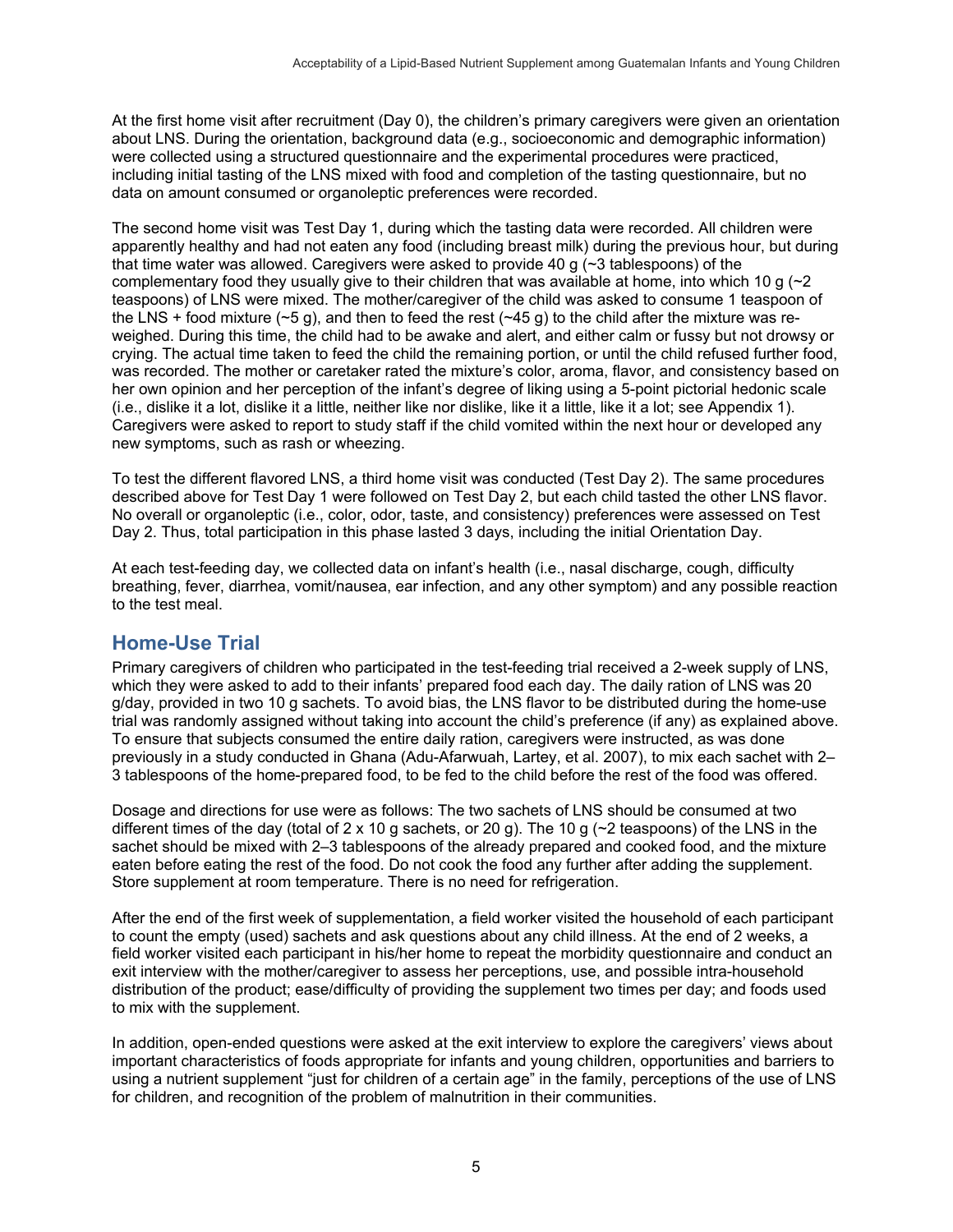## **Focus Group Discussions**

The FGDs were led by an experienced focus group facilitator, assisted by a note-taker who audiorecorded the discussions and took notes on group dynamics and non-verbal interactions between participants. Each focus group included 8–10 participants, and lasted for approximately 60–90 minutes.

Four FGDs (two per community) were conducted with primary caregivers of the children who had consumed LNS during the test-feeding and home-use trials. The main purpose of the FGDs was to get input on appropriate supplement names and packaging designs for the LNS product in Guatemala, flavors appropriate for infants and young children, and appropriate messages for promotion of LNS for children. A brainstorming approach was used to explore possible names for the supplement, followed by secret vote to short-list the names based on participants' preferences. Exploration of ideas about packaging designs started with drawings, which were then organized by theme. A discussion to generate consensus on the key elements that the label should include was facilitated. A group design for the packaging was the final product of the FGDs.

Personnel from Funcafé, including community health volunteers and program staff, were also invited to participate in FGDs (separate from those with caregivers). The objective of the discussions with Funcafé personnel was to elicit their opinions on how the LNS could be incorporated into Funcafé's program operation. As the Funcafé personnel (based at the headquarters office in Mazatenango) did not have previous experience with LNS, LNS was provided to them during the session along with an explanation of how it was supposed to be used; feedback was obtained. The FGDs also provided input on appropriate supplement names and packaging designs (applying the same methodology described above) for the LNS product in Guatemala, flavors appropriate for infants and young children, and appropriate messages for promotion of LNS for children.

## **Statistical Analysis**

Data from the acceptability trials were double entered into an Access database and analyzed using SAS System for Windows release 9.2 (SAS Institute, Inc., Cary, NC). Descriptive statistics were calculated for main study outcomes and for demographic variables (e.g., child and maternal age, maternal education, etc.). Continuous variables were tested for normality, and, if necessary, non-parametric tests were used. The mean proportion of the test dose consumed and the associated SD and CIs were calculated. The mean percent of LNS consumed during the 2-week home-use trial and the corresponding SD and CIs were calculated based on the information collected on sachet consumption and, to the extent possible, information collected on sharing of the supplement. Mixed linear modeling (PROC MIXED in SAS) was used for analysis of continuous variables (e.g., amount of LNS-food mixture consumed) in the cross-over test-feeding and home-use trials. Categorical data were analyzed using non-parametric tests, such as the chi-square test or Fisher's exact test when the chi-square test was not suitable. A p-value < 0.05 was considered significant.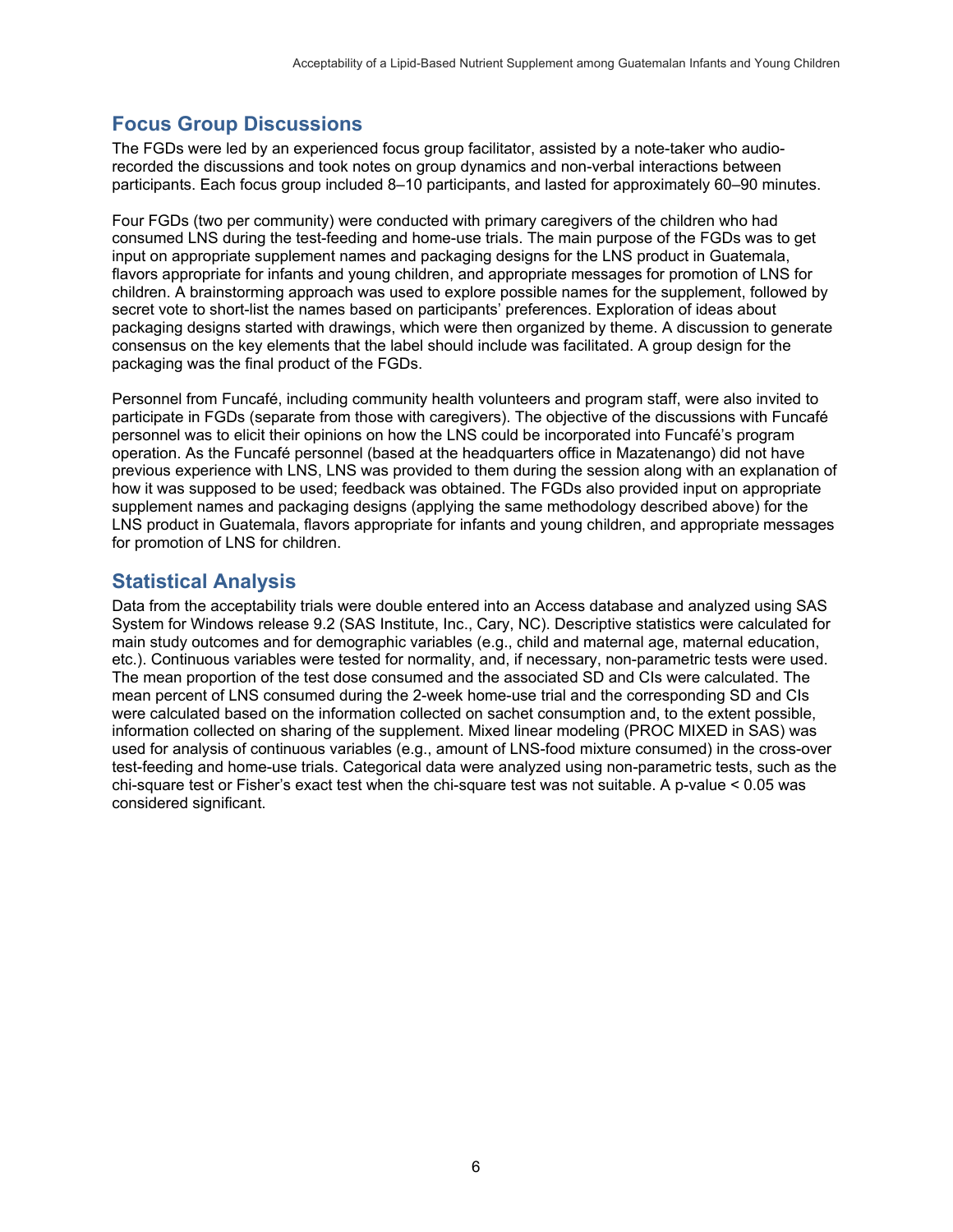## **Results**

## **Participants**

Details about recruitment, allocation, and follow-up of the participants are presented in Figure 1 (page 26). A total of 87 infant-caregiver dyads were screened, of whom 54 were eligible and agreed to participate. A larger-than-needed sample was enrolled in anticipation of a large number of children becoming sick during the time of the study (rainy season). Forty-eight infants and their primary caregivers started the test-feeding trial. Of those, 42 dyads completed the test-feeding and 2-week home-use trials. Characteristics of the infants and primary caregivers who participated in the study are shown in Table 2 (page 19).

Average caregiver age was  $26.7 \pm 8.0$  years. Most caregivers identified themselves as indigenous (88%) and some of them spoke an indigenous language besides Spanish (33% spoke Tzutujil and 7% Quiche). Caregiver education level was low: Only 5% of primary caregivers completed high school. The mean age of infants was  $12.0 \pm 3.2$  months, and they were equally distributed by sex (49% males and 51%) females). Most infants (91%) were being breastfed at the time of the study.

Forty primary caregivers participated in four FGDs (23 from one of two communities where the testfeeding and home-use trials were conducted, and 17 from the other community where the trials took place). In addition, 44 Funcafé staff participated in five FGDs.

## **Test-Feeding Trial**

Tables 3 and 4 (pages 20 and 21) show results from the test-feeding trial. Infants who tasted LNS-regular on Test Day 1 received LNS-cinnamon on Test Day 2, and vice versa. However, five infants received the same LNS flavor during both test-feeding days due to an error by the research assistant (two infants tasted only LNS-regular and three tasted only LNS-cinnamon), and one infant participated only on Test Day 1. The following results are based on the whole sample  $(n = 43)$ ; we conducted further analyses with the subset of infants who received the correct cross-over design (n = 37) and obtained similar results.

On Test Day 1, infants consumed 71.8% ± 25.5% (95% CI: 61.0–82.5) of the LNS-regular + food mixture and 73.6% ± 21.1% (95% CI: 63.4–83.8) of the LNS-cinnamon + food mixture. On Test Day 2, percent consumed was 79.9%  $\pm$  18.8% (95% CI: 70.6–89.3) for the LNS-regular + food mixture and 77.0%  $\pm$ 21.4% (95% CI: 68.0–86.1) for the LNS-cinnamon + food mixture. On each testing day, the minimum consumption (i.e., the lower limit of 95% CI) of the LNS + food mixture was higher than 50% for each LNS flavor. Thus, based on our original definition of acceptability, both LNS flavors were acceptable. Results from mixed linear modeling indicated that consumption of the LNS + food mixture did not differ by LNS flavor ( $p = 0.35$ ). Consumption differed by testing day ( $p = 0.02$ ), but no order effect was observed ( $p$ value for interaction term testing day  $*$  LNS flavor = 0.85).

Duration of feedings was also recorded on each test-feeding day. Feeding duration did not differ by LNS flavor (p = 1.00). Thus, on Test Day 1, the average feeding duration of the LNS + food mixture was 16.9  $\pm$ 7.7 minutes for the LNS-regular + food mixture and 16.5 ± 6.9 minutes for the LNS-cinnamon + food mixture; on Test Day 2, the average feeding duration was  $12.1 \pm 7.1$  minutes for the LNS-regular + food mixture and  $13.6 \pm 6.6$  minutes for the LNS-cinnamon + food mixture (feeding duration differed by day, p  $= 0.0001$ ).

The degree of liking and organoleptic preferences of the LNS supplement was assessed on Test Day 1; results are presented in Table 4 (page 21). Most caregivers liked (either a little or a lot) the LNS (79% in the LNS-regular group and 74% in the LNS-cinnamon group; p-value for flavor = 0.155). Similarly, the majority of primary caregivers perceived that the child liked the supplement (96% in the LNS-regular group and 90% in the LNS-cinnamon group; p-value for flavor = 0.340). Caregiver's organoleptic preferences did not differ significantly by LNS flavor, except for their preferences about the color of the supplement. Thus, while 100% of caregivers in the LNS-regular group liked the supplement's color, 21% of those in the LNS-cinnamon group disliked it (p-value for flavor = 0.039). (The color of the LNS-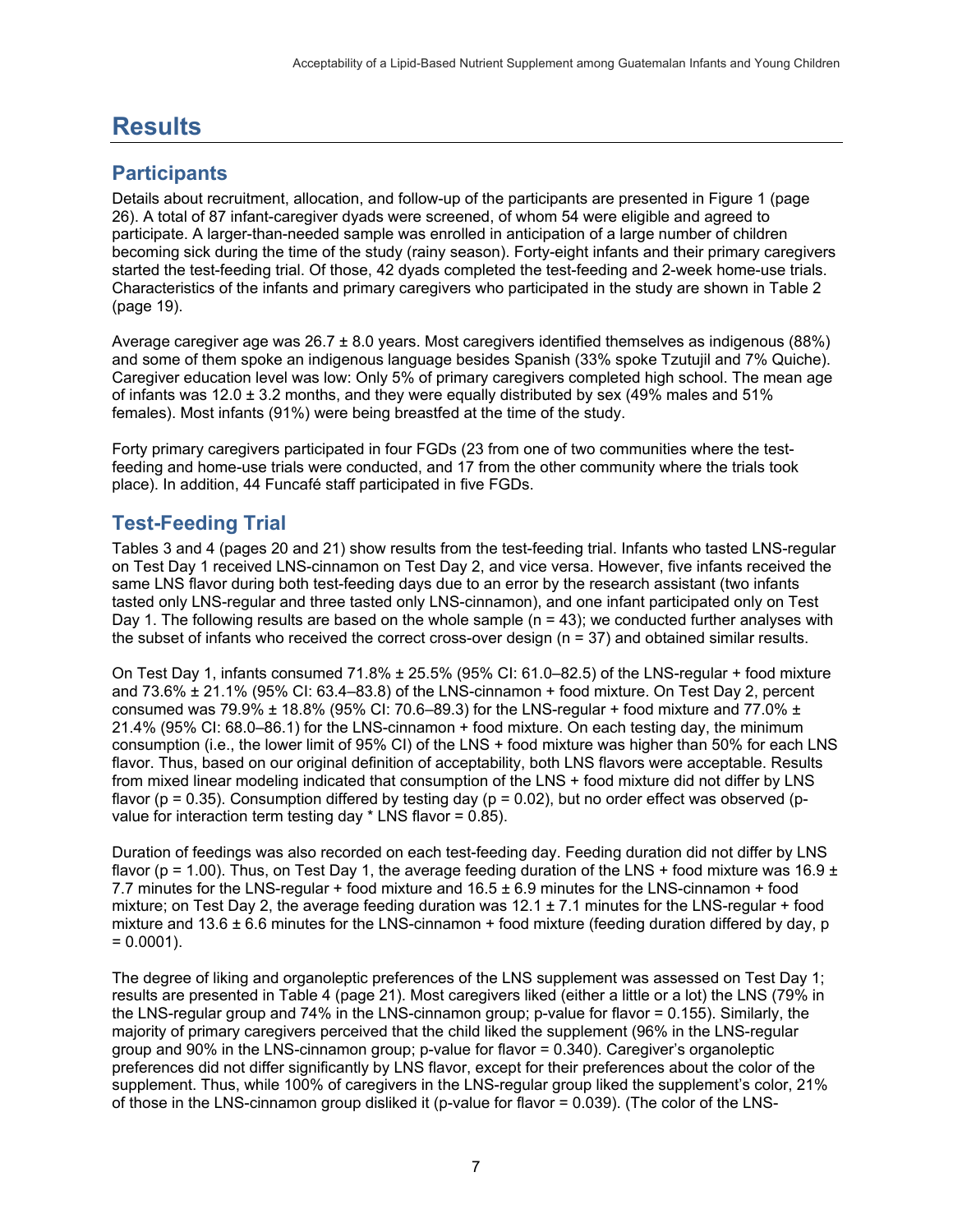cinnamon product was slightly paler than the LNS-regular). For each LNS flavor, most caregivers liked the texture (87% in the LNS-regular group and 95% in the LNS-cinnamon group, p-value = 0.954), and the smell (92% in the LNS-regular group and 83% in the LNS-cinnamon group, p-value = 0.603) of the supplement. Although not significantly different, perceptions about the LNS taste tended to be more favorable for the regular flavor as compared to the cinnamon flavor (92% in the LNS-regular group liked its taste versus 84% in the LNS-cinnamon group, p-value = 0.071).

The majority of infants were healthy during the test-feeding trial. On Test Day 1, caregivers reported that two infants had nasal discharge, two had cough, one had fever, one had ear infection, and one had another symptom (not otherwise identified) during the previous 24 hours; no infant had diarrhea, vomiting/nausea, or breathing difficulties during the same time frame. On Test Day 2, caregivers reported that three infants had nasal discharge, two had cough, one had breathing difficulty during the previous 24 hours; no infant had fever, vomiting/nausea, diarrhea, ear infection, or other symptom during the same period. Reported health did not differ significantly by testing day (Fisher's exact test p-values for each symptom ranged from 0.49 to 1.0). One possible reaction to the test meal was reported on Test Day 1, and five were reported on Test Day 2 (Fisher's exact test for day  $p = 0.11$ ).

## **Home-Use Trial**

Table 5 (page 22) shows results from the 2-week home-use trial. Primary caregivers were given a total of 28 LNS sachets and were instructed to give two sachets per day to the child during 2 weeks. Results from mixed linear modeling indicated that consumption of LNS did not differ by flavor ( $p = 0.367$ ), but it did differ by week (p = 0.027); thus, during Week 1, infants in the LNS-regular group consumed 77.1%  $\pm$ 22.4% of the recommended dose (based on the number of sachets remaining), while infants in the LNScinnamon group consumed 71.4%  $\pm$  30.6% of it (p = 0.817 for flavor during that week). During Week 2, the percent consumed was 72.2%  $\pm$  30.8% in the LNS-regular group and 63.7%  $\pm$  37.7% in the LNScinnamon group (p = 0.637 for flavor during that week). The overall percent consumed during the 2-week home-use trial was 74.6% ± 20.0% in the LNS-regular group and 67.6% ± 29.2% in the LNS-cinnamon group ( $p = 0.639$ ).

Morbidity in the children was monitored weekly by maternal report of three symptoms for each day: lack of appetite, diarrhea, and fever. During the 2 weeks of home use, there were 19 reports of lack of appetite (a report indicates that the mother reported that the child had the symptom at least 1 day), 27 reports of diarrhea, and 27 reports of fever in the children. The average percent of days that infants had lack of appetite, diarrhea, and fever was  $12\% \pm 25\%$ ,  $11\% \pm 20\%$ , and  $12\% \pm 23\%$ , respectively. Overall, the average percent of days during which the child had any symptom of illness was  $25\% \pm 27\%$ . Neither frequency of reports nor percent of days with any of these symptoms differed significantly by LNS flavor or week. However, the percent of LNS sachets consumed during the home-use trial was negatively associated with percent of days with lack of appetite ( $r_s = -0.43$ , p < 0.0001), diarrhea ( $r_s = -0.22$ , p = 0.042), and fever ( $r_s = -0.28$ ,  $p = 0.008$ ).

Descriptions of caregivers' behaviors and perceptions about the LNS use at home are presented in Table 6 (page 23). Overall, most caregivers (93%) gave the LNS mixed with food; among the foods the LNS was mixed with, the most common were soup  $(n = 9)$ , beans  $(n = 5)$ , pasta  $(n = 5)$ , and juice  $(n = 4)$ . In agreement with this, 93% of caregivers considered that giving the child the LNS mixed with food was either easy or very easy. The majority of caregivers (90%) gave the LNS to the child twice a day, and of those, 89% indicated to have done so because of the instructions they received about the LNS use for their child. Similarly, most caregivers (95%) thought that it was easy (or very easy) to give the child the supplement twice a day. Ninety-eight percent of caregivers said that the instructions to use the LNS at home were clear. Caregivers' behaviors and opinions did not differ significantly by LNS flavor used in the home (p-values ranged from 0.08 to 1.0).

At the exit interview, caregivers were also asked if the child had any problems after eating the LNS. Most of the responses to that question were stated as positive effects (e.g., my baby is gaining weight), and

 $2^2$  No further data on possible reactions to the test meal were collected.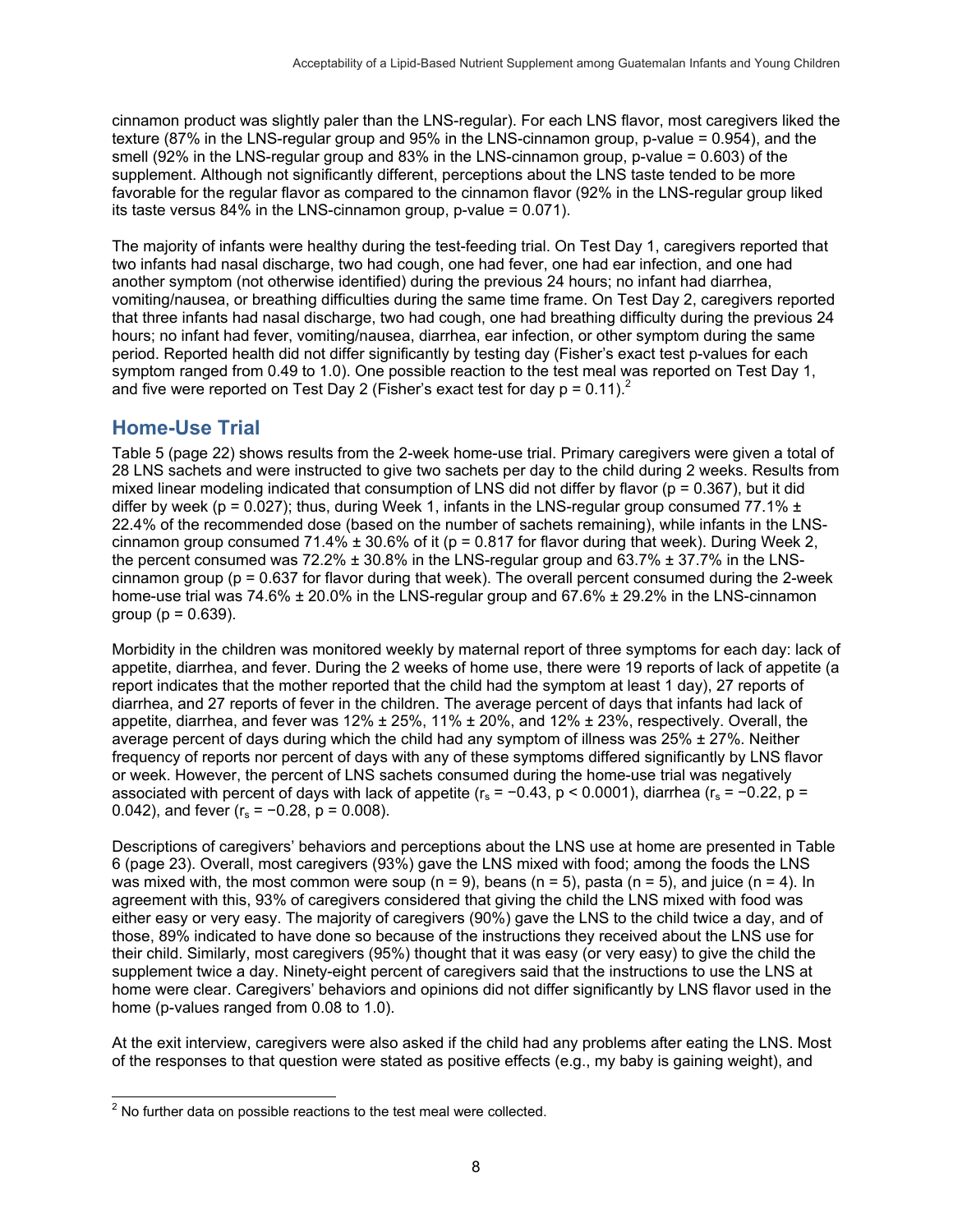only a few of them were actual health problems. We decided to re-code these responses to reflect only health problems (Table 6). Thus, three caregivers in the LNS-cinnamon group reported health problems after consumption of LNS (two mentioned diarrhea and one reported fever); no caregiver reported health problems in the LNS-regular group ( $p = 0.24$ ). The other effects that were more commonly reported by the caregivers included increased appetite and weight gain (Table 7, page 24).

Almost all caregivers (98%) considered the supplement to be beneficial for their children, and all of them were willing to continue feeding LNS to their child if they were asked to do so, but some of them (23%) thought it could be boring to eat the supplement every day. A few caregivers  $(n = 6)$  mentioned something they disliked about the supplement; of those, three referred to its flavor, two mentioned its odor, and one said she didn't like it because it was "pure fat." When caregivers were asked to talk about the most difficult thing regarding using the LNS at home, 17% of them mentioned that it was hard to open and 5% said it was hard to mix. However, the rest of them indicated having no difficulties at all using the LNS. They were also asked about the LNS package: Two caregivers said that the LNS sachet was hard to open, but the rest stated that the LNS sachet was fine.

When caregivers were asked to express their opinion about the supplement, all but one provided positive comments. The following are examples of those comments: "it is good because my baby is eating more," "it is good because it has vitamins," and "my baby likes it." The only negative opinion was mentioned by a caregiver in the LNS-regular group who indicated that she disliked the taste of the supplement. Caregivers' opinions about the LNS as a supplement only for young children and not for older children were mixed. Some of them (n = 20) thought that it was fine or necessary to target young children or to have an age-specific supplement, while others indicated that older children also need supplementation (n = 12). A few of them specifically said that the supplement would benefit the infants' growth and development  $(n = 4)$  and another also said that it was fine to target young children because the older ones can eat "everything" (n = 3). Caregivers' ideas to prevent supplement sharing with other members of the family mainly included storing/hiding/keeping the supplement out of reach of other children (n = 29) and not to give it to other children  $(n = 15)$ .

Almost all caregivers (98%) felt that child nutrition was important, and their reasons related to the children's growth and weight ( $n = 24$ ) as well as children's health and prevention of disease ( $n = 19$ ). A few of them also pointed out that good nutrition made children strong (n = 4). Ninety-eight percent of caregivers agreed with the idea of feeding young children differently than older children; the main two reasons they brought up were that infants and young children were more delicate and had to be cared for more carefully ( $n = 15$ ) and that babies could not chew and thus needed soft foods ( $n = 11$ ).

Most caregivers (90%) thought that there were nutrition problems in their community. Among the reasons for such problems in their communities, they mentioned: a) lack of proper care  $(n = 13)$ ; b) children not getting vitamins ( $n = 12$ ); c) lack of money, poverty, or unemployment ( $n = 11$ ); and d) children not getting food or not eating well  $(n = 7)$ .

Caregivers were asked if they thought the children in their community were growing well. Thirty-eight percent of them responded "yes," 33% said "no," and 29% answered that they did not know. Among those who responded "yes," their reasons included that the children ate well and had food  $(n = 6)$ , received their vitamins ( $n = 4$ ), were properly cared for ( $n = 3$ ), and were healthy ( $n = 2$ ). Those who responded "no" mentioned the following reasons: Some children were not growing well (n = 4), poverty or lack of money  $(n = 3)$ , and some children were skinny or small  $(n = 3)$  or were neglected  $(n = 2)$ . Caregivers also listed signs to identify children who were not growing well: a) physical characteristics, such as being skinny, low in weight, or pale (n = 37); b) getting sick often (n = 12); c) lack of appetite (n = 10); and d) behavior signs, such as too much sleep or not playing  $(n = 5)$ .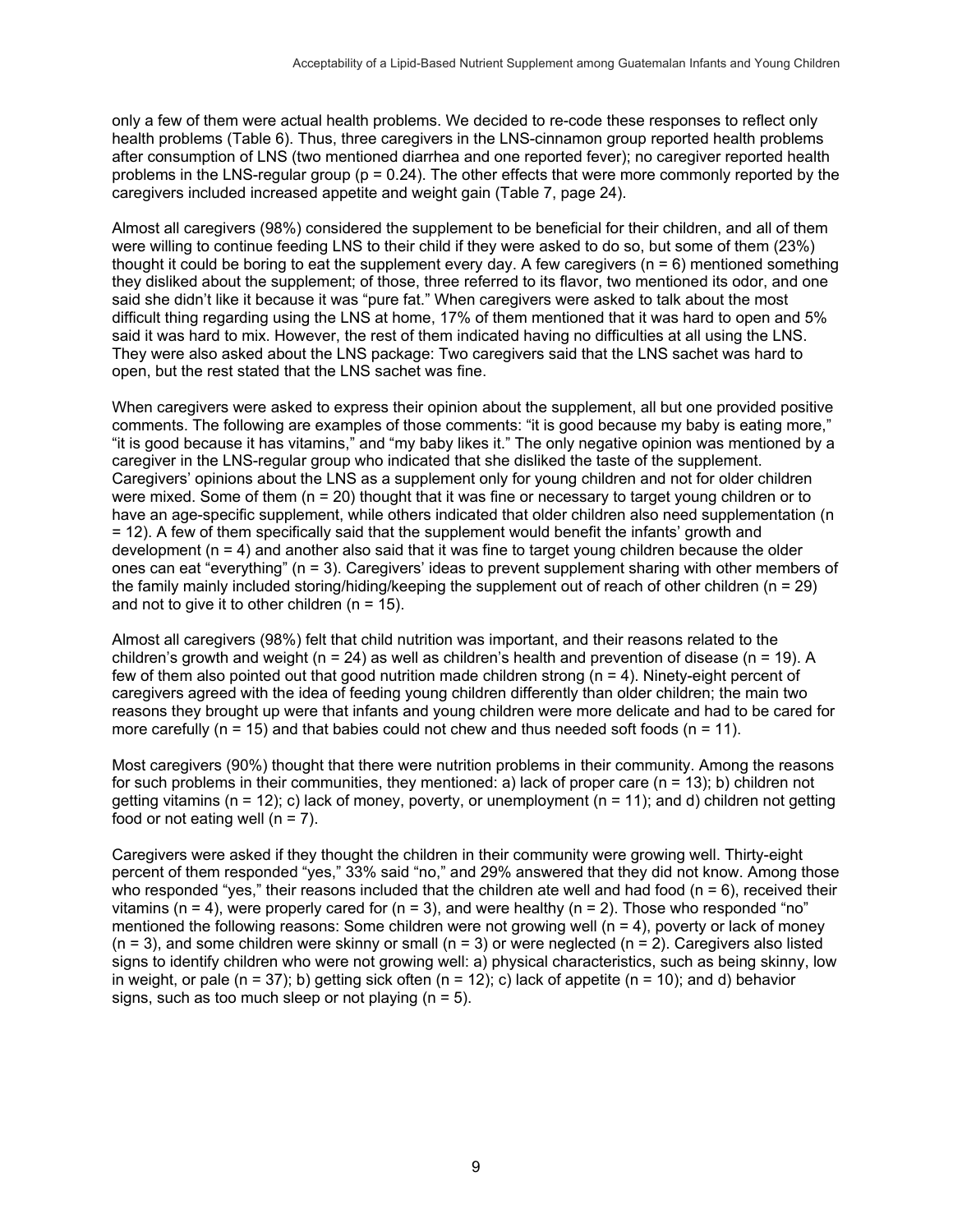## **Focus Group Discussions**

In total, nine FGDs were conducted, four with primary caregivers  $(n = 40)$ , and five with Funcafé personnel ( $n = 44$ ).

The following are the results from the discussions about the appropriate name for the supplement with both caregivers and Funcafé staff. A total of 106 names were mentioned during the nine FGDs; 31 of them received at least one vote and 13 received more than one vote. Table 8 (page 25) lists these 13 names. The most popular names involved a combination of the words *maní* (peanut) + *vitaminas* (vitamins), such as Nutrimaní, Vitamaní, Nutrifort, and Manivit. Of these names, Nutrimaní and Manivit were selected as the favorite names in more than one FGD.

Results from the drawings and discussions about suggested packaging for the supplement indicated a preference for including the image of a child and/or of a peanut. In some cases, the image of the child included only the face, but in other instances it showed the whole body. Images of the peanut tended to be small and, in some cases, anthropomorphic. Regarding the preferred colors for the label, red was the preferred color for the letters and light blue was the favorite color for the background or other details (e.g., the baby's shirt). Examples of the final group designs, as well as individual drawings are presented in Appendix 2 (Focus Group Report, in Spanish).

The participants' opinions regarding the appropriateness of introducing a peanut-based supplement for infants was explored. The positive reception of this kind of supplement for that age was unanimous. They mentioned two main reasons for their responses: 1) the level of trust they had in the institution that provided the LNS (i.e., Funcafé) and 2) that the peanuts in the supplement were already processed and had a creamy texture which made it easy to eat.

The incorporation of the LNS distribution into the Funcafé program operation was also discussed. Community facilitators indicated that they would recommend the use of the LNS in the communities they serve, but to do so they would need to receive more information about the product (e.g., safety, efficacy) and to be trained to answer questions from community members. The hypothetical situation of having to deliver bags with 60 LNS sachets monthly to about 30–35 families in the community was presented to the community facilitators and institutional facilitators (the latter supervised the former group and were based at the Funcafé headquarters in Mazatenango). They proposed a distribution system that started with the institution, Funcafé, providing the supply of LNS to the institutional facilitators, who would take them to the community facilitators for distribution at the monthly growth monitoring and promotion meetings at each community. They added that the LNS could be taken to the families who missed the monthly meeting.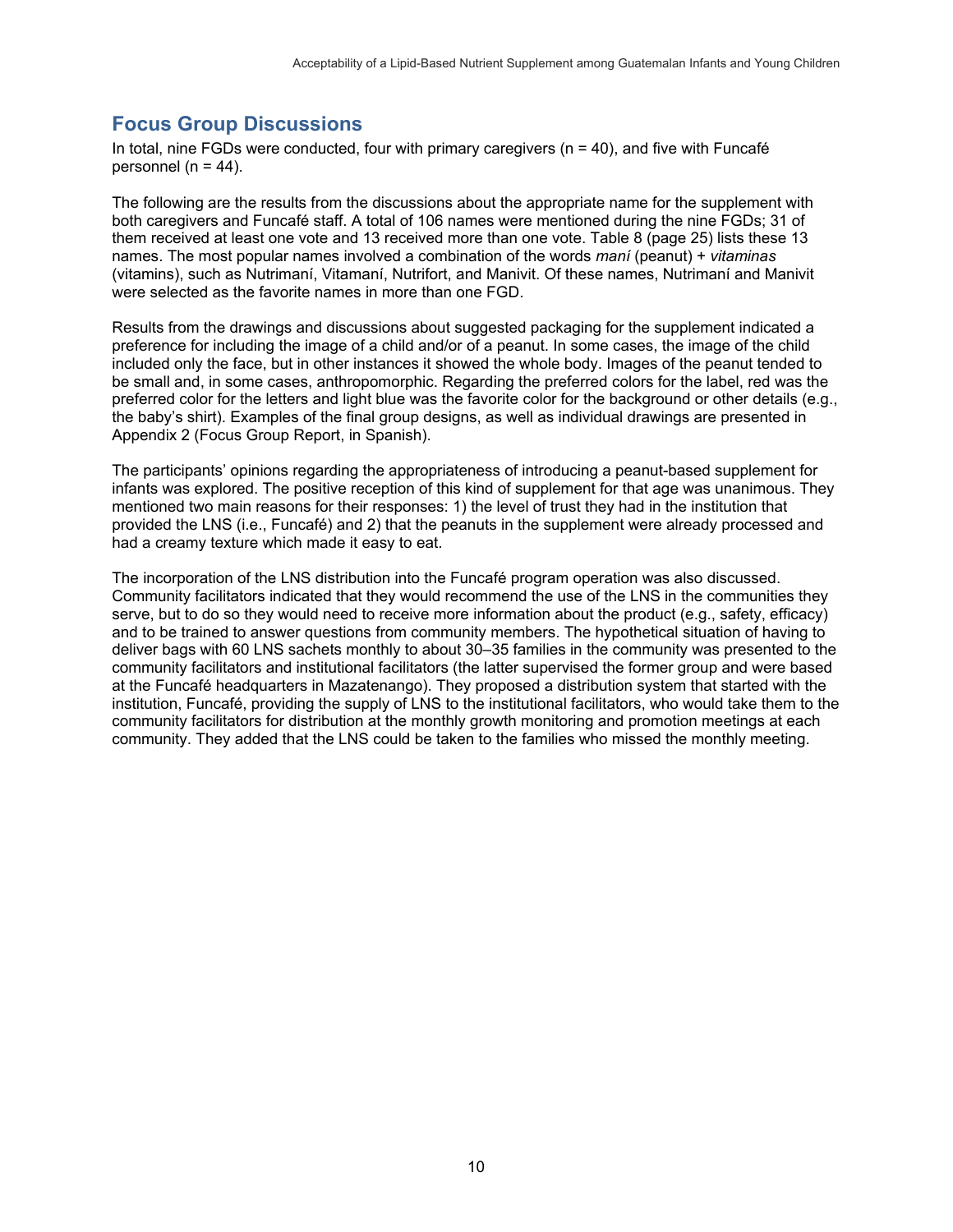## **Discussion**

The LNS was well accepted in this population of young Guatemalan children and their caregivers, as indicated by the amount of the supplement the children consumed, the rating of its organoleptic properties, and the caregivers' willingness to continue feeding the supplement. Considering our initial definition of acceptability as consumption of more than 50% of the supplement offered, both flavors of the LNS were acceptable during the test-feeding phase.

Caregivers' perceptions of the supplement's taste, odor, and consistency during the test-feeding phase were mostly positive and did not differ significantly by the LNS flavor, but the degree of liking of the supplement's color did. Thus, some caregivers in the LNS-cinnamon group disliked the color, while all caregivers in the LNS-regular group liked it. In addition, there was a tendency towards a more positive perception of the supplement's taste among caregivers in the LNS-regular group as compared to those in the LNS-cinnamon group.

During the test-feeding trial, children's consumption did not differ by LNS flavor, which indicates that both flavors were equally acceptable during this initial phase. However, consumption differed by the testing day; thus, regardless of the LNS flavor, children consumed more of the LNS + food mixture on the second testing day as compared to the first one. Results regarding the time children took to consume the mixture pointed to a similar interpretation: Feeding time did not differ by LNS flavor, but consumption of the LNS + food mixture was faster on the second testing day. These results indicate that children became more familiar with the new product added into their food, which increased consumption.

Consumption of the LNS did not differ significantly by flavor during the home-use phase either. However, the level of adherence to the feeding protocol to consume two sachets per day during home use of the supplement was lower than we anticipated. A possible explanation for these results may relate to the negative association between consumption of LNS and illness during the home-use trial. Anecdotal information from the field workers indicated that illness was prevalent during the season when the study was conducted (children were ill an average of 25% of days during the home-use trial) and that mothers tended to stop giving the supplement to the children when they were ill. These findings could have important implications for the development of educational messages that should accompany LNS distribution for young children in this population.

In addition, and contrary to what we expected, consumption of the supplement was lower during the second week of home use than it was during the first week. Potential explanations for this result are that, as some caregivers (23%) indicated, children may have gotten bored with eating the supplement every day. This could be addressed by alternating the flavors or varying other aspects of the supplement (e.g., packaging). Although consumption did not differ significantly by flavor, lower consumption levels were observed in the LNS-cinnamon group, with the lowest level observed during Week 2 of the take-home phase. Accordingly, a higher percentage of caregivers in this flavor group indicated that the child did not like the supplement (26% as compared to 5% in the LNS-regular group). These observed differences, although not statistically significant, may help explain the lower level of consumption during the second week of home use, which was mainly due to the low consumption observed in the LNS-cinnamon group during that week.

It is important to mention that although a few health problems in the children were reported after consumption of LNS, these perceived health problems were unlikely to be related to the LNS consumption and did not increase with longer use of the supplement. However, these perceptions of side effects may have discouraged regular feeding of the supplement to the children by some caregivers. Educational messages about the safety of the supplement may help maintain adequate adherence to the feeding protocols in the presence of unrelated health problems that are common among children.

Despite the lower-than-expected level of adherence during the home-use trial, at the end of that phase most caregivers had a positive perception about the LNS. The majority of them gave the supplement as they were instructed, considered the supplement to be beneficial for their children, and were willing to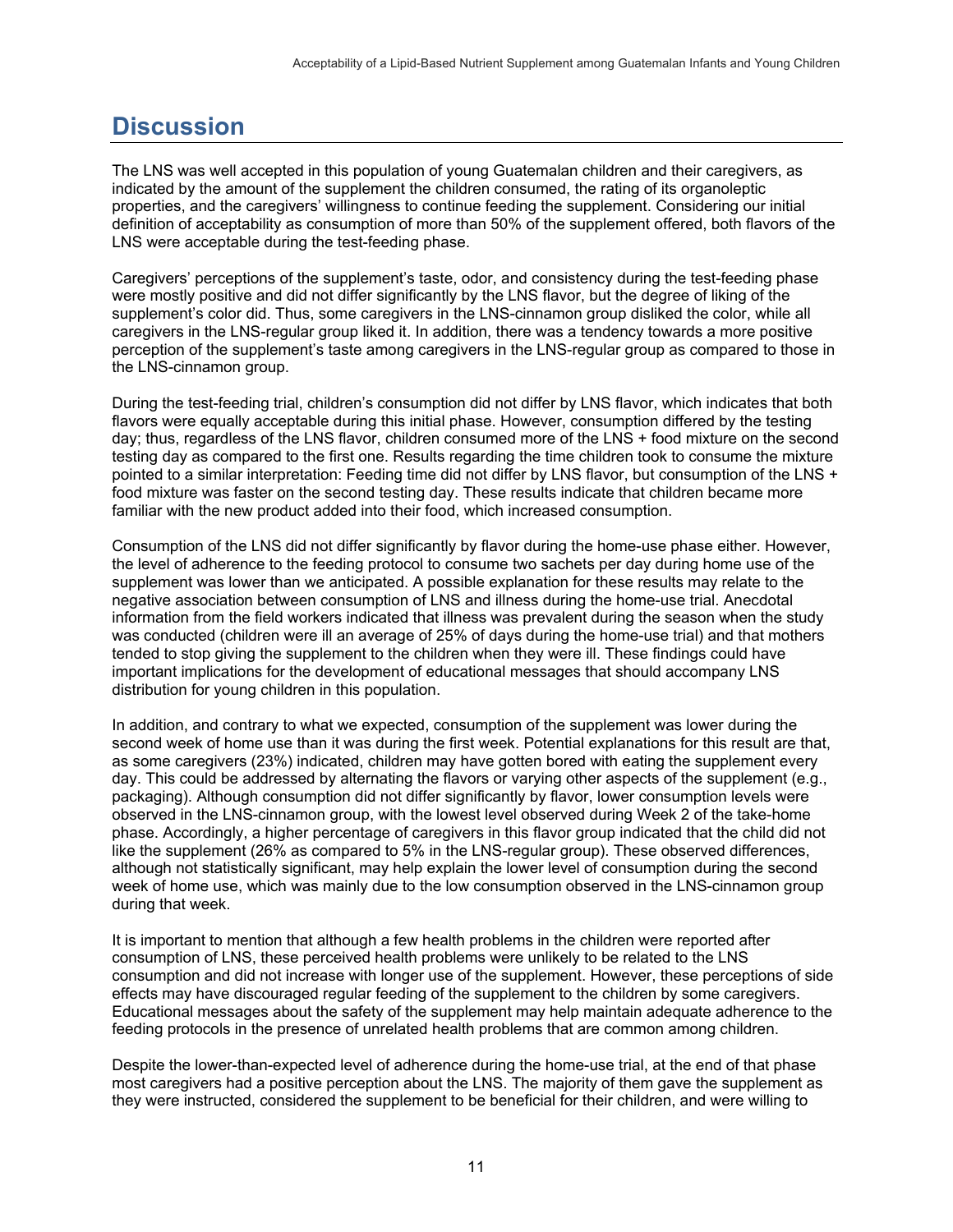continue feeding it if asked to do so. These findings suggest that the caregivers had a good experience using the supplements at home, and support the idea that providing LNS in a programmatic context may be well received and that mothers will use the product appropriately.

On the other hand, targeting the supplement to younger children may be challenging. Although caregivers feel that they know how to prevent other children from eating the supplement, some of them think the LNS should be available to all children in the home. For targeted supplementation to be successful, caregivers will need to be educated on why such an approach is justified. Such education could be built on caregivers' current understanding that young children have special feeding needs.

In terms of perceptions around nutrition, most caregivers were aware of the importance of proper nutrition for children and considered malnutrition to be a problem in their communities. There is the perception that broad societal problems, such as poverty and unemployment, are part of the causal path, but with similar emphasis put on specific caring behaviors that could lead to nutrition problems.

Results from the FGDs indicated the acceptability of a peanut-based nutrition supplement for young children, as well as a positive disposition on the part of program staff to incorporate the LNS distribution into their regular program activities. Distribution of a new product such as LNS may be better received if it is introduced by a trusted institution that is already serving the community. Furthermore, the program staff emphasized the need for comprehensive training on the supplement's benefits and potential side effects to make sure that they can effectively promote the supplement in their communities.

This acceptability study had some limitations. One of them relates to the incorrect cross-over allocation of the LNS in the test-feeding trial, which meant that some of the participants tasted only one of the flavors. Nevertheless, whenever appropriate, we conducted further analysis using only the sample of subjects who were correctly assigned to the cross-over design, and we observed similar results to those obtained using the whole sample. Another limitation was the lack of open-ended or follow-up questions regarding sensory preferences, feeding practices, and overall acceptability, which could have elicited more varied responses in acceptability preferences (Young, Blanco, et al. 2010) and more information about the reasons behind some of the caregivers' behaviors.

The findings from this acceptability trial indicated that LNS was accepted by the children and mothers. However, consumption of the supplement at home appeared to be affected by child morbidity, and there is some indication that the regular (peanut) flavor was better received than the cinnamon one. Our results also highlight the importance of including an educational component along with LNS distribution for supplementing young children's diets. These findings suggest that evaluation of LNS impact in a programmatic context will not be impeded by poor acceptance of these supplements.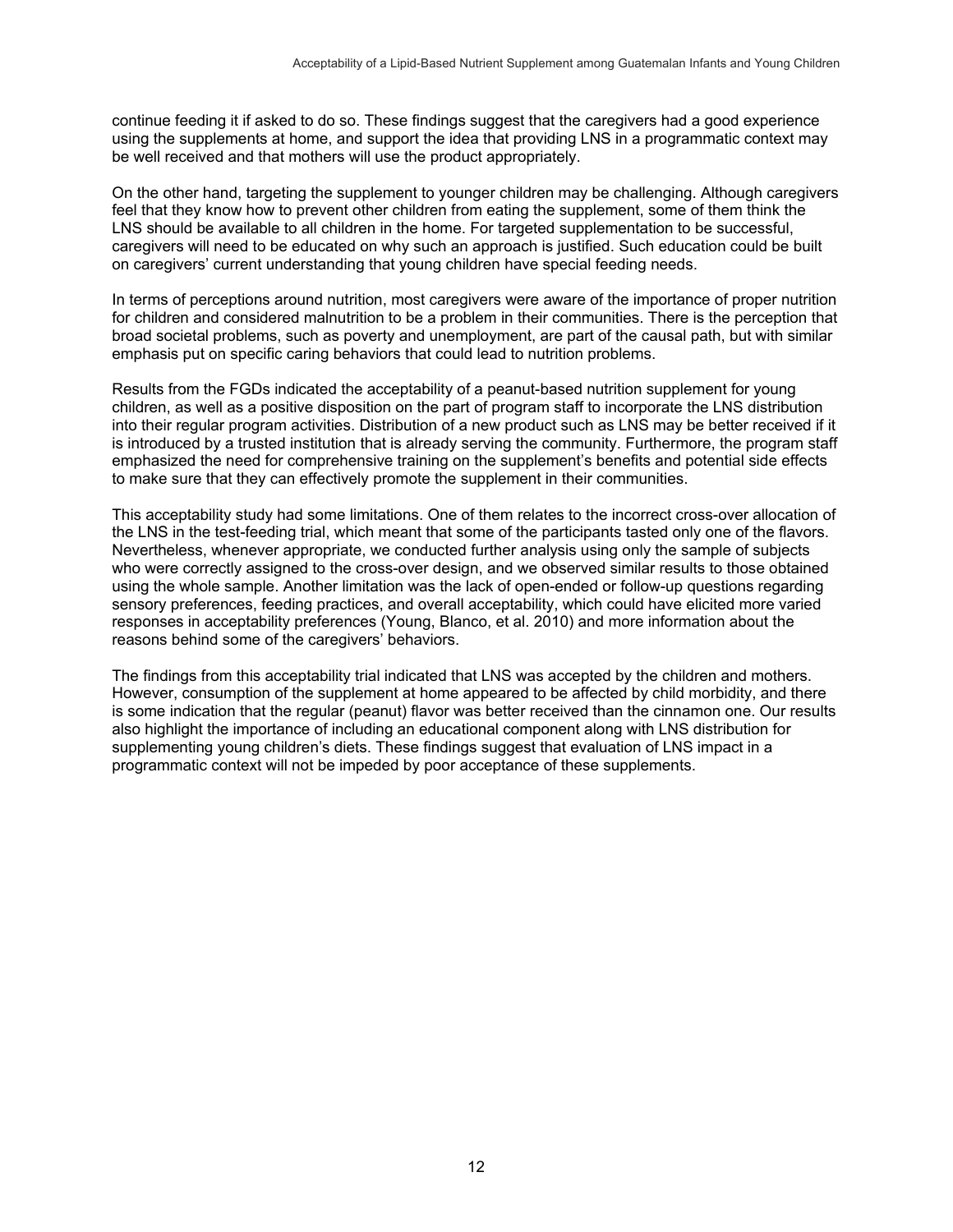## **References**

Adu-Afarwuah, S., A. Lartey, et al. 2007. "Randomized comparison of 3 types of micronutrient supplements for home fortification of complementary foods in Ghana: effects on growth and motor development." *Am J Clin Nutr.* Vol. 86. No. 2, pp. 412–420.

———. 2008. "Home fortification of complementary foods with micronutrient supplements is well accepted and has positive effects on infant iron status in Ghana." *Am J Clin Nutr.* Vol. 87. No. 4, pp. 929–938.

Bermudez, O., C. Toher, et al. 2010. "Dietary intakes and food sources of fat and fatty acids in Guatemalan schoolchildren: A cross-sectional study." *Nutrition Journal.* Vol. 9. No. 1, p. 20.

Chaparro, C. M. and K. G. Dewey 2010. "Use of lipid-based nutrient supplements (LNS) to improve the nutrient adequacy of general food distribution rations for vulnerable sub-groups in emergency settings." *Matern Child Nutr.* Vol. 6. Suppl 1, pp. 1–69.

de Onis, M., A. Onyango, et al. 2004. "Measurement and standardization protocols for anthropometry used in the construction of a new international growth reference." *Food and Nutrition Bulletin*. Vol. 25. Suppl 1, pp. S27–36.

Enneman, A., L. Hernández, et al. 2009. "Dietary characteristics of complementary foods offered to Guatemalan infants vary between urban and rural settings." *Nutrition research*. Vol. 29. No. 7, pp. 470– 479.

Ministerio de Salud Pública y Asistencia Social (MSPAS). 2010. *Encuesta Nacional de Salud Materno Infantil 2008/2009)*. Guatemala: MSPAS/Instituto Nacional de Estadistica/Centros de Control y Prevencion de Enfermedades.

MSPAS/WFP/USAID. 2008. *Informe preliminar: Prueba de aceptabilidad de Plumpy'Nut en madres, niños y niñas de 6 meses a 5 años en las comunidades de Tecpan, Chimaltenango y Sanarate, El progreso*. Guatemala: MSPAS/World Food Programme (WFP)/Calidad en Salud/USAID.

Phuka, J., K. Maleta, et al. 2008. "Complementary feeding with fortified spread and incidence of severe stunting in 6- to 18-month-old rural Malawians." *Arch Pediatr Adolesc Med*. Vol. 162. No. 7, pp. 619–626.

Young, S. L., I. Blanco, et al. 2010. "Organoleptic properties, ease of use, and perceived health effects are determinants of acceptability of micronutrient supplements among poor Mexican women." *J Nutr.* Vol. 140. No.3, pp. 605–611.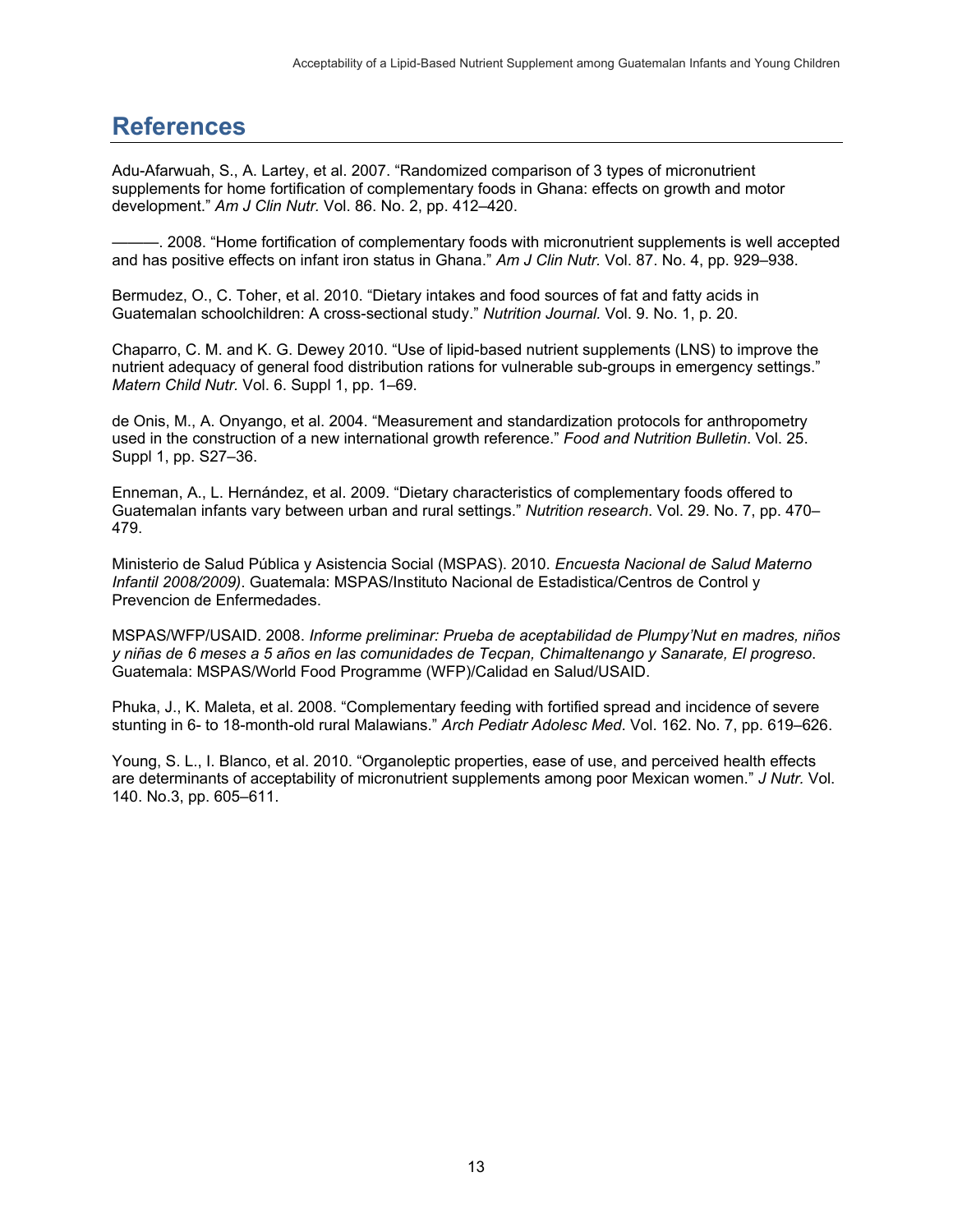# **Tables and Figures**

| <b>Nutrient</b>       | <b>Unit</b> | <b>LNS</b>     |
|-----------------------|-------------|----------------|
| Dose                  | g           | 20             |
| Energy                | kcal        | 118            |
| Protein               | g           | 2.6            |
| Fat                   | g           | 9.6            |
| Linoleic acid         | g           | 4.46           |
| α-Linolenic acid      | g           | 0.58           |
| Calcium               | mg          | 280            |
| Copper                | mg          | 0.34           |
| Folate                | μg          | 150            |
| lodine                | μg          | 90             |
| Iron                  | mg          | 9              |
| Magnesium             | mg          | 40             |
| Manganese             | mg          | 1.2            |
| Niacin                | mg          | 6              |
| Pantothenic acid (B5) | mg          | $\overline{2}$ |
| Phosphorous           | mg          | 190            |
| Potassium             | mg          | 200            |
| Riboflavin (B2)       | mg          | 0.5            |
| Selenium              | μg          | 20             |
| Thiamine (B1)         | mg          | 0.5            |
| Vitamin A             | μg          | 400            |
| Vitamin B12           | μg          | 0.9            |
| Vitamin B6            | mg          | 0.5            |
| Vitamin C             | mg          | 30             |
| Vitamin D             | μg          | 5              |
| Vitamin E             | mg          | 6              |
| Vitamin K             | μg          | 30             |
| Zinc                  | mg          | 8              |

## **Table 1. LNS formulation (both flavors)**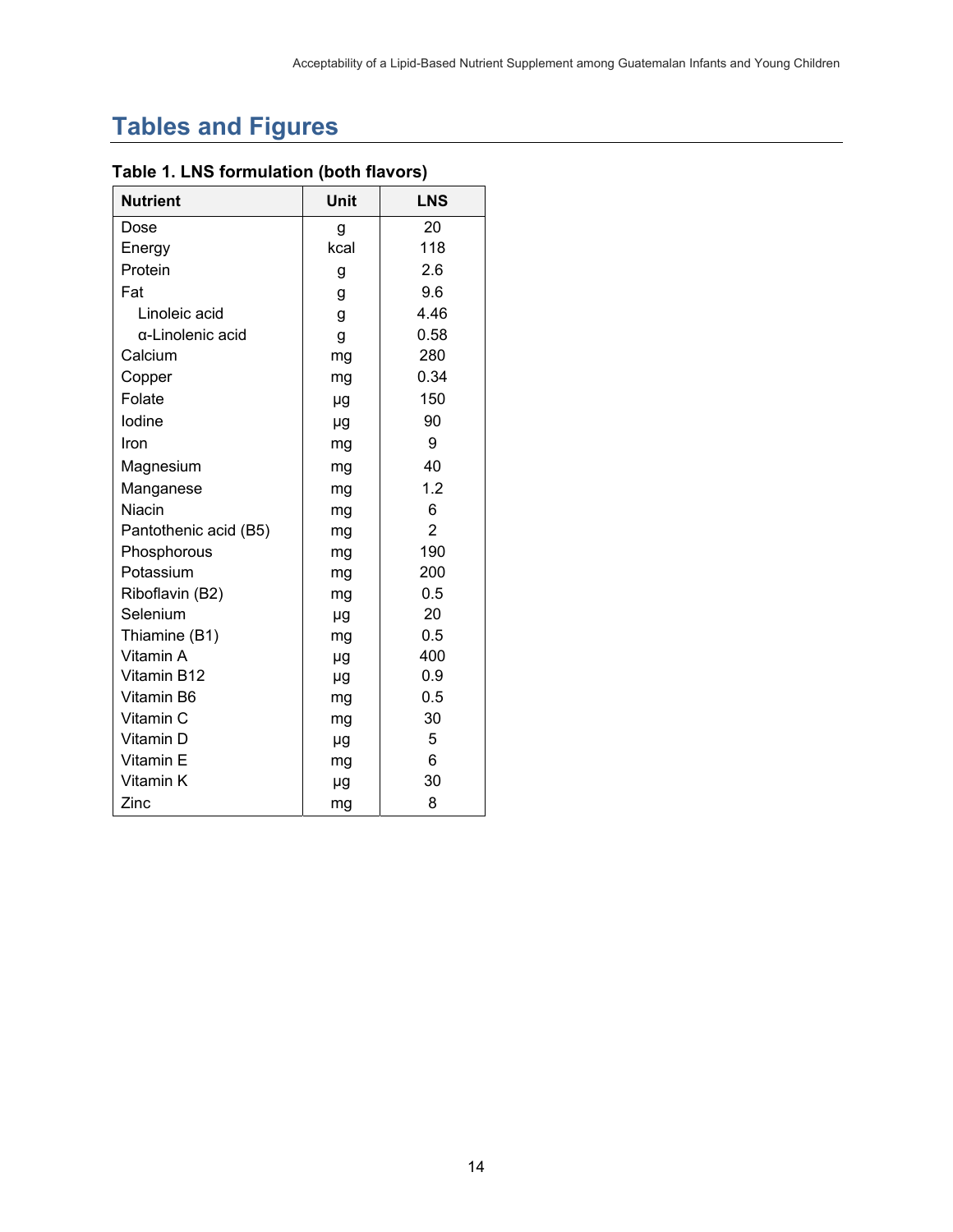| <b>Characteristic</b>            | n (%) or<br>Mean ± SD |
|----------------------------------|-----------------------|
|                                  |                       |
| Infant age, months               | $12.0 \pm 3.2$        |
| Infant gender                    |                       |
| Male                             | 21 (49)               |
| Female                           | 22 (51)               |
| Primary caregiver of infant      |                       |
| Mother                           | 42 (98)               |
| Grandmother                      | 1(2)                  |
| Mother's age, years              | $26.7 \pm 8.0$        |
| Ethnicity                        |                       |
| Indigenous                       | 38 (88)               |
| Non-indigenous                   | 5(12)                 |
| Language                         |                       |
| Spanish only                     | 26 (60)               |
| Spanish and Quiche               | 3(7)                  |
| Spanish and Tzutujil             | 14 (33)               |
| Education                        |                       |
| None                             | 16 (37)               |
| Alphabetization                  | 2(5)                  |
| Elementary school                | 23 (53)               |
| High school                      | 2(5)                  |
| Person who generates income in   |                       |
| household                        |                       |
| Father                           | 35 (81)               |
| Mother                           | 1(2)                  |
| Other family member              | 7 (16)                |
| Activity of person who generates |                       |
| income                           |                       |
| Farming (own)                    | 7(16)                 |
| Farming (hired)                  | 19 (44)               |
| Construction                     | 7(16)                 |
| Other                            | 10 (23)               |

#### **Table 2. Sample characteristics (n = 43)**

#### **Table 3. Infant consumption of LNS-food mixture during the test-feeding trial**

|                                           | <b>LNS-regular</b> |                   | <b>LNS-cinnamon</b> |                   |
|-------------------------------------------|--------------------|-------------------|---------------------|-------------------|
|                                           | Day 1<br>$n = 24$  | Day 2<br>$n = 18$ | Day 1<br>$n = 19$   | Day 2<br>$n = 24$ |
| Percentage<br>consumed <sup>1</sup>       | $71.8 \pm 25.5$    | $79.9 \pm 18.8$   | $73.6 \pm 21.1$     | $77.0 \pm 21.4$   |
| 95% CI of percent<br>consumed             | $61.0 - 82.5$      | 70.6-89.3         | 63.4-83.8           | 68.0-86.1         |
| Feeding duration,<br>minutes <sup>2</sup> | $16.9 \pm 7.7$     | $12.1 \pm 7.1$    | $16.5 \pm 6.9$      | $13.6 \pm 6.6$    |

<sup>1</sup> Mean ± SD; p-value for main effect LNS flavor = 0.35; p-value for main effect day = 0.02; p-value for day\*LNS flavor = 0.85.

² Mean ± SD; p-value for main effect LNS flavor = 1.00; p-value for main effect day = 0.0001; p-value for day\*LNS flavor =  $0.53$ .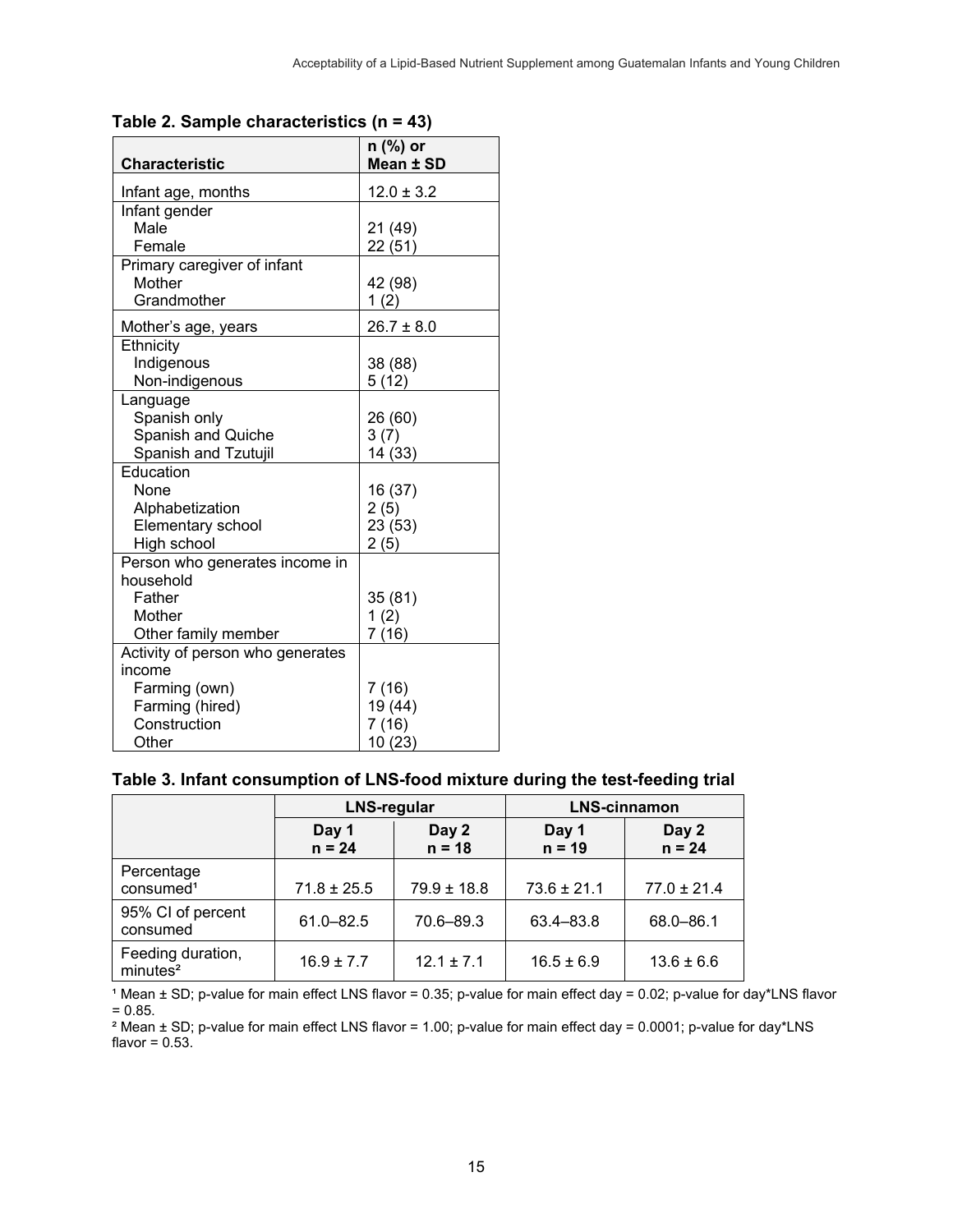|                                             | LNS-regular ( $n =$<br>24) | <b>LNS-cinnamon</b><br>$(n = 19)$ |            |
|---------------------------------------------|----------------------------|-----------------------------------|------------|
|                                             | $n$ (%)                    | $n$ (%)                           | $p-value2$ |
| Caregiver's overall degree of liking        |                            |                                   | 0.155      |
| Like it a lot                               | 9(37.5)                    | 2(10.5)                           |            |
| Like it a little                            | 10(41.7)                   | 12 (63.2)                         |            |
| Neither like nor dislike                    | 1(4.2)                     | 0(0)                              |            |
| Dislike it a little                         | 1(4.2)                     | 3(15.8)                           |            |
| Dislike it a lot                            | 3(12.5)                    | 2(10.5)                           |            |
| Caregiver's perception of child's degree of |                            |                                   | 0.340      |
| liking                                      |                            |                                   |            |
| Like it a lot                               | 13(54.2)                   | 11(57.9)                          |            |
| Like it a little                            | 10(41.7)                   | 6(31.6)                           |            |
| Neither like nor dislike                    | 0(0)                       | 0(0)                              |            |
| Dislike it a little                         | 0(0)                       | 2(10.5)                           |            |
| Dislike it a lot                            | 1(4.2)                     | 0(0)                              |            |
| Caregiver's degree of liking of color       |                            |                                   | 0.039      |
| Like it a lot                               | 10(41.7)                   | 3(15.8)                           |            |
| Like it a little                            | 14 (58.3)                  | 12(63.2)                          |            |
| Neither like nor dislike                    | 0(0)                       | 0(0)                              |            |
| Dislike it a little                         | 0(0)                       | 3(15.8)                           |            |
| Dislike it a lot                            | 0(0)                       | 1(5.3)                            |            |
| Caregiver's degree of liking of taste       |                            |                                   | 0.071      |
| Like it a lot                               | 12(50.0)                   | 3(15.8)                           |            |
| Like it a little                            | 10(41.7)                   | 13 (68.4)                         |            |
| Neither like nor dislike                    | 0(0)                       | 0(0)                              |            |
| Dislike it a little                         | 1(4.2)                     | 2(10.5)                           |            |
| Dislike it a lot                            | 1(4.2)                     | 1(5.3)                            |            |
| Caregiver's degree of liking of texture     |                            |                                   | 0.954      |
| Like it a lot                               | 5(20.1)                    | 3(15.8)                           |            |
| Like it a little                            | 16 (66.7)                  | 15 (79.0)                         |            |
| Neither like nor dislike                    | 1(4.2)                     | 0(0)                              |            |
| Dislike it a little                         | 1(4.2)                     | 0(0)                              |            |
| Dislike it a lot                            | 1(4.2)                     | 1(5.3)                            |            |
| Caregiver's degree of liking of smell       |                            |                                   | 0.603      |
| Like it a lot                               | 12(50.0)                   | 8(42.1)                           |            |
| Like it a little                            | 10(41.7)                   | 8(41.1)                           |            |
| Neither like nor dislike                    | 1(4.2)                     | 0(0)                              |            |
| Dislike it a little                         | 0(0)                       | 2(10.5)                           |            |
| Dislike it a lot                            | 1(4.2)                     | 1(5.3)                            |            |

Table 4. Overall and organoleptic preferences by flavor<sup>1</sup>

<sup>1</sup> Assessed during the test-feeding trial Test Day 1 only, using the 5-unit Hedonic scale.

² Fisher's Exact Test.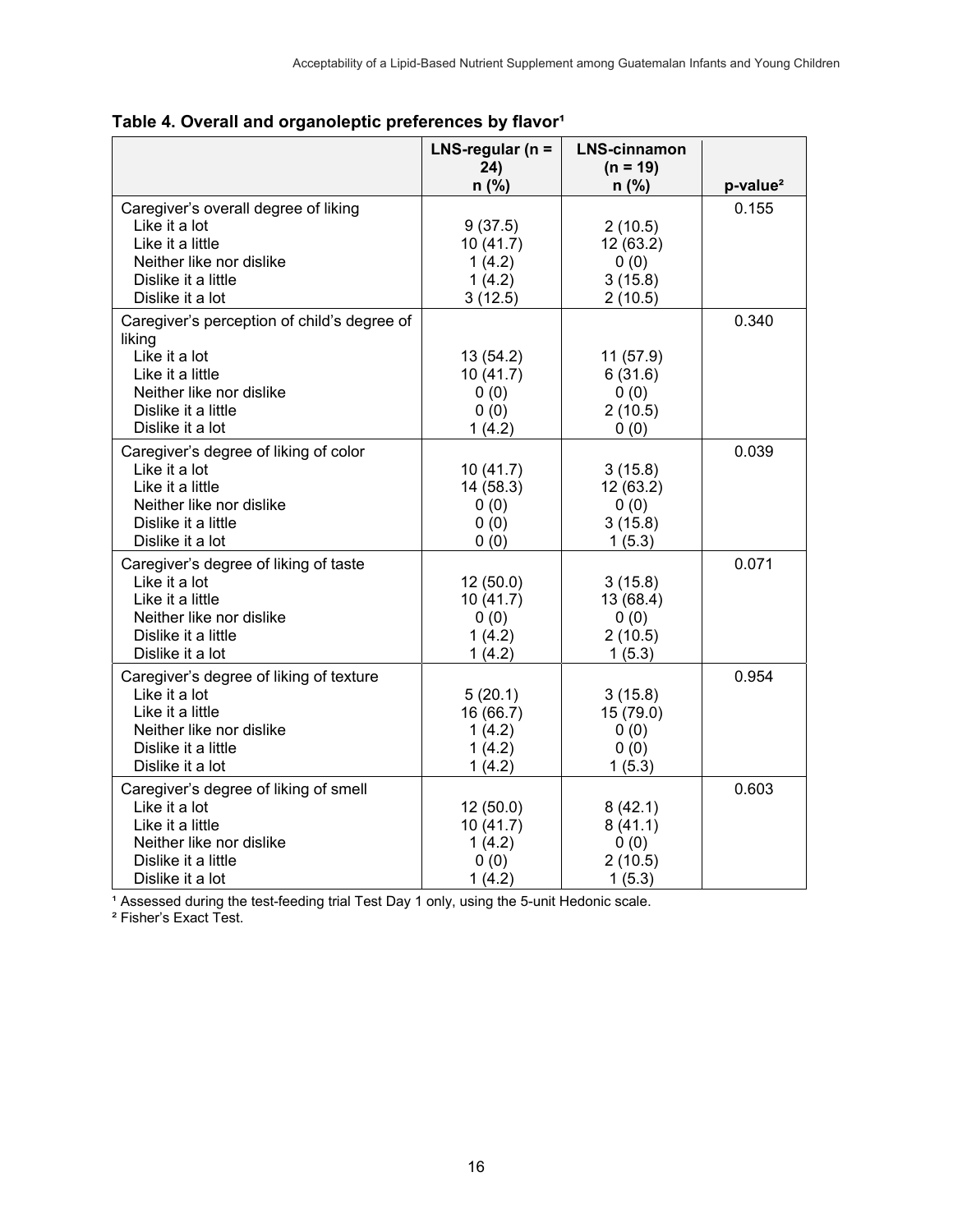|                                                         | <b>LNS-regular</b><br>$(n = 19)$ | <b>LNS-cinnamon</b><br>$(n = 23)$ | p-value <sup>1</sup> |
|---------------------------------------------------------|----------------------------------|-----------------------------------|----------------------|
| Percentage of LNS consumed (Mean $\pm$ SD) <sup>2</sup> |                                  |                                   |                      |
| Week 1                                                  | $77.1 \pm 22.4$                  | $71.4 \pm 30.6$                   | 0.817                |
| Week 2                                                  | $72.2 \pm 30.8$                  | $63.7 \pm 37.7$                   | 0.637                |
| Pooled                                                  | $74.6 \pm 20.0$                  | $67.6 \pm 29.2$                   | 0.639                |
| 95% CI of percent of LNS consumed                       |                                  |                                   |                      |
| Week 1                                                  | 66.3-87.9                        | $58.2 - 84.7$                     |                      |
| Week 2                                                  | 57.4-87.0                        | 47.4-80.0                         |                      |
| Pooled                                                  | 65.0-84.2                        | 54.9-80.2                         |                      |

**Table 5. Infant consumption of LNS during the 2-week home-use trial (n = 42)** 

<sup>1</sup> Mann Whitney Wilcoxon non-parametric tests, used to test differences by LNS flavor.

² Mean ± SD. From mixed linear modeling, p-value for main effect LNS flavor = 0.376, p-value for main effect week = 0.027, and p-value for the interaction effect LNS flavor\*week = 0.799.

#### **Table 6. Caregivers' perceptions about the use of LNS for their children during the homeuse trial**

|                                                     | <b>LNS-regular</b><br>$(n = 19)$ | <b>LNS-cinnamon</b><br>$(n = 23)$ |                      |
|-----------------------------------------------------|----------------------------------|-----------------------------------|----------------------|
|                                                     | $n$ (%)                          | $n$ (%)                           | p-value <sup>1</sup> |
| Mode of eating the LNS                              |                                  |                                   | 1.00                 |
| Mixed with foods                                    | 18 (95)                          | 21(91)                            |                      |
| Eaten alone                                         | 1(5)                             | 2(9)                              |                      |
| Times per day the child was given the LNS           |                                  |                                   | 1.00                 |
| Once                                                | 1(5)                             | 2(9)                              |                      |
| Twice                                               | 18 (95)                          | 20 (87)                           |                      |
| Three times                                         | 0(0)                             | 1(4)                              |                      |
| Caregiver's perception of child's liking of the LNS |                                  |                                   | 0.11                 |
| Liked                                               | 18 (95)                          | 17 (74)                           |                      |
| <b>Disliked</b>                                     | 1(5)                             | 6(26)                             |                      |
| Perceived health problems after eating LNS          |                                  |                                   | 0.24                 |
| <b>No</b>                                           | 19 (100)                         | 20 (87)                           |                      |
| Yes                                                 | 0(0)                             | 3(13)                             |                      |
| Degree of easiness of adding LNS to the foods       |                                  |                                   | 0.69                 |
| usually eaten by the child <sup>2</sup>             |                                  |                                   |                      |
| Very easy                                           | 13 (68)                          | 17(77)                            |                      |
| Easy                                                | 5(26)                            | 4(18)                             |                      |
| Not that easy                                       | 0(0)                             | 0(0)                              |                      |
| A little hard                                       | 0(0)                             | 1(5)                              |                      |
| Hard                                                | 1(5)                             | 0(0)                              |                      |
| Very hard                                           | 0(0)                             | 0(0)                              |                      |
| Degree of easiness of giving LNS twice a day        |                                  |                                   | 0.08                 |
| Very easy                                           | 9(47)                            | 17(74)                            |                      |
| Easy                                                | 9(47)                            | 5(22)                             |                      |
| Not that easy                                       | 0(0)                             | 1(4)                              |                      |
| A little hard                                       | 0(0)                             | 0(0)                              |                      |
| Hard                                                | 1(5)                             | 0(0)                              |                      |
| Very hard                                           | 0(0)                             | 0(0)                              |                      |
| Willingness to continue giving LNS to child daily   |                                  |                                   |                      |
| N <sub>o</sub>                                      | 0(0)                             | 0(0)                              |                      |
| Yes                                                 | 19 (100)                         | 23 (100)                          |                      |

<sup>1</sup> Fisher's Exact Test.

² One missing value in the LNS-cinnamon group.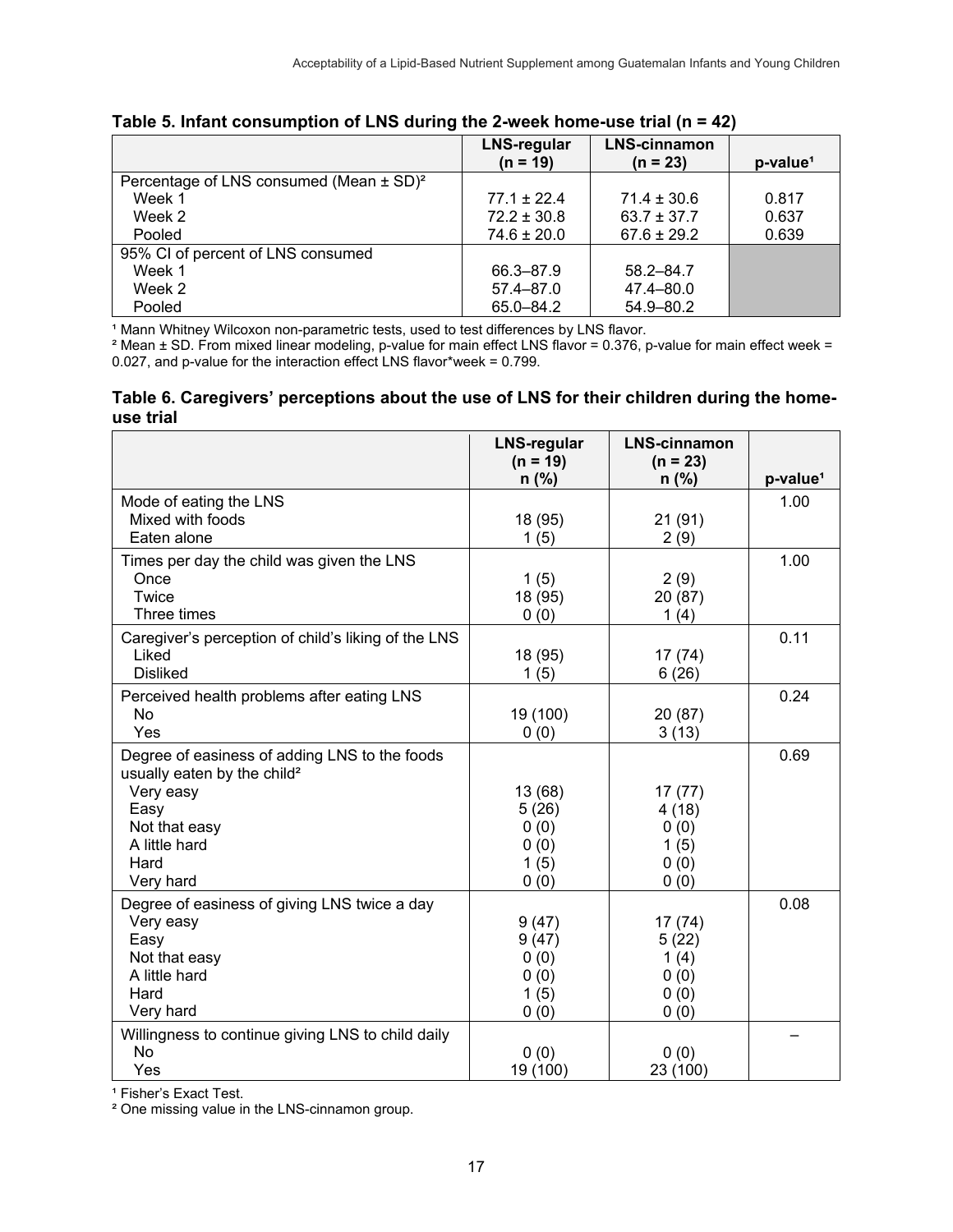|                            | <b>LNS-regular</b><br>$(n = 19)$ | <b>LNS-cinnamon</b><br>$(n = 23)$ |
|----------------------------|----------------------------------|-----------------------------------|
| Other perceived effects    |                                  |                                   |
| Increased appetite         |                                  |                                   |
| Healthier child            |                                  |                                   |
| More active child          |                                  |                                   |
| Walking/attempting to walk |                                  |                                   |
| Increased weight           |                                  | 5                                 |

## **Table 7. List of other perceived effects of LNS consumption mentioned by caregivers**

| Table 8. List of suggested names for the LNS that received more than vote during the |
|--------------------------------------------------------------------------------------|
| FGDs with caregivers and community and program staff                                 |

| <b>Suggested name</b> | <b>Number of votes</b> |
|-----------------------|------------------------|
| Manivit               | 13                     |
| Nutrimaní             | 9                      |
| Vitahierro            | 7                      |
| Fort de maní          | 6                      |
| <b>Nutrifuerte</b>    | 5                      |
| Vitafuerte            | 5                      |
| Maniapetil            | 4                      |
| Vitamaní              | 4                      |
| Nutriforte Chapín     | 3                      |
| Supermanía            | 3                      |
| Cremaní               | 2                      |
| Manicrecer            | 2                      |
| Nutrivitaminas        | 2                      |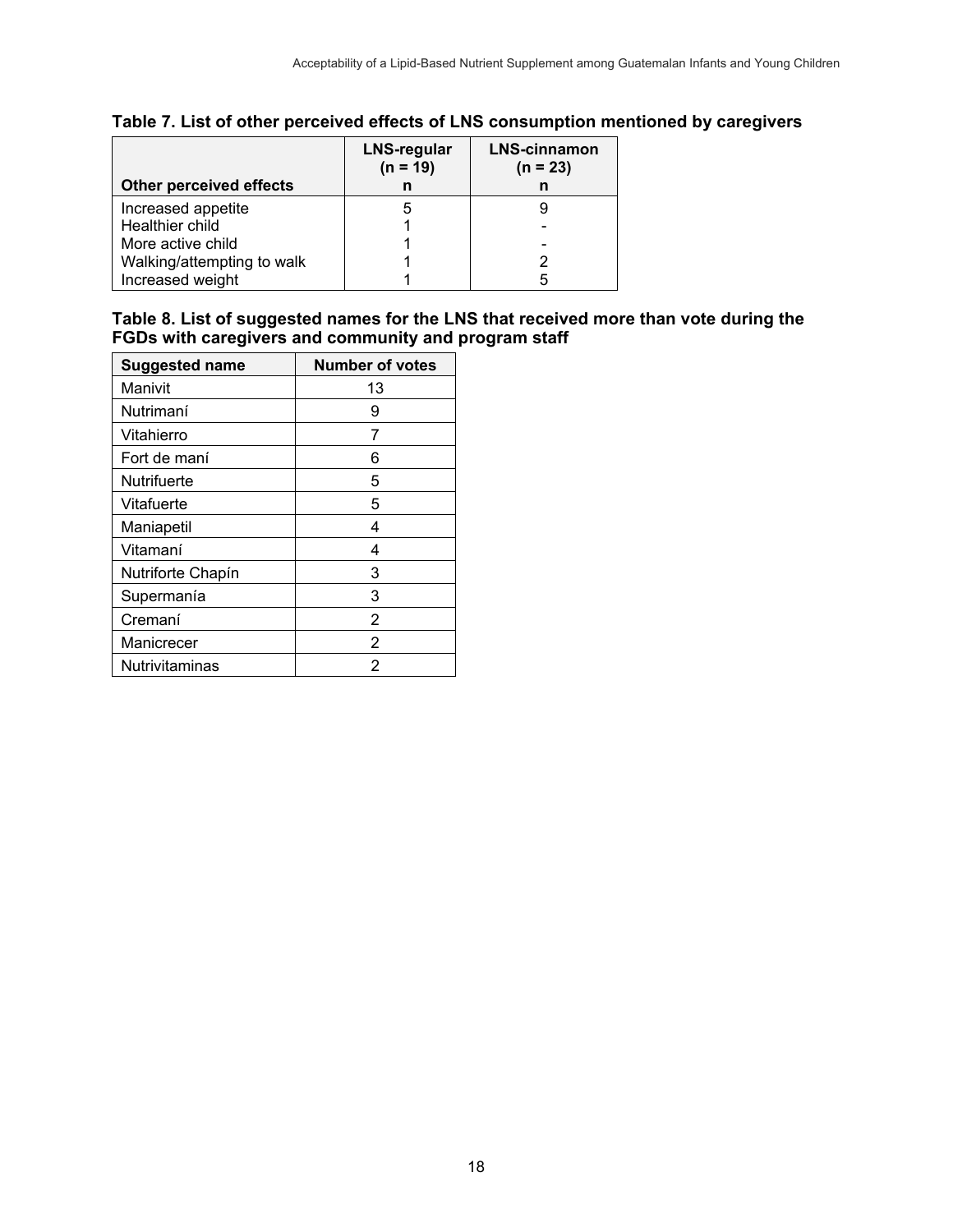**Figure 1. Flow diagram showing number of subjects for enrollment, allocation and at each trial** 

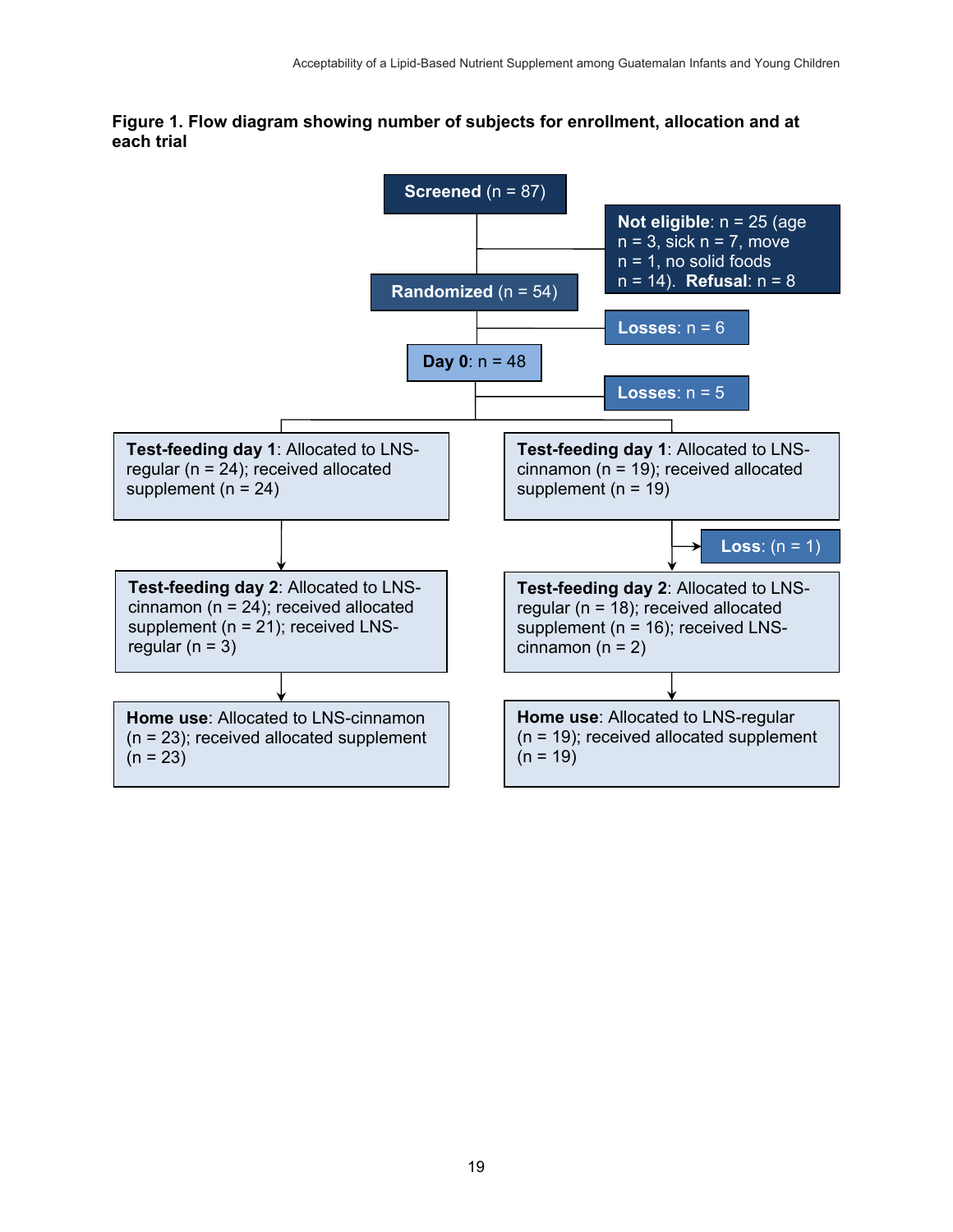# **Appendix 1. Hedonic Scale**

| Dislike it a lot | Dislike it a little | Neither like<br>nor dislike | Like it a little | Like it a lot |
|------------------|---------------------|-----------------------------|------------------|---------------|
|                  |                     |                             |                  |               |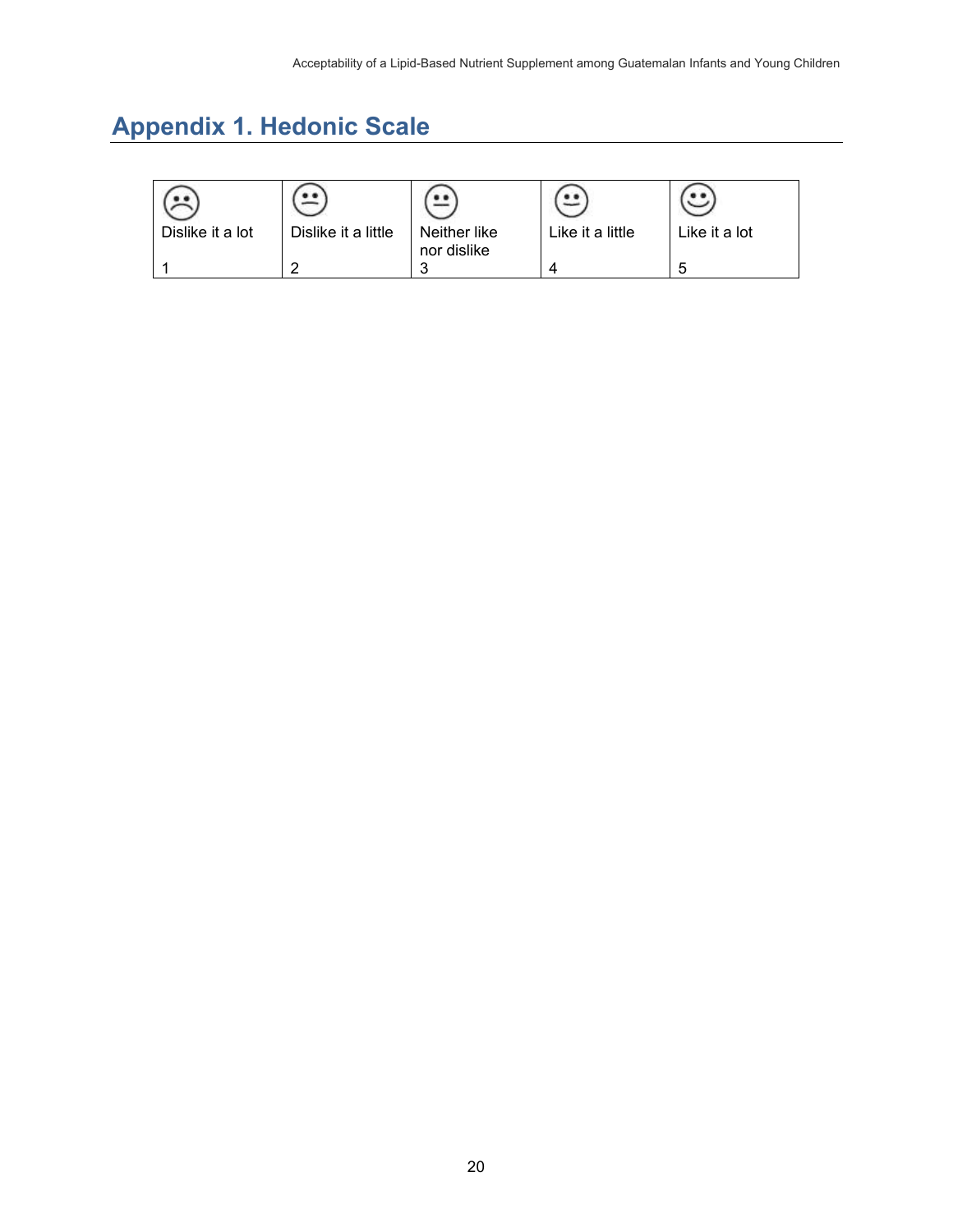# **Appendix 2. Focus Group Report (Spanish)**

SELECCIÓN DE NOMBRE Y DISEÑO DE LA ETIQUETA PARA EL SUPLEMENTO NUTRICIONAL (LNS)

Sandra Saenz de Tejada, antropóloga Julio 2010

Informe preparado para FUNCAFE y la Universidad de California, Davis

#### **ANTECEDENTES**

La Universidad de California, Davis está realizando un proyecto para la prevención de la desnutrición en Guatemala en colaboración con FUNCAFE. El proyecto ha empezado con una prueba piloto en dos comunidades de Suchitepéquez (San Bartolo Manzanales, Chicacao y Madre Mía, Santo Tomás) para conocer la aceptabilidad del suplemento nutricional (LNS) que será distribuido. La prueba involucró a 40 madres y sus niños menores de 18 meses. Según encuestas realizadas por el equipo de campo, el suplemento gozó de gran aceptabilidad entre madres y niños. Antes de poder realizar una prueba con una muestra mayor se hacía necesario encontrar un nombre al suplemento que respondiera al interés local, así como una etiqueta para los sobres en que se distribuye. Para este fin se realizaron nueve grupos de discusión con las 40 madres que lo había probado, así como con el personal del programa de extensión de cobertura de servicios de salud de la prestadora del PEC, FUNCAFE, con quienes también se discutió posibles maneras de distribuir el suplemento a nivel comunitario.

#### **METODOLOGÍA**

#### **Técnicas de recolección de datos**

La técnica de recolección de datos fue el grupo de discusión. En este se inició con una breve discusión sobre el suplemento (opinión, efecto observado), para luego generar una lluvia de ideas sobre un posible nombre. Los 10–15 nombres así generados fueron anotados en un papelógrafo y luego se eligió, por votación secreta, el nombre más atractivo. En tres grupos, por haber algunas participantes analfabetas, se procedió a hacer la votación en forma oral.

Una vez elegido el nombre se procedió a diseñar la etiqueta. Se le solicitó a cada participante que dibujara una. Los dibujos fueron después ordenados temáticamente (por ejemplo, los que incluían dibujos de manías, los que tenían dibujos de niños, los que incluían manías y niños, los que sólo diseños geométricos y los que mostraban otros diseños [flores]). Se procedió a generar una discusión para generar consensos sobre qué elementos debería llevar la etiqueta. En la mayoría de grupos uno de los participantes fue el encargado de realizar el diseño final; en algunos grupos de madres la facilitadora hizo el dibujo final, ante la dificultad de las participantes para expresar gráficamente sus ideas.

Las reuniones con el personal se llevaron a cabo en las oficinas de FUNCAFE de Mazatenango; las reuniones en Madre Mía con madres y vigilantes se llevaron a cabo en el centro comunitario, y las reuniones con las madres de San Bartolo Manzanales la casa de la facilitadora comunitaria.

Las discusiones duraron entre 60 y 90 minutos, al final de la cual se ofreció una merienda. El contenido de todos los grupos focales fue el mismo, con ligeras variantes en las preguntas introductorias (ver Anexo 1: Guía de entrevista). Con la debida autorización de los participantes se grabó la discusión de todos los grupos. Las grabaciones fueron luego transcritas y analizadas.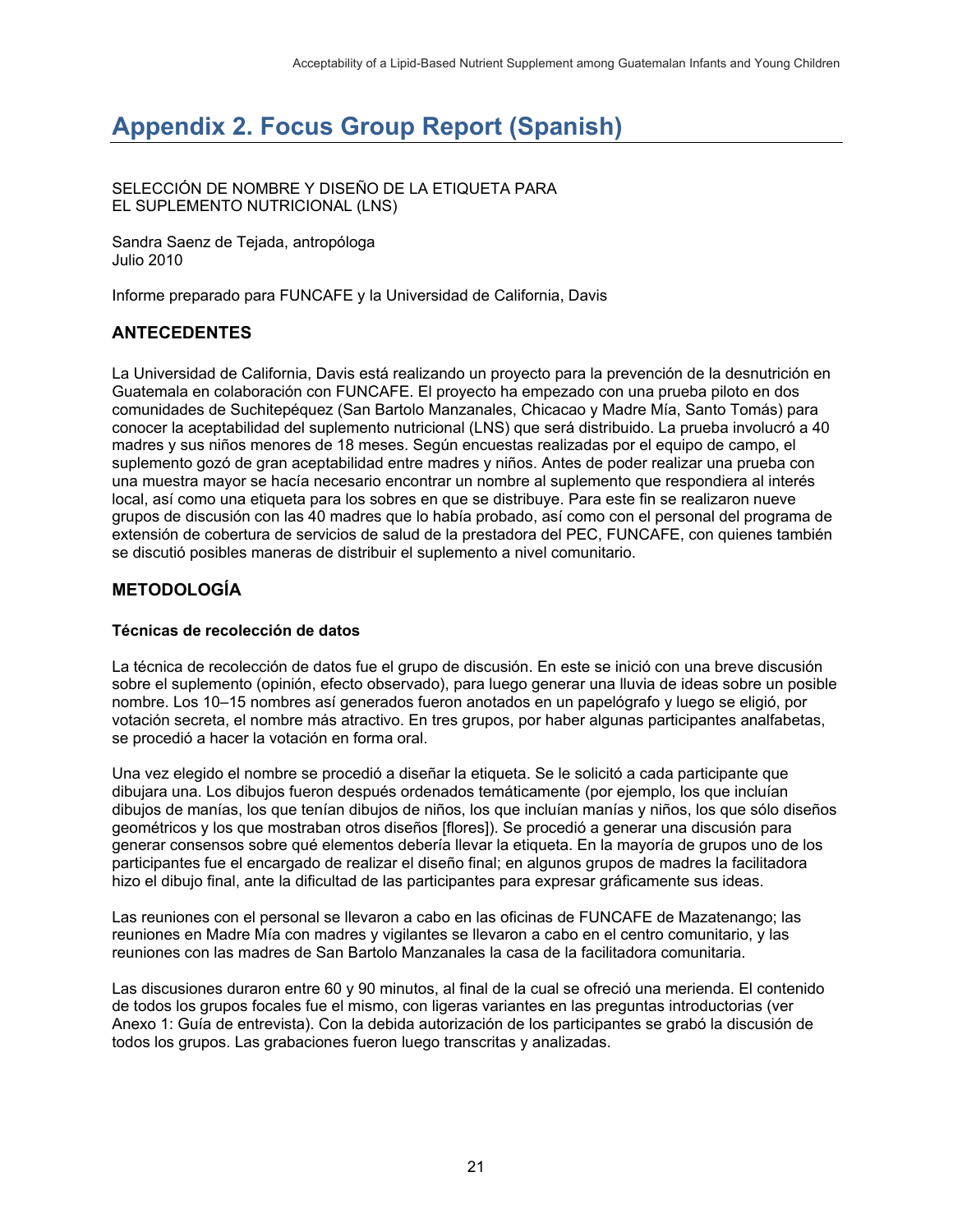## **PARTICIPANTES**

Se realizó cuatro grupos con madres, dos con vigilantes comunitarios del PEC, uno con facilitadores comunitarios, uno con facilitadores institucionales y uno con el personal de campo del proyecto (ver Cuadro 1).

| <b>Sujetos</b>                                                              | <b>Número</b><br>sesiones | <b>Número</b><br>participantes |
|-----------------------------------------------------------------------------|---------------------------|--------------------------------|
| Madres de Madre Mía, S P Jocopilas                                          | 2                         | 23                             |
| Madres de S B Manzanales, Chicacao                                          | 2                         | 17                             |
| Personal de salud Funcafé                                                   |                           |                                |
| Vigilantes de jurisdicciones donde se probó el suplemento<br>$\bullet$      |                           | 10                             |
| Vigilantes de 5 jurisdicciones donde NO se probó el suplemento<br>$\bullet$ |                           |                                |
| Facilitadores comunitarios<br>$\bullet$                                     |                           | 12                             |
| Facilitadores institucionales                                               |                           | 10                             |
| Personal de campo del proyecto                                              |                           | 5                              |
| TOTAL                                                                       | 9                         | 84                             |

#### **RESULTADOS**

#### **Nombres sugeridos para el suplemento**

En los nueve grupos de discusión surgieron 106 nombres (ver Anexo 2), pero muchos de ellos no recibieron ningún voto al momento de la elección. Solamente 31 nombres recibieron al menos un voto y únicamente 13 recibieron más de un voto (ver Cuadro 2).

#### **Cuadro 2: Nombres con al menos dos votos**

| Manivit           | 13 |
|-------------------|----|
| Nutrimaní         | 9  |
| Vitahierro        | 7  |
| Fort de maní      | 6  |
| Nutrifuerte       | 5  |
| Vitafuerte        | 5  |
| Maniapetil        | 4  |
| Vitamaní          | 4  |
| Nutriforte Chapín | 3  |
| Supermanía        | 3  |
| Cremaní           | 2  |
| Manicrecer        | 2  |
| Nutrivitaminas    | 2  |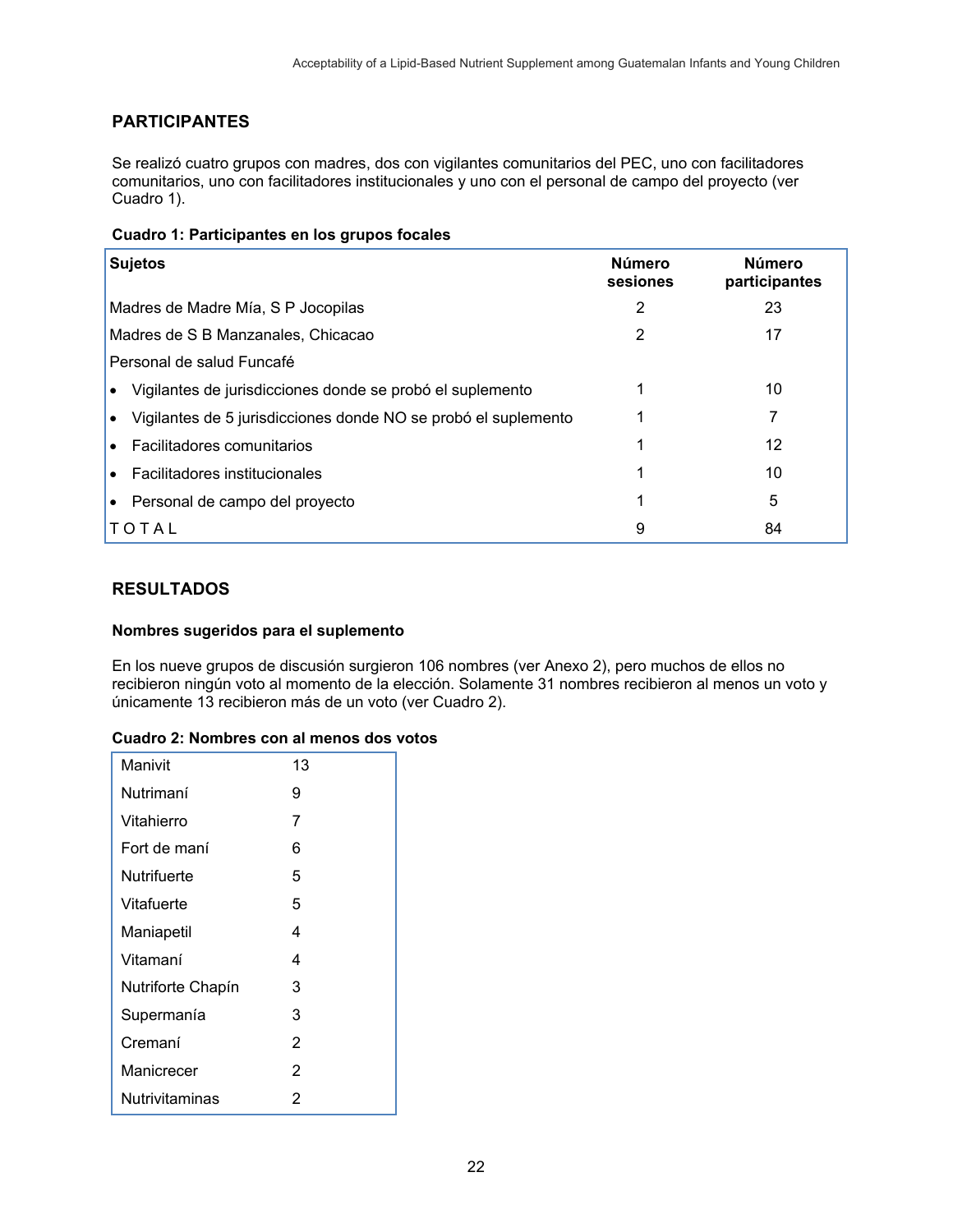Varios de estos nombres, independientemente de su número de votos, fueron mencionados en más de un grupo (ver Cuadro 3). La combinación más exitosa es la que combina los términos maní + vitaminas (Mani vitaminado, Manivit y Vitamaní), la cual fue mencionada 11 veces y en cada uno de los nueve grupos de discusión. Le sigue en popularidad Nutrimaní y Nutrifort, cada uno mencionado cinco veces.

#### **Cuadro 3**: **Nombres mencionados en más de un grupo**

| Calciomaní (2)      | Nutrimaní (5)      |
|---------------------|--------------------|
| Maní vitaminado (2) | Nutriniño (2)      |
| Manicrece (2)       | Nutrisano (2)      |
| Manifuerte (2)      | Nutrivitaminas (2) |
| Manirrico (3)       | Pastamaní (2)      |
| Manivit (4)         | Vitafuerte (2)     |
| Nutrifort (5)       | Vitamaní (5)       |

Los nombres elegidos como favoritos en los nueve grupos fueron los siguientes (entre paréntesis el número de grupos en que fue seleccionado):

> Fort de maní **Maniapetil** Manivit (2) Nutrimaní (2) Vitafuerte Vitahierro Vitamaní

#### **Etiqueta**

#### **a) Diseño**

En la mayoría de grupos (n = 7) se incluyó el dibujo de un niño, fuera de cuerpo entero (n = 2), medio cuerpo (n = 3, todos con camisa celeste), o solamente el rostro (n = 2). Otro diseño frecuente fueron las manías, incluidas en seis etiquetas. Las manías tienden a ser pequeñas, pero en tres diseños las manías son grandes (en dos de ellas las manías son personajes antropomorfizados).

#### **b) Colores**

Hay una preferencia marcada por el celeste: sea para el fondo de la etiqueta o para la camisita del bebé.

#### **c) Letras**

Las letras tienden a ser principalmente rojas, pero también las hay azules.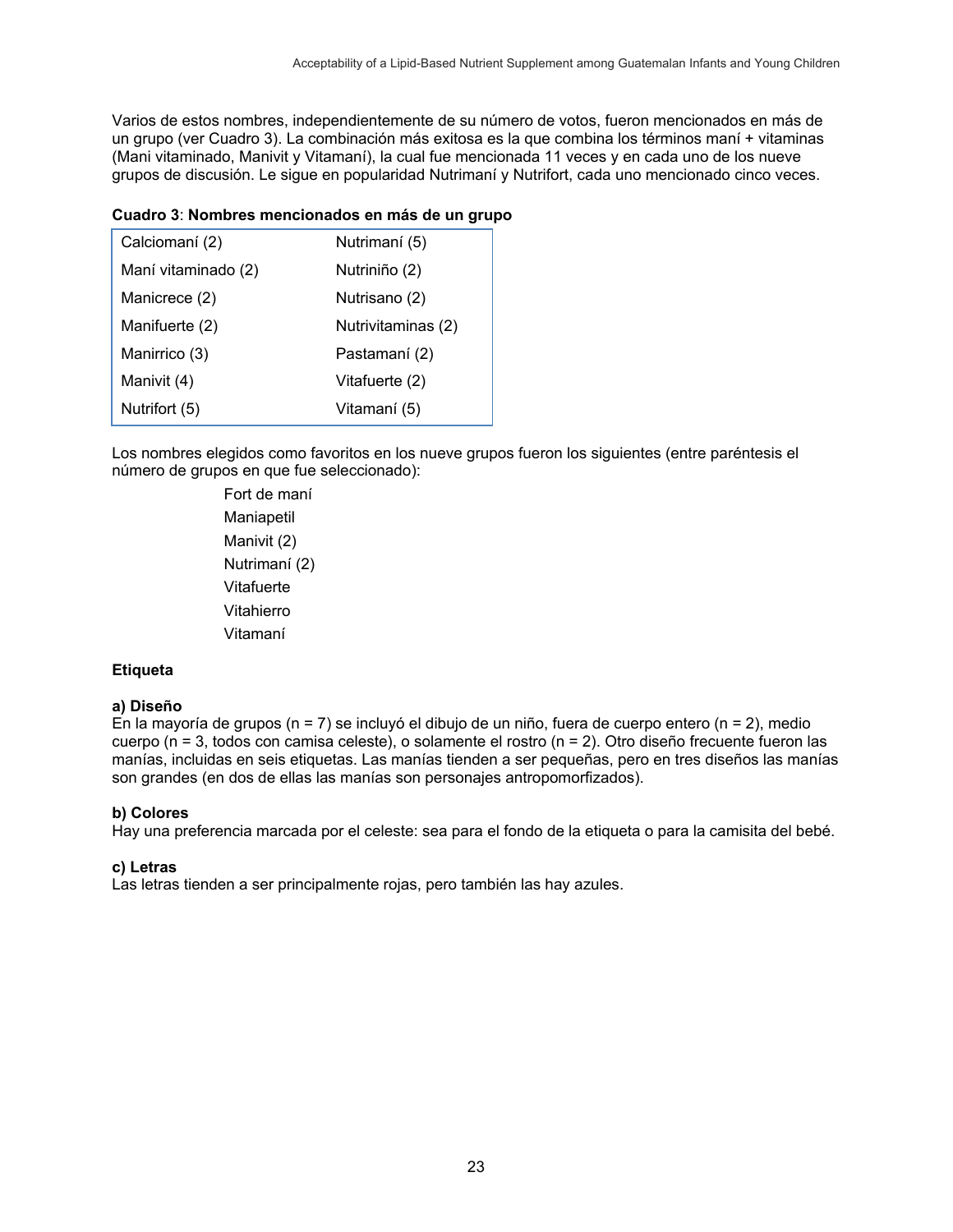**DISEÑO FINAL DE CADA UNO DE LOS GRUPOS: DISEÑO CONSENSUADO ENTRE LOS PARTICIPANTES** 



Diseño del equipo de campo



Diseño Vigilantes 1



Diseño vigilantes 2



Diseño facilitadores comunitarios 1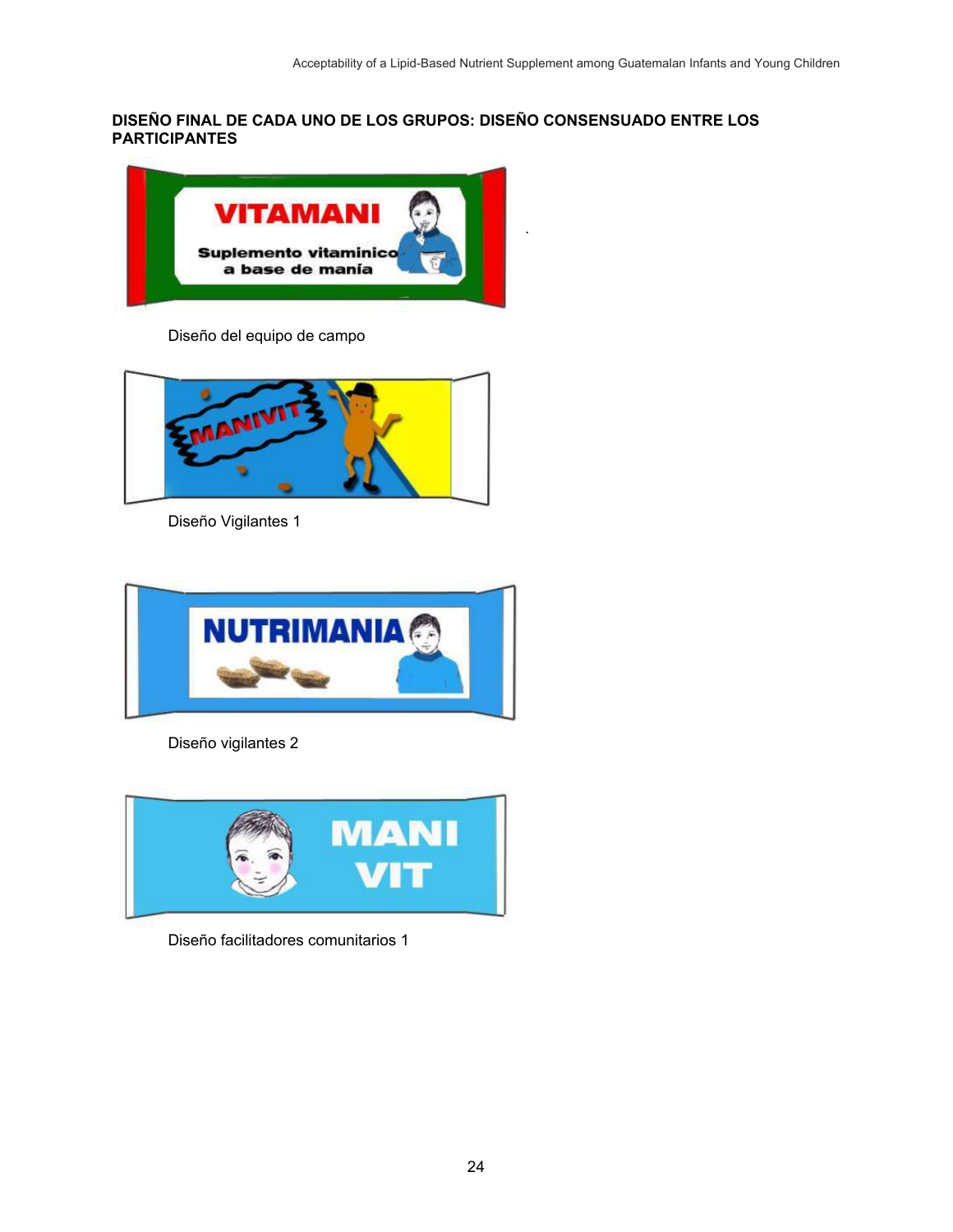

Diseño facilitadores institucionales



Diseño madres de San Bartolo



Diseño madres San Bartolo



Diseños madres de Madre Mía

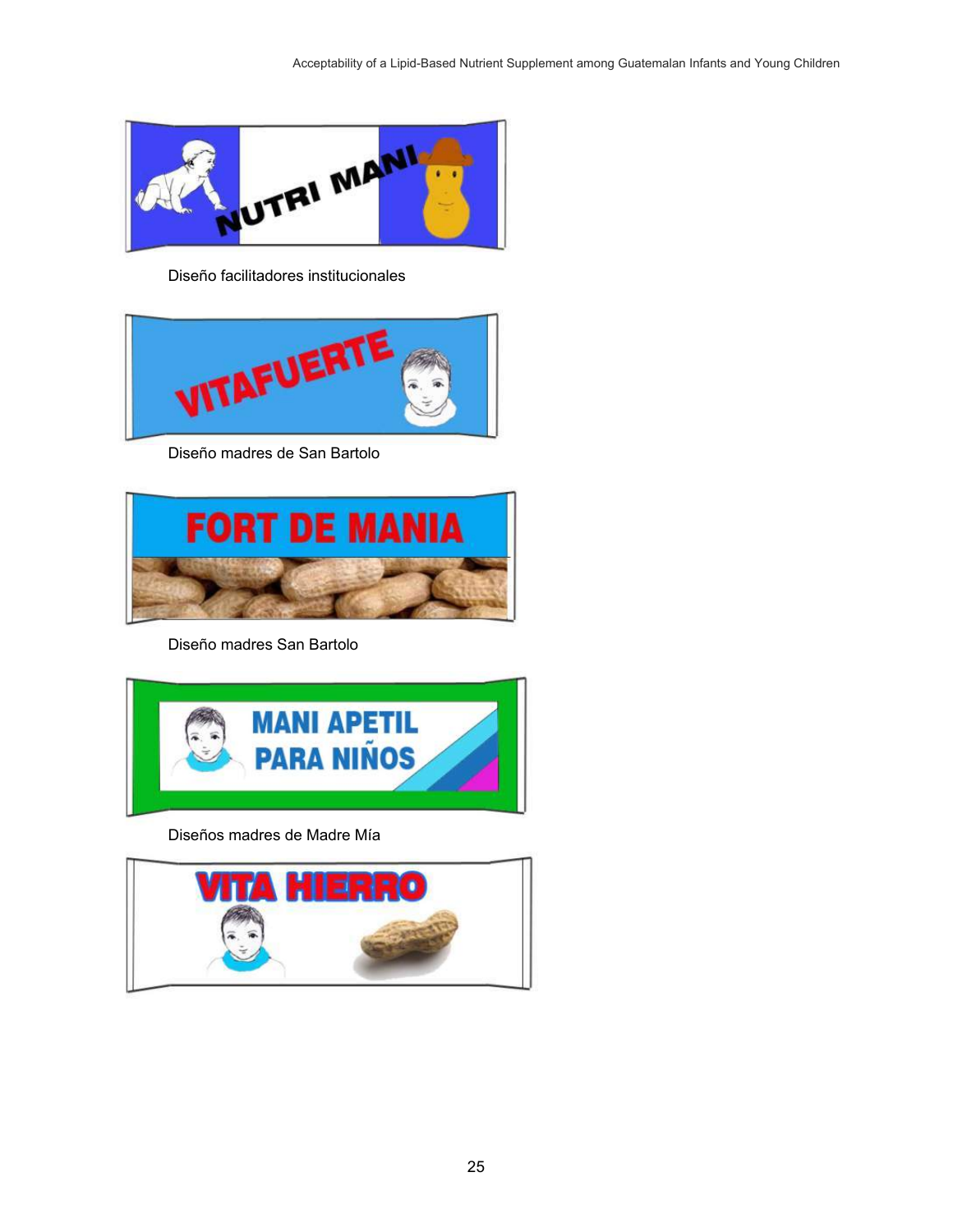#### **DISEÑOS INDIVIDUALES DE ALGUNOS PARTICIPANTES**







Vigilante comunitaria Facilitadora comunitaria



Madre: niño y plato con cuchara **Madre** Madre



Vigilante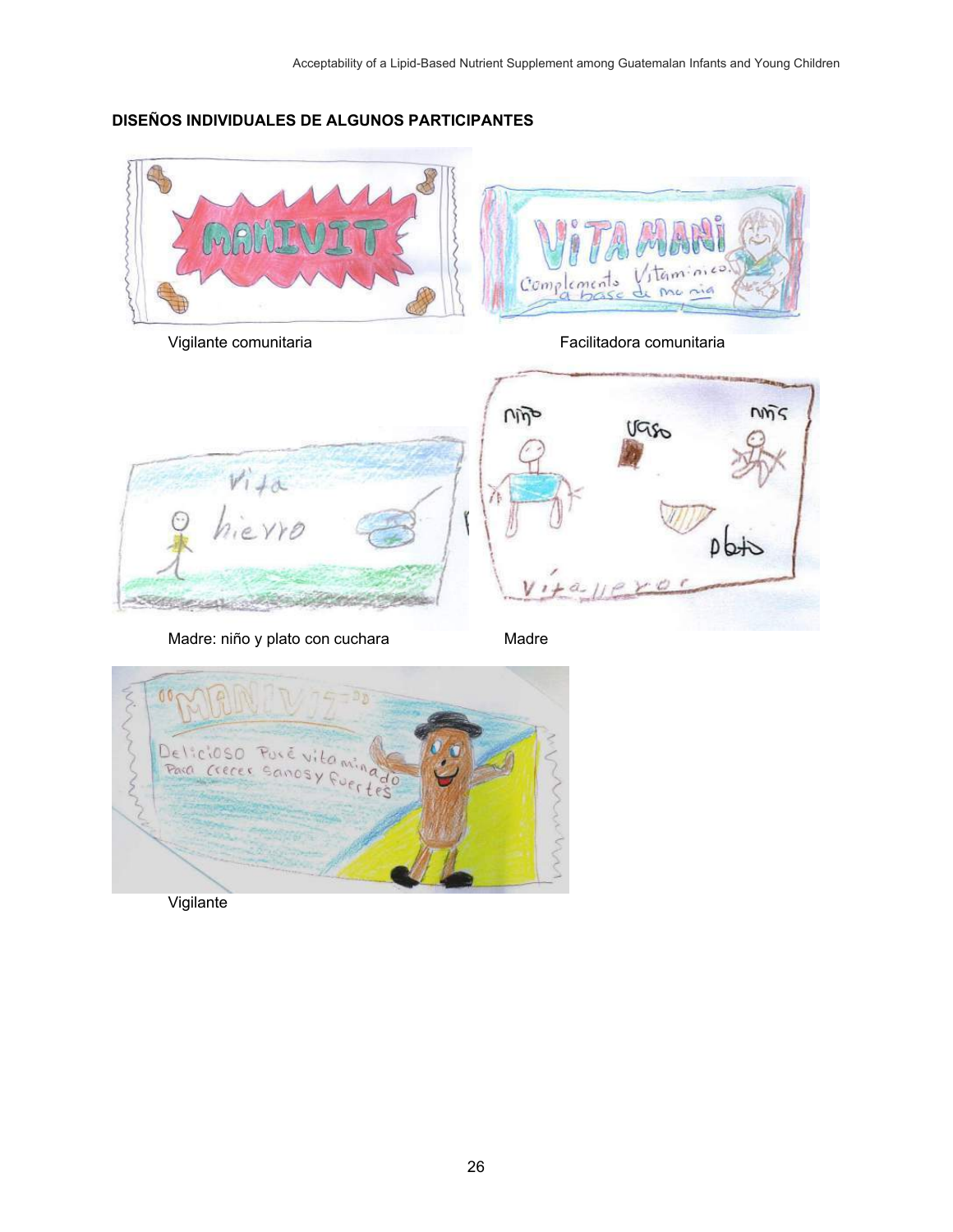



Facilitador institucional Niños comiendo bajo un árbol, madre

#### **3. Forma de distribución**

En los tres grupos de facilitadores comunitarios e institucionales (FC y FI) se hizo la consulta sobre la mejor manera de distribuir el suplemento entre la población. Ante una situación hipotética de tener que entregar una bolsa de 60 sobres a unas 30 ó 35 familias al mes en cada comunidad, los facilitadores propusieron una cadena: la institución, Funcafé, la entrega al FI, quien las entrega al FC. Este las distribuye durante la sesión mensual de monitoreo y promoción del crecimiento. Las familias que no asistan al control serían posteriormente visitadas y se les entregaría el suplemento a domicilio.

#### **4. Otros comentarios**

a) **Nombre**. Cuando las madres utilizaron el suplemento, la mayoría se referían a este como *vitaminas.*  Otros nombres que recibió el suplemento fueron *crema y jalea.*

b) **Edad de introducción de la manía.** El margen de edad mencionado es amplio: hubo quienes aseguraron que era oportuno darlas hasta que los niños tuvieran toda su dentadura y habían aprendido bien a deglutir: alrededor de los cuatro años. Otras contaron de casos de niños menores de un año, quienes mascaban las manías sin ningún problema.

Al plantear si sería adecuado dar a un niño de seis meses un suplemento a base de manía, la opinión unánime fue afirmativa. Las razones fueron dos: una fue la confianza que la institución llevara este tipo de suplemento: asumían que si la institución lo respaldaba era porque era un buen suplemento para los niños. La otra razón fue que aunque el suplemento fuera a base de manía, "*ya era otra cosa"*, por el hecho de haber sido procesado y tener una textura cremosa, de fácil deglución. Aunque no lo mencionaron, la situación parece ser similar a la percepción sobre la introducción de frijoles negros: si están enteros muchos no lo hacen antes del año, pero colados los introducen alrededor de los siete meses.

Si bien los facilitadores no tenían reparo en recomendar el suplemento consideraban que ellos no estaban preparados para recomendarlo y que necesitaban conocer el producto y ser capacitados para poder responder a las preguntas de la población:

Pues es en mi caso la gente es muy pobre, muy humilde. Pero en lo que va a pensar es que si verdaderamente yo se lo he dado a algún mi hijo para que yo le diga: sí, es bueno. Porque la gente así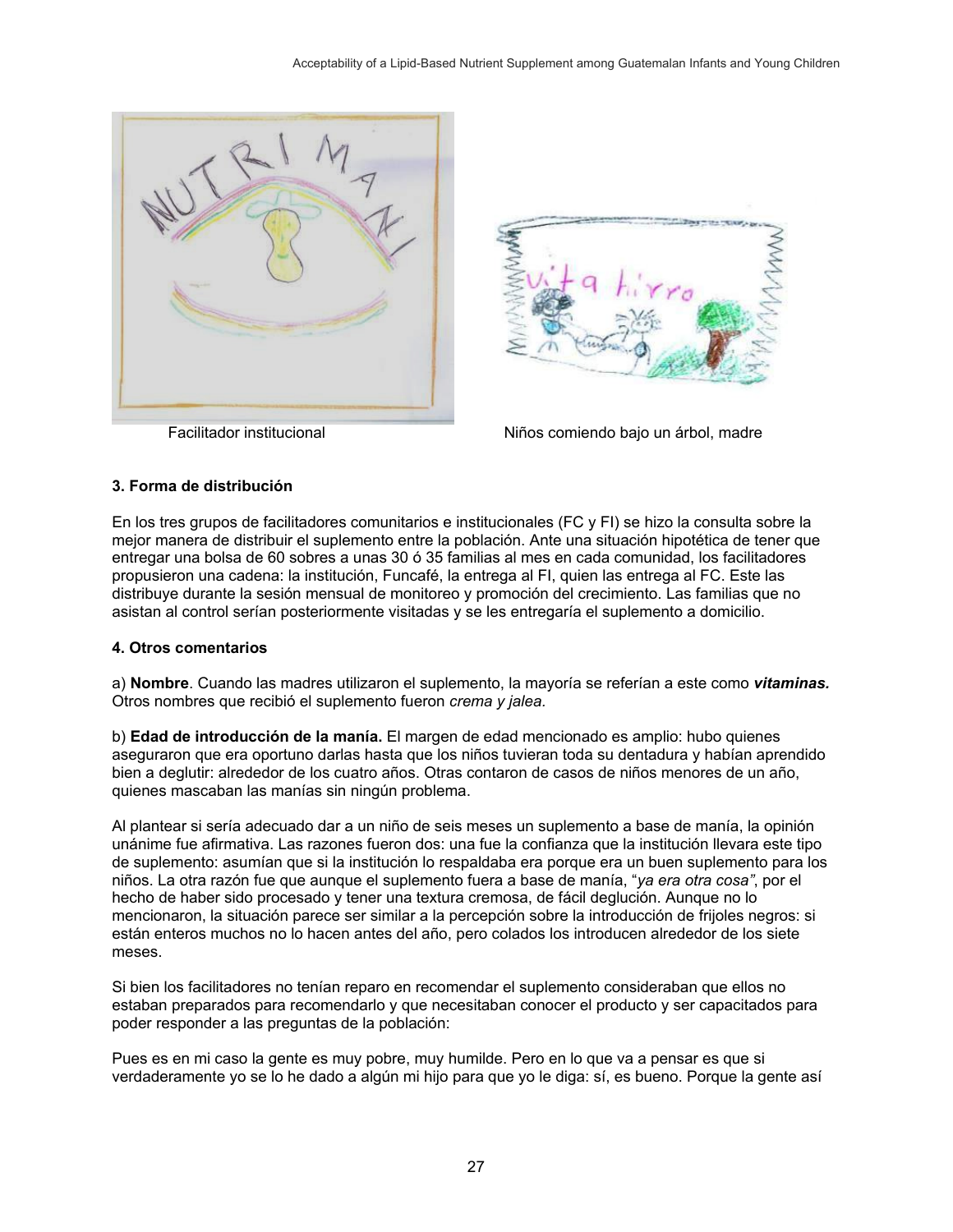va a decir, ¿usted ya hizo la prueba o ya se lo dio a algún su hijo para que usted va a ver que si está bien? Eso es lo primero que la gente le dicen a uno [Grupo de facilitadores comunitarios].

#### **c) Dar el suplemento a los hijos propios**

Al personalizar la situación hipotética y preguntar si le darían el suplemento a sus propios hijos, los facilitadores se mostraron más inquisitivos: querían tener certeza sobre la efectividad del suplemento (*que sea bueno de verdad*) y sobre su inocuidad (*que no le vaya a hacer mal*). Este punto subraya la necesidad de informar debidamente a los potenciales usuarios del suplemento.

#### **d) Atributos del suplemento**

En tanto en los grupos con facilitadores y vigilantes la lluvia de ideas sobre posibles nombres marchó sin ningún problema, la situación con las madres fue otra. Se hizo entonces necesario promover con ellas una discusión sobre las características y atributos del suplemento, a modo que a partir de las palabras utilizadas para describirlo se pudiera construir un nombre (ver Cuadro 4).

|  | Cuadro 4: Características y atributos del suplemento |
|--|------------------------------------------------------|
|--|------------------------------------------------------|

| Atributos                        |
|----------------------------------|
| Da apetito                       |
| Da fuerza, fortalece             |
| Los niños empiezan a moverse más |
| Crecen                           |
| Están más listos                 |
| Están más sanos                  |
| Nutre, es alimento               |
| Mejora la digestión              |
| El calcio les protege los huesos |
| Están contentos                  |
|                                  |

### **DISCUSIÓN**

Los nombres elegidos por los participantes subrayan que el suplemento está hecho a partir de manías, que tiene vitaminas y que nutre y fortalece. Los siete nombres finalistas hacen referencia a al menos una de estas partículas. Los sufijos o prefijos son los siguientes:



De los siete nombres finalistas hay cuatro nombres que parecen más promisorios: **Manivit, Vitamaní, Nutrimaní** y **Maniapetil**. El último es atractivo pues hace hincapié en el aumento de apetito, importante beneficio percibido por varias madres (en el Anexo 2 pueden encontrarse también varios nombres que hacen referencia al crecimiento).

Las etiquetas propuestas también tienen varios elementos en común, como se resume en el Cuadro 5. Hay dos diseños fundamentales: el niño y la manía. Las letras son predominantemente rojas y los fondos, y en ocasiones los detalles, son celestes.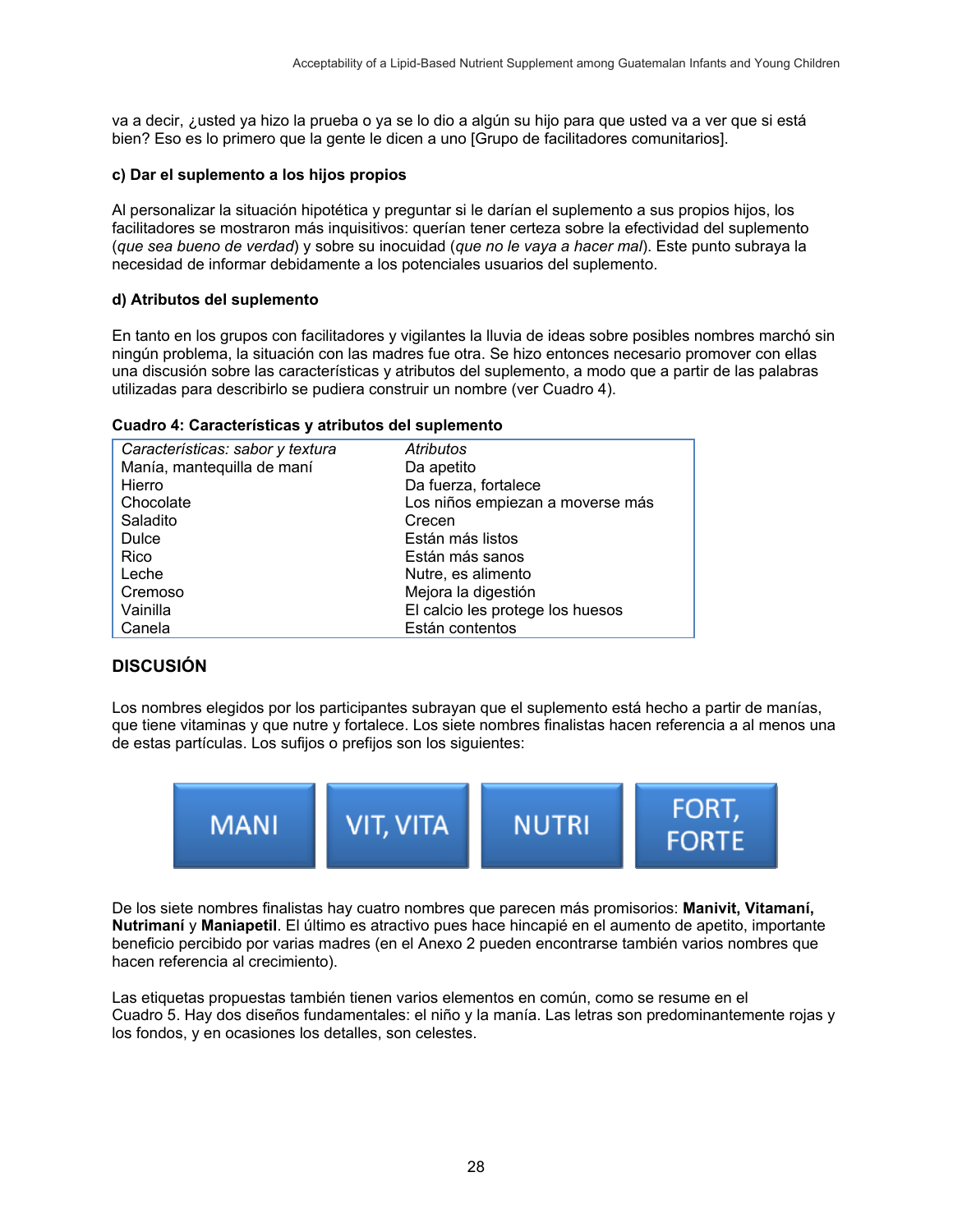| <b>Nombre</b> | <b>Figuras</b>                                                        |                                                | <b>Colores principales</b>    |  |                | Color de las  |      |         |
|---------------|-----------------------------------------------------------------------|------------------------------------------------|-------------------------------|--|----------------|---------------|------|---------|
|               | <b>Niño</b>                                                           | <b>Manía</b>                                   |                               |  |                | letras        |      |         |
| Vitahierro    | Cuerpo entero,<br>camisa celeste                                      | Grande                                         | <b>Blanco</b>                 |  | Café           |               | Rojo | Celeste |
| Maniapetil    | Medio cuerpo,<br>camisa celeste                                       | <b>No</b>                                      | Verde                         |  | Azul           |               | Azul |         |
| Fort de manía | No                                                                    | Franja de<br>manías                            | Celeste                       |  |                | Rojo          |      |         |
| Vitafuerte    | Solo el rostro                                                        | <b>No</b>                                      | Celeste                       |  |                | Rojo          |      |         |
| Nutrimaní     | Cuerpo entero, con<br>pañal                                           | Grande, con<br>sombrero                        | Blanco<br><b>Azul</b><br>Azul |  |                | Negro         |      |         |
|               | Medio cuerpo,<br>camisa celeste                                       | Varias,<br>pequeñas                            | Celeste                       |  |                | Azul          |      |         |
| Manivit       | Solo el rostro, con<br>mejillas sonrosadas                            | N <sub>0</sub>                                 | Celeste                       |  |                | <b>Blanco</b> |      |         |
|               | <b>No</b>                                                             | Grande,<br>antropomorfa                        | Celeste<br><b>Amarillo</b>    |  | Rojo           |               |      |         |
| Vitamaní      | Medio cuerpo,<br>camisa celeste,<br>comiendo                          | <b>No</b>                                      | Verde<br>Rojo                 |  | Celeste        |               | Rojo |         |
| TOTAL         | $Rostro = 2$<br>Medio cuerpo= 3<br>Cuerpo entero= 2<br>Sin niño = $2$ | Grande = $3$<br>Pequeña = $2$<br>Ninguna = $4$ | Celeste predomina             |  | Rojo predomina |               |      |         |

**Cuadro 5: Características de los diseños consensuados** 

### **CONCLUSIONES**

1. Las madres tuvieron una buena aceptación del suplemento (al cual llamaban *vitaminas*) por su buen sabor y porque percibían que los niños comían y se desarrollaban más rápidamente. Estas percepciones influyeron en la elección de los nombres.

2. Los facilitadores comunitarios e institucionales no tuvieron ningún reparo en recomendar un suplemento a base de manía en niños menores de un año. No obstante, cuando el niño en cuestión era el propio, los facilitadores pidieron mayor información. Necesitaban saber de la inocuidad y probada eficacia del producto.

3. La forma más fácil de llevar a cabo la distribución mensual del suplemento, según los facilitadores, es durante el monitoreo mensual de peso. Las madres ya están acostumbradas a reunirse para estas ocasiones y distribuir el producto sería relativamente fácil. Las madres que no se presentaran al control de crecimiento habría que visitarlas en su domicilio.

4. Tanto madres como facilitadores coinciden en la selección de palabras para formar el nombre: MANI, VITA/VIT, NUTRI, FORTE/FORT. Estas cuatro partículas están presenten en todos los nombres elegidos en cada uno de los nueve grupos de discusión.

5. Las etiquetas consensuadas en cada grupo constan de dos diseños básicos: un niño (a veces solo el rostro, en otras medio cuerpo, en otras cuerpo entero) y una manía (tres etiquetas combinan niños y manías).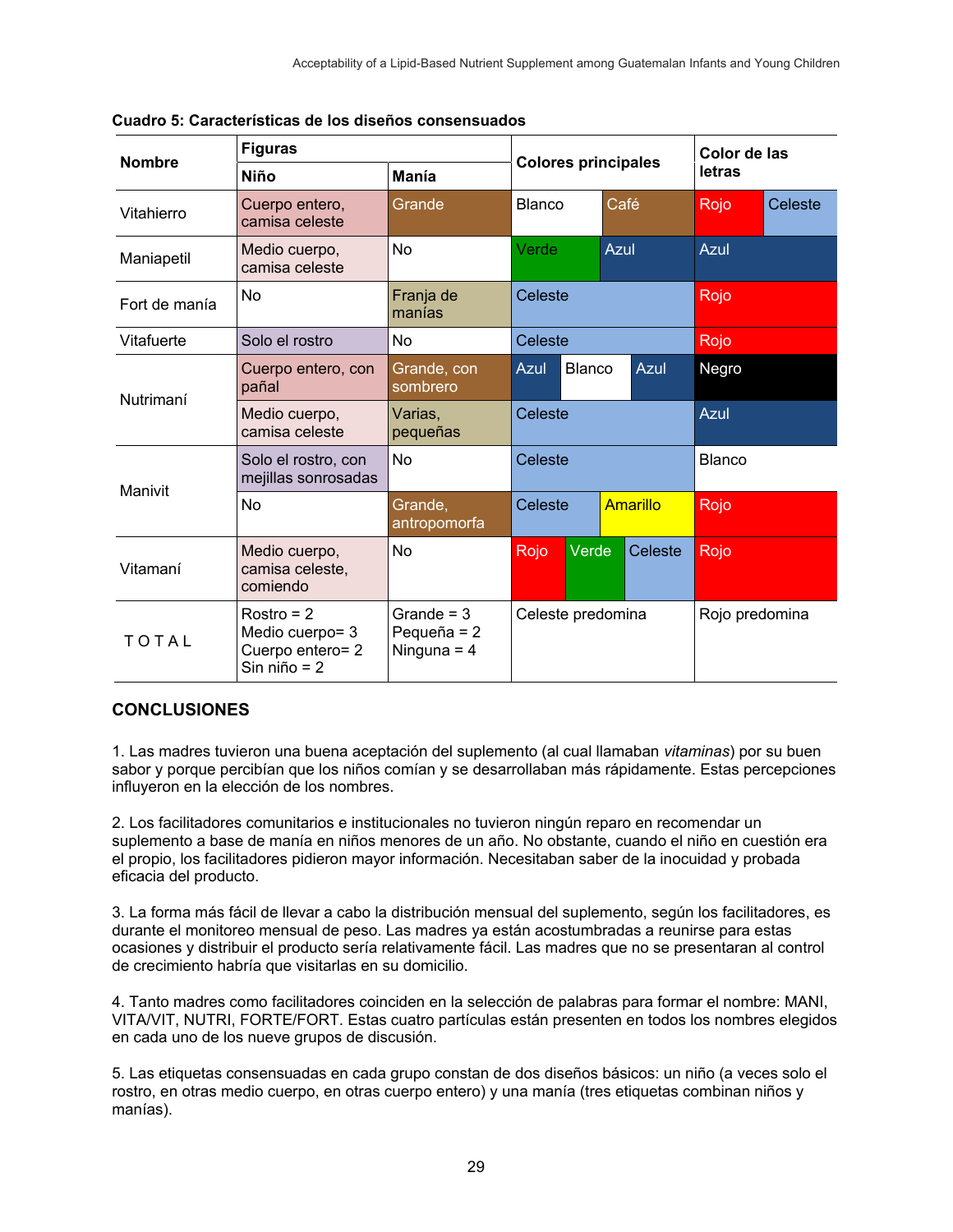6. Los participantes se inclinaron por dos colores: el rojo y el celeste. Las letras del nombre fueron dibujadas usualmente en rojo, en tanto el fondo de la etiqueta o la camisita del niño era de color celeste.

#### **RECOMENDACIONES**

De esta pequeña prueba surgieron siete nombres y nueve diseños. Se recomienda hacer una revisión técnica para reducir el número a tres y llevar a cabo otra ronda de grupos focales, a modo que la selección final del nombre del suplemento y su diseño sean validados por personal local.

Posiblemente el personal idóneo para esta validación sean los facilitadores comunitarios, los vigilantes y las propias madres. Los facilitadores institucionales no han sido incluidos, pues ellos tienen una estética un tanto divergente a la de las madres. En esta ronda inicial de grupos focales muchas madres tuvieron dificultad en ofrecer nombres o diseños, probablemente por su nivel tan bajo de escolaridad. No obstante, es muy posible que si solamente se les pide que escojan entre tres nombres y tres diseños la dificultad sea mucho menor.

Una vez seleccionado el nombre habría que validar el diseño: los elementos ya han sido identificados: letras en rojo, dibujos de niños, dibujos de manía y uso del color celeste. Lo ideal sería llevar ciertos prototipos a los cuales se les puede quitar y agregar elementos. También sería importante que estos prototipos estuvieran impresos en dos tamaños: una ampliado (ca. 12 x 4 cm) y otro del tamaño del sobre del suplemento.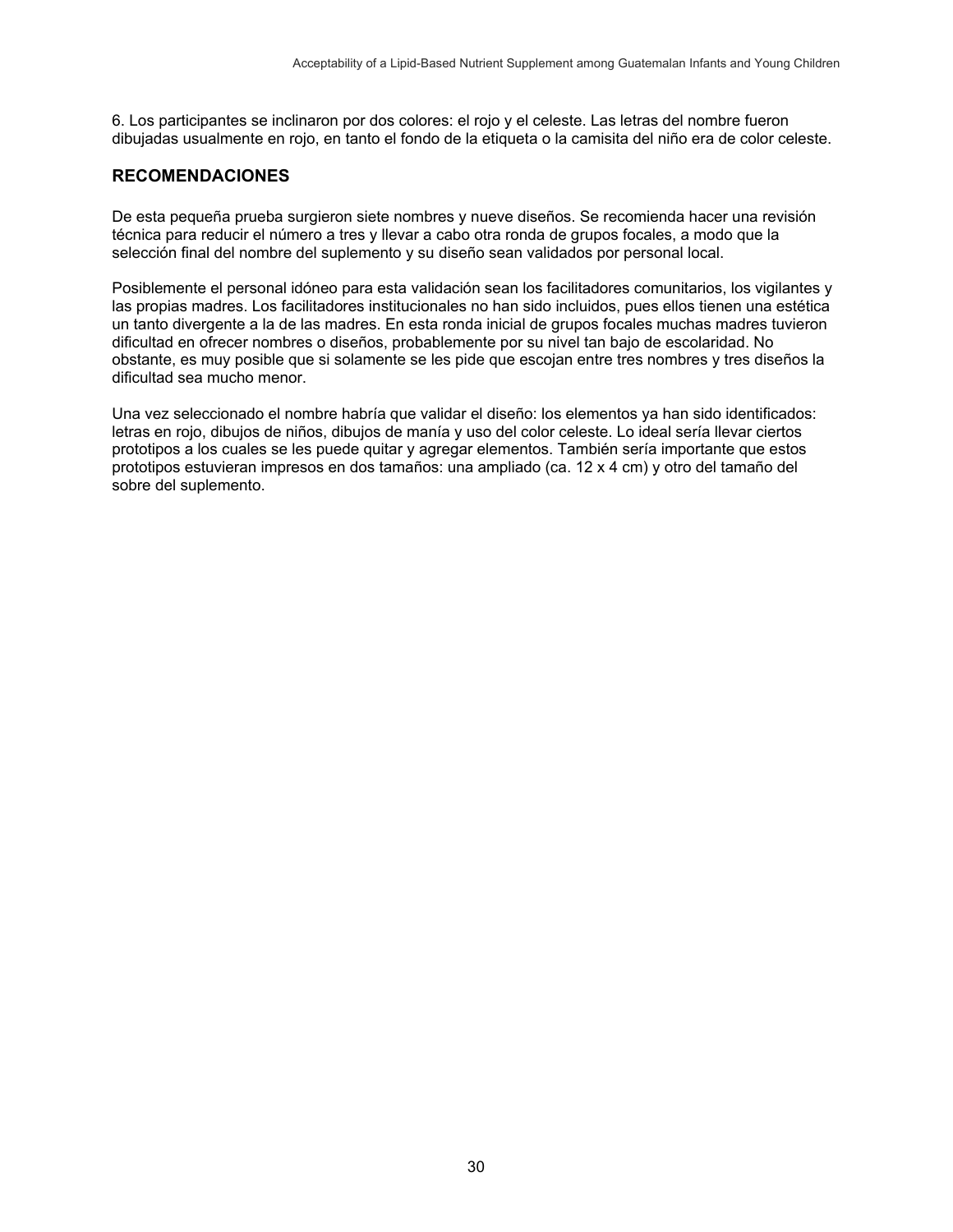| N. | <b>Actividades</b><br>Explicación a participantes                                                                                                                                                                                                                                                                                                                                                                                                                                                                                                                                              |                                                                                                                                                                            | <b>Materiales</b>                                                                        |
|----|------------------------------------------------------------------------------------------------------------------------------------------------------------------------------------------------------------------------------------------------------------------------------------------------------------------------------------------------------------------------------------------------------------------------------------------------------------------------------------------------------------------------------------------------------------------------------------------------|----------------------------------------------------------------------------------------------------------------------------------------------------------------------------|------------------------------------------------------------------------------------------|
|    | Presentación (Lorena)<br>A los trabajadores de salud: presentación del<br>suplemento                                                                                                                                                                                                                                                                                                                                                                                                                                                                                                           |                                                                                                                                                                            |                                                                                          |
|    | Antropólogas explican metodología<br>Bautizar el suplemento<br>Ponerle la ropita: tipo de empaque que sería<br>bonito que tuviera<br>Vamos a hablar un poco: una a la ve<br>Confidencialidad<br>Permiso para la grabación                                                                                                                                                                                                                                                                                                                                                                      |                                                                                                                                                                            | Muestra de<br>empaque (L)<br>Grabadora (S)<br>Baterías (S)<br>Cintas (S)<br>Bombones (S) |
|    | Rompehielo<br>Madres: Jirafas y elefantes<br>Hombres: jugador de fútbol y<br>porra                                                                                                                                                                                                                                                                                                                                                                                                                                                                                                             |                                                                                                                                                                            | Carteles de<br>jirafas y<br>elefantes (S)                                                |
|    | Presentación de participantes                                                                                                                                                                                                                                                                                                                                                                                                                                                                                                                                                                  | <b>Madres: Presentarse con</b><br>nombres propios, número de<br>hijos y edad del niño que<br>probó suplemento<br>Trabajadores de salud:<br>comunidad y años de<br>servicio | Etiquetas<br>autoadheribles<br>(S)                                                       |
| 2A | SOLO PARA PERSONAL DE SALUD (FC Y FI)<br>¿Qué les pareció el suplemento? EXPLORAR<br><b>SABOR Y TEXTURA</b><br>Si un niño no come todavía a los 6m, ¿Ud le<br>recomendaría el suplemento? EXPLORAR<br><b>RAZONES</b><br>¿A qué edad creen Uds que los niños pueden<br>comer manías?<br>¿Qué piensan ustedes de darle a los niños una<br>pasta hecha a base de manías antes de que el<br>niño cumpla un año? EXPLORAR PERCEPCION<br>DE RIESGO<br>Si ustedes tuvieran que repartir cada mes el<br>suplemento a unos 35 niños de su comunidad,<br>¿cuál cree que sería la mejor forma de hacerlo? | Se entregan muestras del<br>suplemento, para que las<br>saboreen.                                                                                                          | Muestras (L)                                                                             |
| 2B | <b>SOLO PARA VIGILANTES</b><br>¿Qué les pareció el suplemento? EXPLORAR<br><b>SABOR Y TEXTURA</b><br>Si ustedes tuvieran un hijo de 6m que todavía no<br>come, ¿Uds se animarían a darle el suplemento?<br><b>EXPLORAR RAZONES</b><br>¿A qué edad creen Uds que los niños pueden<br>comer manías?<br>¿Qué piensan ustedes de darle a los niños una<br>pasta hecha a base de manías antes de que el<br>niño cumpla un año? EXPLORAR PERCEPCION<br>DE RIESGO                                                                                                                                     | Se entregan muestras del<br>suplemento, para que las<br>saboreen.                                                                                                          | Muestras (L)                                                                             |

## **Anexo 1. Guía para los grupos focales con madres y personal de servicios de salud**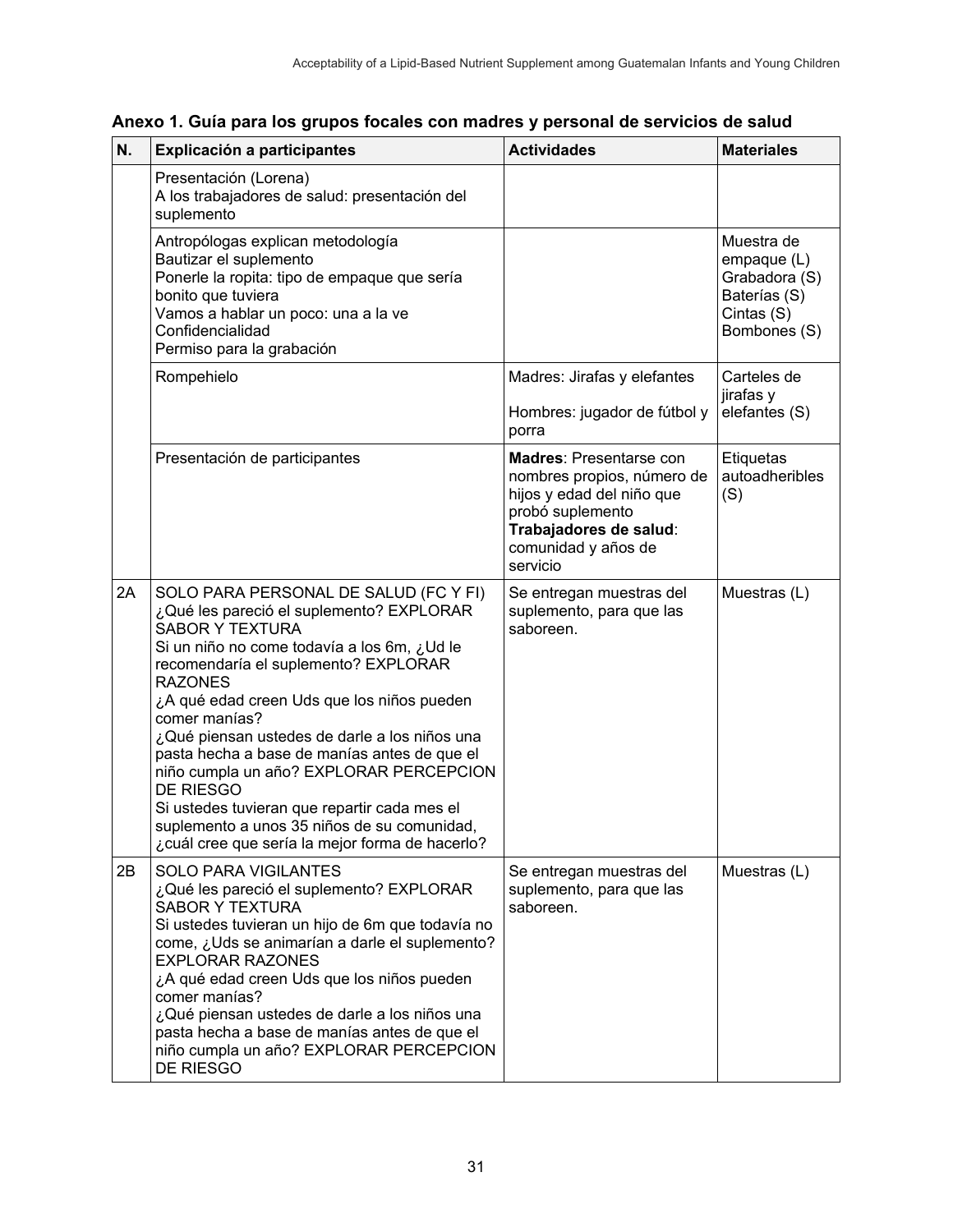| N. | Explicación a participantes                                                                                                                                                                                                                                                                                                        | <b>Actividades</b>                                                                                                                                                                                                                                                                                                                                                                                                                         | <b>Materiales</b>                                                                                        |
|----|------------------------------------------------------------------------------------------------------------------------------------------------------------------------------------------------------------------------------------------------------------------------------------------------------------------------------------|--------------------------------------------------------------------------------------------------------------------------------------------------------------------------------------------------------------------------------------------------------------------------------------------------------------------------------------------------------------------------------------------------------------------------------------------|----------------------------------------------------------------------------------------------------------|
| 2C | Introducción: SOLO PARA MADRES<br>Quisiera pedirles que piensen en los momentos<br>en que sus hijos probaron el suplemento: qué<br>decían, qué caras hacían, si se lo comían con<br>gusto. También que recuerdos qué pensaron<br>ustedes cuando sus hijos se los estaban<br>comiendo.<br>¿Quién quisiera contarnos su experiencia? |                                                                                                                                                                                                                                                                                                                                                                                                                                            |                                                                                                          |
| 3. | <b>Nombre</b><br>El suplemento ha sido probado en otros países y<br>tiene nombre en inglés<br>En Guatemala solo ellas han probado el<br>suplemento<br>Necesitamos nombre en español<br>Quisiera que hiciéramos una lista de nombres<br>para el producto. Los nombres pueden ser en<br>español o en t'zutujil.                      | *Hacer lista en papelógrafo<br>sin limitar número de<br>propuestas. Si salen más de<br>cinco, promover discusión,<br>juntar similares y dejar unos<br>cinco nombres. A cada<br>nombre darle un número y<br>marcarlo en otro color.<br>*Con los nombres finalistas,<br>explicar a los participantes<br>que habrá que votar en<br>secreto por el nombre que<br>más les guste.<br>*Recoja los votos, cuéntelos<br>y anuncie el nombre ganador | Papelógrafo (L)<br>Masking tape<br>(L), marcadores<br>gruesos (L)<br>Papelitos<br>cortados y urna<br>(S) |
| 4. | Empaque<br>Ahora pensemos en cómo lo vamos a vestir.<br>Pensemos que la hoja que les estamos<br>repartiendo es el empaque del suplemento, el<br>cual dijimos que se llama XX. Recuerden que el<br>suplemento es solo para niños chiquitos, niñitos<br>de menos de dos años.                                                        | *Reparta a las madres una<br>hoja y ponga en la mesa los<br>lápices de colores<br>*Ya que cada madre tenga<br>su dibujo, colóquelos todos<br>juntos en el papelógrafo<br>enfrente del grupo.                                                                                                                                                                                                                                               | Mesas o tablas<br>(L) Crayones (L)                                                                       |
|    | Ahora que tenemos todos estos dibujos<br>trataremos de hacer uno solo, un empaque que<br>pensemos que le llamaría la atención a los niños<br>chiquitos que todavía no pueden hablar.                                                                                                                                               | *Acordar colores<br>*Acordar lugar y tamaño del<br>nombre<br>*Acordar diseño/dibujo                                                                                                                                                                                                                                                                                                                                                        |                                                                                                          |
| 5. | Para cerrar<br>¿Creen que algo más que deberíamos agregarle<br>al empaque?<br>¿Alguien tiene algún comentario que quisiera<br>compartir?                                                                                                                                                                                           |                                                                                                                                                                                                                                                                                                                                                                                                                                            |                                                                                                          |
| 6. | Refacción                                                                                                                                                                                                                                                                                                                          |                                                                                                                                                                                                                                                                                                                                                                                                                                            |                                                                                                          |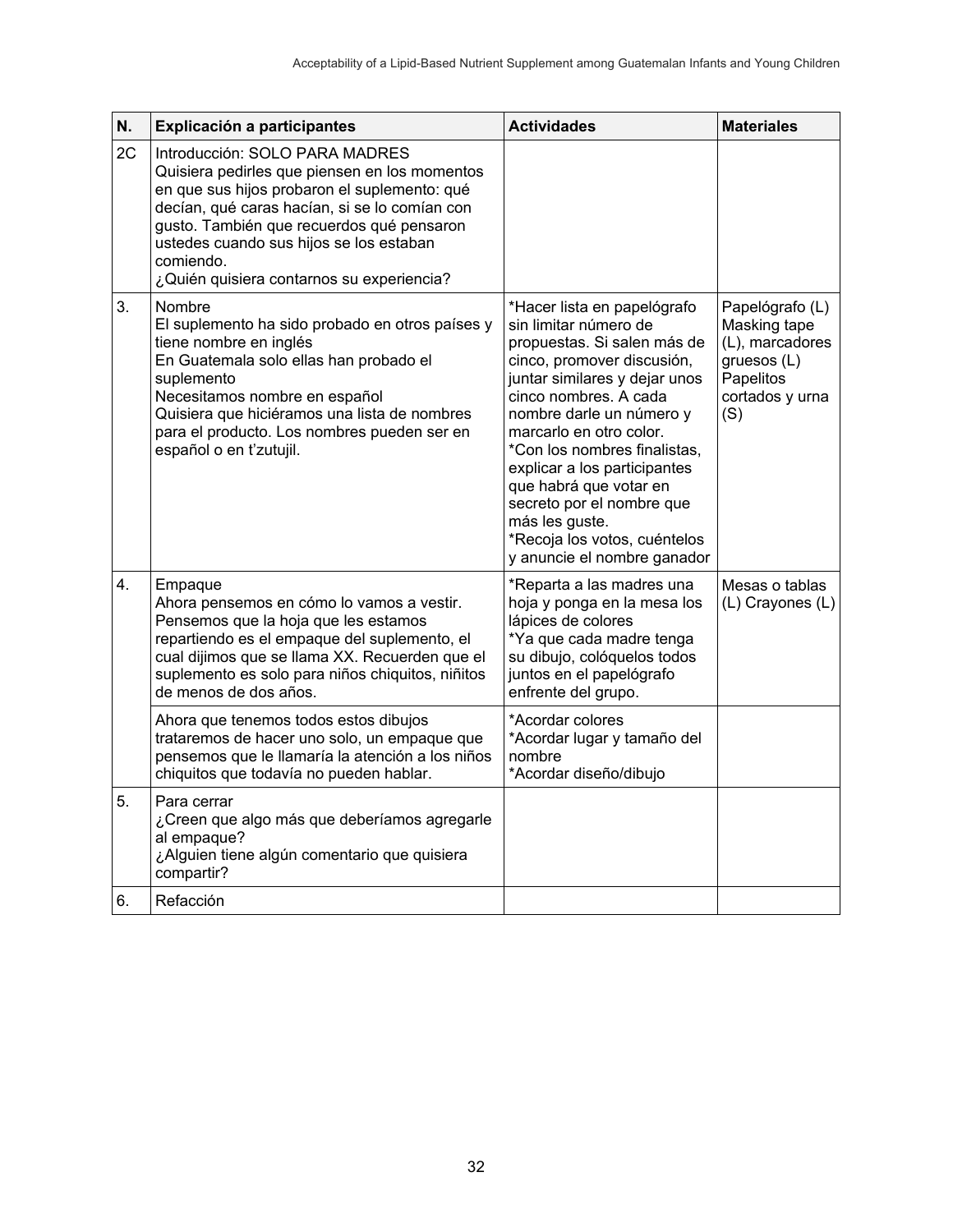## **Anexo 2: Nombres Propuestos**

#### **Facilitadores comunitarios 1**

| Manivit        |   |
|----------------|---|
| Nutrimanía     | 1 |
| Vitamaní       | 1 |
| Manibehé       | 1 |
| Manileche      | 0 |
| Manisoya       | 0 |
| Crecimanía     | ი |
| Nutrifer       | 0 |
| Manicanelavit  | 0 |
| Manihierro     | O |
| Nutrivitaminas |   |

#### **Facilitadores institucionales**

| Nutrimaní               | 5 |
|-------------------------|---|
| Supermanía              | 3 |
| Nutriforte Chapín       | 3 |
| La Chapinita            | 0 |
| Nutrichapinita          | 0 |
| Sobremanía              | 0 |
| Nutritodo               | 0 |
| Nutridesarrollo         | 0 |
| Nutrichispa             | 0 |
| Vitamaní                | 0 |
| Nutrimaya               | 0 |
| Nutriforte              | 0 |
| Nutriniño               | 0 |
| Nutriforte La Chapinita |   |

#### **Vigilantes 1**

| Manivit         |   |
|-----------------|---|
| Puré vitaminado | 1 |
| Cremivit        | 1 |
| Nutrimaní       | 0 |
| Puré de manía   | 0 |
| Pastamanía      | 0 |
| Multivitmaní    | 0 |
| <b>Nutrimás</b> | 0 |
| Purevit         | 0 |
| Funcanutre      |   |
|                 |   |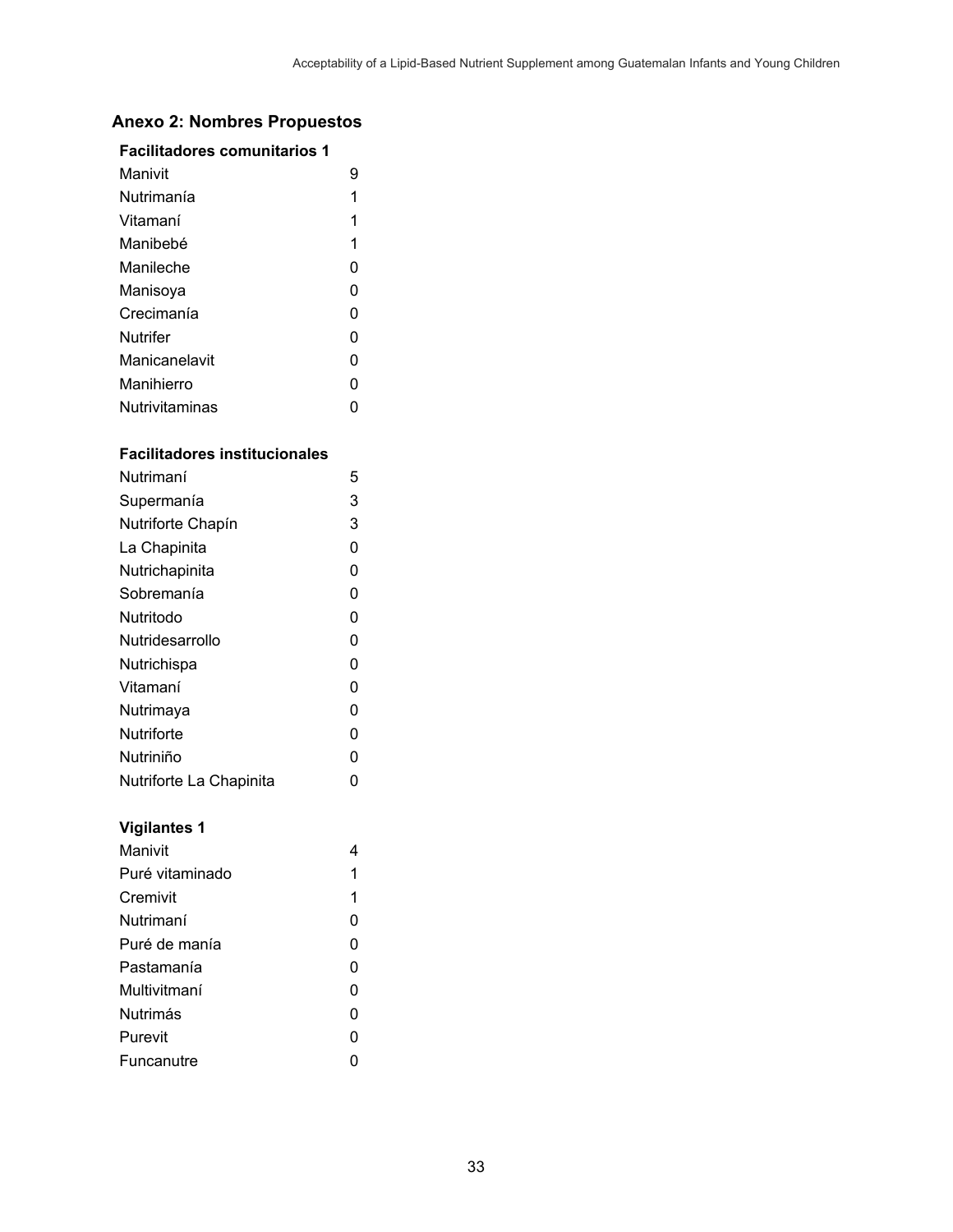## **Vigilantes 2**

| Nutrimaní       | 4 |
|-----------------|---|
| Cremaní         | 2 |
| Maní de leche   | 1 |
| Maní ABC        | 1 |
| Maní Complejo B | 1 |
| Manísabroso     | 1 |
| Cremarico       | 1 |
| Margarita       | 0 |
| Manívitamínico  | 0 |
| Manillita       | 0 |
| Crema de maní   | 0 |
| Manicrece       | 0 |
| Manifuerte      | 0 |
| Manirrico       | 0 |
| Maní Vitamina A |   |

# **Madre Mía 1**

| Vitahierro |   |
|------------|---|
| Manicrecer | 2 |
| Manifuerte | 1 |
| Vitacalcio | 1 |
| Hierromaní | O |
| Vitaapetit | 0 |
| Manidulce  | 0 |
| Vitacrece  | 0 |
| Manirrico  | 0 |
| Manilisto  | 0 |
| Vitamaní   | 0 |
| Vitafuerte |   |

#### **Madre Mía 2**

| Maniapetil            |   |
|-----------------------|---|
| <b>Nutrivitaminas</b> | 2 |
| Leche fortalecer      | 1 |
| Nutrisano             | 1 |
| Leche nutriente       | 0 |
| Maní cremoso          | 0 |
| Maní vitaminado       | O |
| Manirrico             |   |